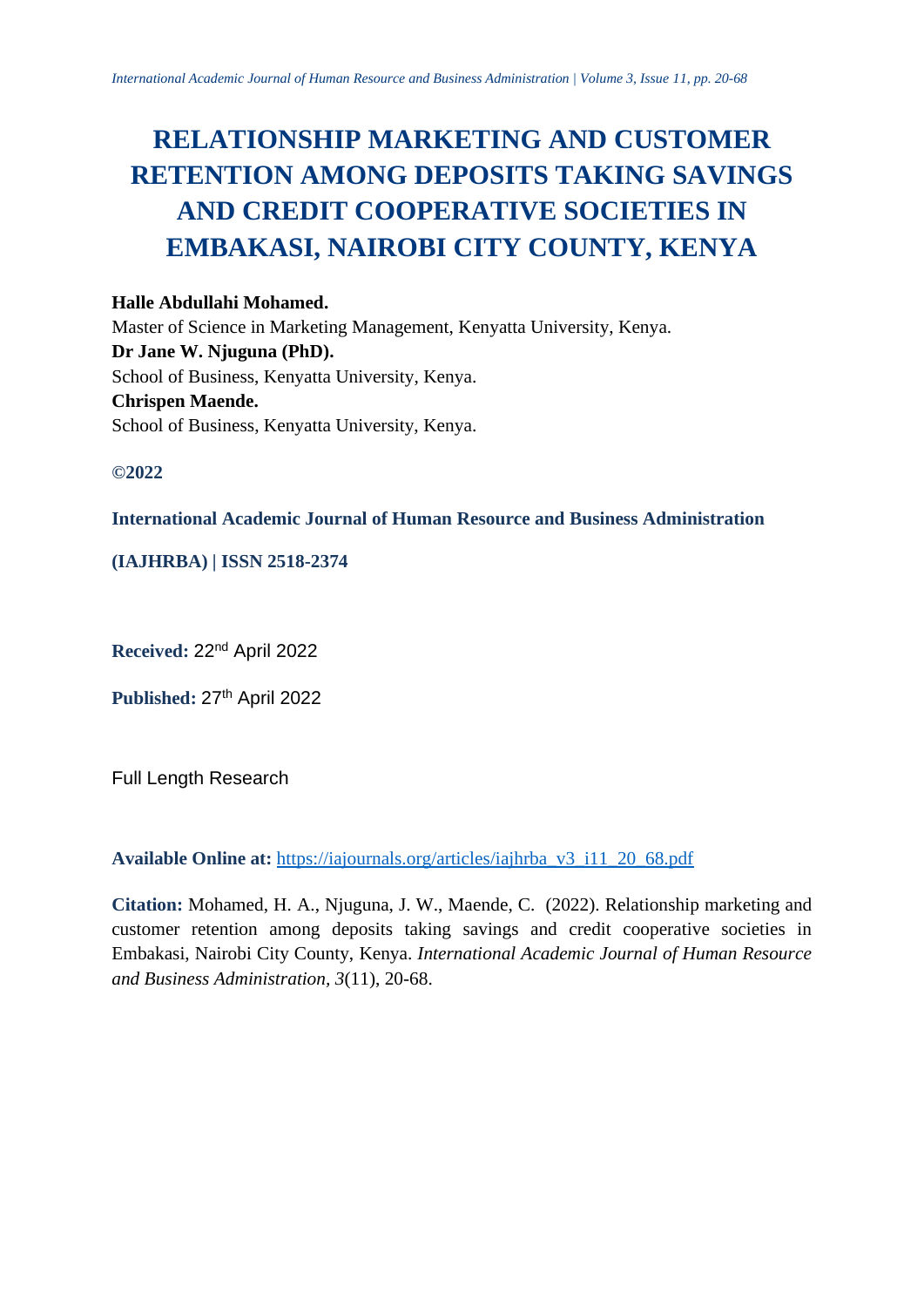# **ABSTRACT**

SACCOs just like any other financial institutions need to have a noble comprehension of their client's tastes and preferences so that suitable marketing approaches directed towards relationship construction and customer retention can be established. However, customer retention in Sacco's has been a challenge due to stiff competition and higher customer expectations. This study therefore aimed at determining the effect of relationship marketing on consumer retention among DT-Saccos in Nairobi City County, Kenya. Specifically, the study focused on assessing effect of service delivery, trust, communication effectiveness and financial products diversification on customer retention by DT Sacco's in Nairobi City County, Kenya. Customer's age, education level and financial status was used as the moderating variable. This study was anchored on social exchange theory, servqual model and relationship commitment model. The study adopted descriptive research design and targeted five DT Sacco's in Embakasi. Random sampling was employed in generating a396 respondents sample size from a total population of 40,342 DT Sacco members obtained from five Sacco's in Embakasi area which formed the strata. Primary data was gathered using questionnaires which were semi structured in nature. Questionnaires were piloted which ensured questionnaire reliability in data collection. The respondents were DT Sacco members. The five DT-Saccos whose members formed the target population of the study were from; Airports Sacco, Kenpipe Sacco, Wanandege

Sacco, Nafaka Sacco and Jamii Sacco. Cronbach alpha was utilized in evaluating reliability. Quantitative data was analyzed by descriptive statistics (standard deviation and mean). Inferential statistics involving regression and correlation analysis was also used to establish the effect of independent variables on dependent variable. At significance level of  $p<0.05$ , it was found that service delivery positively and significantly affected customer retention (β  $= 0.419$ ,  $p = 0.00001$ ), trust positively and significantly affected customer retention (β  $= 0.209$ ,  $p = 0.00001$ ). The study also revealed that communication effectiveness positively and significantly affected customer retention ( $\beta = 0.509$ ,  $p = 0.0001$ ) while financial products diversification positively and significantly affected on customer retention ( $\beta = 0.197$ ,  $p = 0.00001$ ) at a p< 0.05significance level. Customer characteristics (income, education and age) had a significant moderating influence on relationship marketing - customer retention relationship. Basing on the results, the study's conclusion was that relationship marketing do have a significant effect on customer retention as shown by the F-value of 28.140, which had a p-value of 0.000. Key recommendations from this study is that Saccos should recruit qualified and competent staff who are well informed about the products and services that are on offer and the plans set for the benefit of members. The study further recommends that New changes, products and services done should be effectively communicated and with clarity. All Saccos should aim at improving their financial services and terms of products to the members.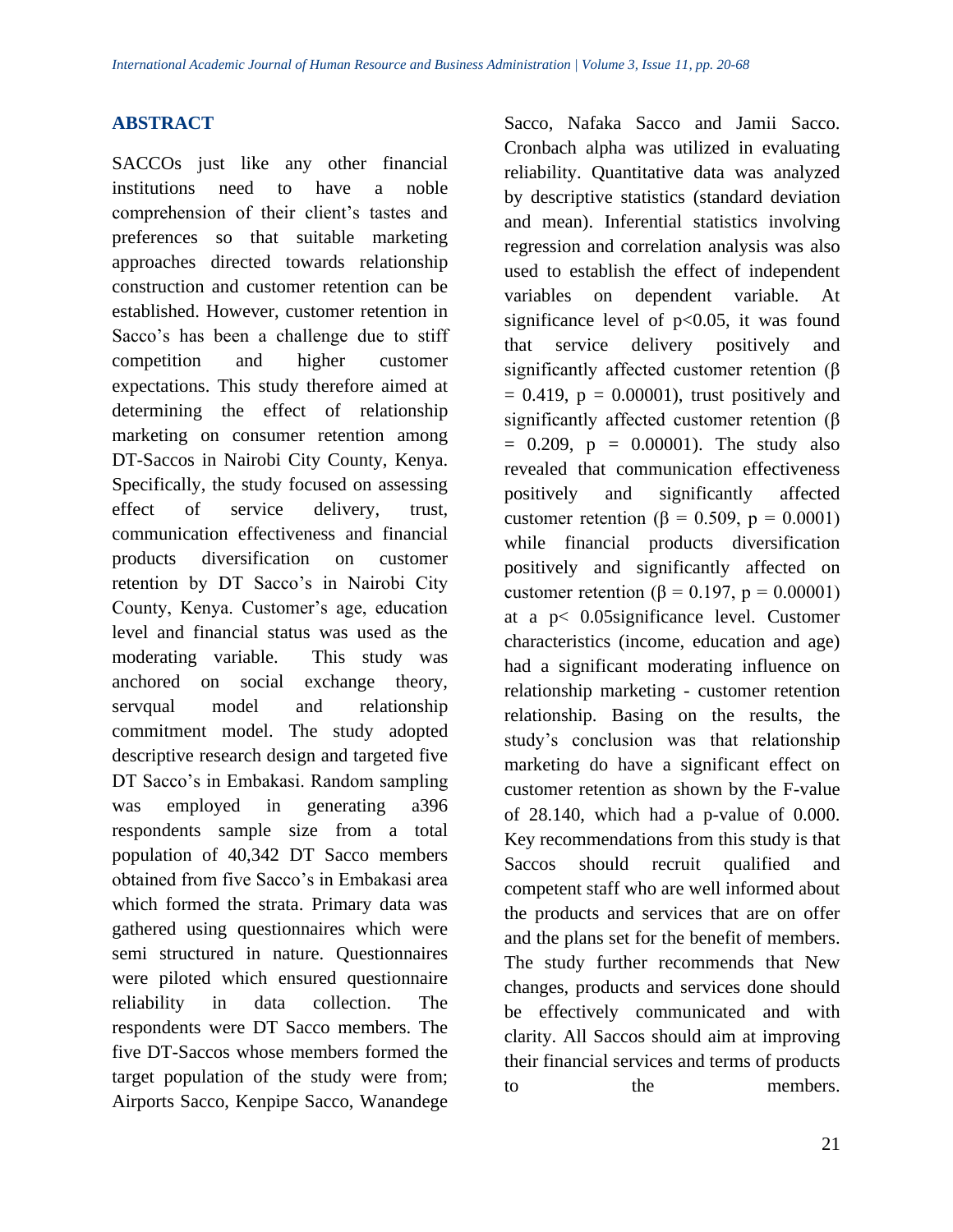## **INTRODUCTION**

## **Background of the Study**

Globally, customer retention has been a big challenge as the dynamics of business environment keeps on changing. According to Agbolade (2011), the current business environments where financial institutions operate are characterized by a complex and competitive climate. For instance, in most developed countries, globalization and the diversification of technology have greatly transformed the face of banking sector.

The global recession and the advancement of technology through online channels of money transactions (E-banking, E-commerce, M-banking) have mutually steered in the awakening of new customer autonomy which gives customers the powers to find, compare and evaluate purchases just by the click of the button (Aliyu, 2012). Financial institutions therefore need to revolutionize their strategies as customers have now become very fragile and can easily be enticed by the assurance of more savings by paying less. This therefore necessitates the need to be more proactive and innovative when developing products and relating with customers for retention.

Forbes Magazine (2015), on "the future of customer retention marketing" elucidates that global business indicator shows that businesses are not giving much emphasize on customer retention. According to the article, as recent as the year 2012marketers placed more emphasize on increasing sales as compared to building and maintaining customer relationships.

Due to stiff competition and the dynamic changes in the external operating environment, businesses have now been bound to adopt strategies that are primarily intended at forming long term associations with customers. Karr (2012) supports the above statement by explaining that financial institutions globally are implementing strategies that are primarily aimed at improving their market performance by retaining their customers. According to Sagwa (2016) one strategic focus that Sacco's can implement to endure the stiff competition in the financial market would be focusing on service quality to gain customer retention.

Locally in Kenya the financial industry where Sacco's operate is highly competitive since Sacco's compete not only with each other, but with other preponderant foreign banks and local financial institutions (Wanyama, 2009). A study conducted by Zikalala (2016) revealed that the key challenge facing Sacco's today is customer retention. Sacco's have continuously faced persistent flow of competitors from other financial institutions who are more than eager to grasp a share of the market revenue within and outside the industry.

Businesses need to go over and above provision of basic customer's desires and expectations for the purpose of achieving customer retention. The need to sustain the already existing customers is indispensable for Sacco marketing managers to put into practice relationship marketing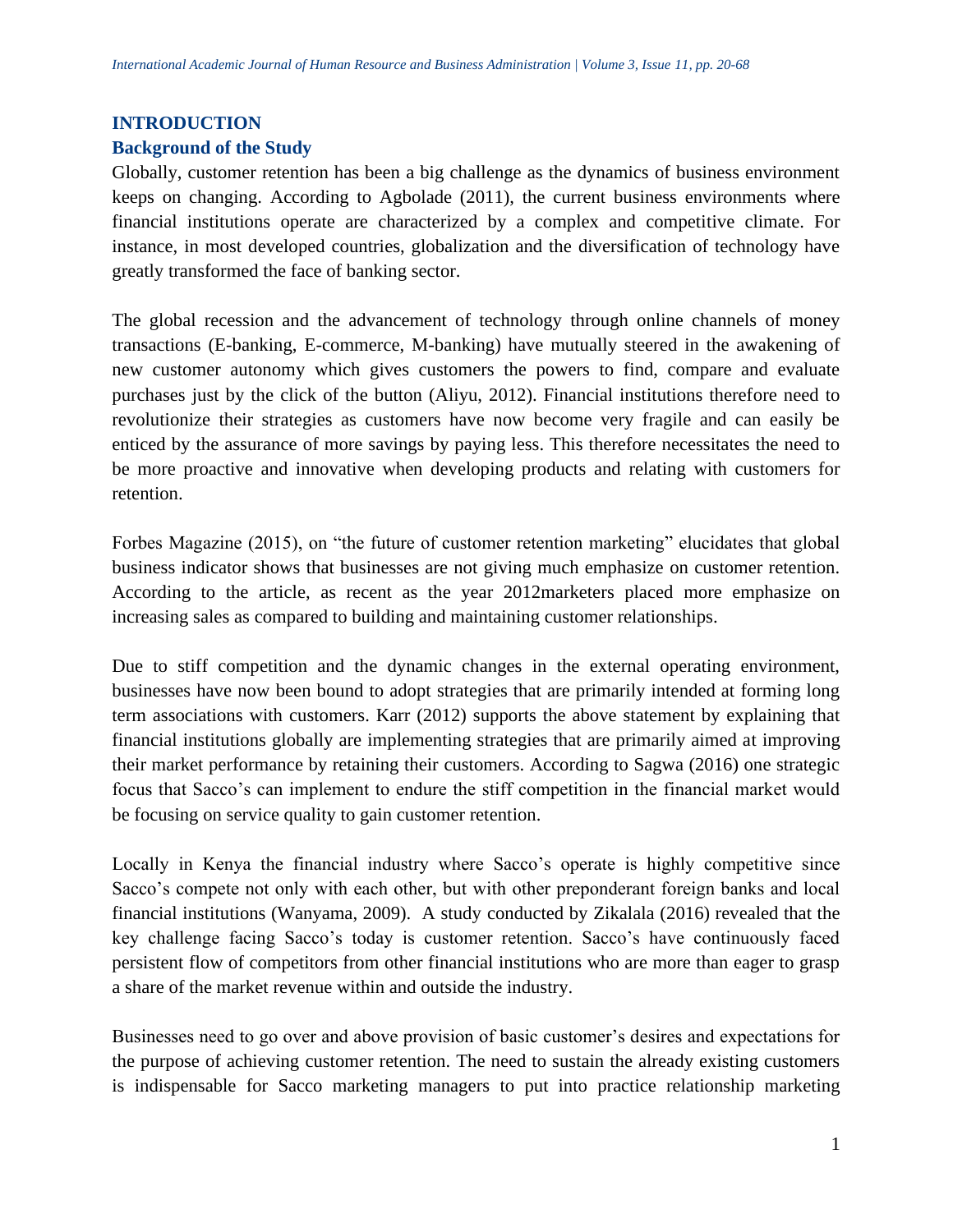(Weinstein, 2012). Ajemunigbohun (2013) believes that retention of customer is important for businesses to remain competitive in business and that it is an objective to maintain long lasting associations with clients. Thus, one planned effort that Saccos can implement to stay economical would be to focus on customer retention. This study aimed at establishing relationship marketing effects on client retention among deposits taking saccos in Embakasi sub county, Nairobi City County, Kenya.

## **Relationship Marketing**

Relationship marketing is a marketing strategy which primarily is aimed at nurturing and handling lasting and reliable associations with clients, traders and all other stakeholders in the market (Gilaninia, Almani, Pournaserani & Mousavian, 2011). Such trustworthy understanding helps in better management of business-customer relationship which eventually leads to achieving customer loyalty. The concept of relationship marketing enhances consumer centricity by fulfilling customers' needs and wants. Hougaard and Bjerre (2009) demonstrated relationship marketing as a marketing tactic that a company practices with an intention of creating, preserving and advancing competitive and consumer link to the benefits of both parties. From the above definitions, relationship marketing can be comprehended as a strategic orientation that focuses on creating a lasting association that is advantageous to the customer and the business entity in the long run.

Service delivery to the consumers is whereby the needs of clients are catered for through ensuring that the services are available and are professional, useful and of high quality. Also, support is given in the course of ensuring that all the needs of customers have been attained (Oyeniyi & Abiodun, 2013). In the economical world, issuing high quality service is a key aspect to meet customer satisfaction which is followed by organizations. Kumar, Scheer and Steenkamp (2010) indicate that delivering quality service is also an important aspect of business as it tends to have a great impact on how customers are retained in businesses. Therefore, it can be argued that for organizations to accomplish a longer long-term business performance it must create a better-quality customer value.

According to Rouse and Rouse (2012) efficient or proper communication depicts that the material is received precisely concerning the content and denotation as projected by the disseminator. Rensburg and Cant (2013) observe that communication is understood to openly influence the development of lasting associations with the shareholders of a business. As such, it is essential to recognize the function of communication in developing connections between the numerous events in the firm and between the business and its shareholders. Therefore, communicating effectively with customer's results to enhanced customer relationship which consequently save time and money, improves decision making as well as improving dispute resolution if any case disputes arise.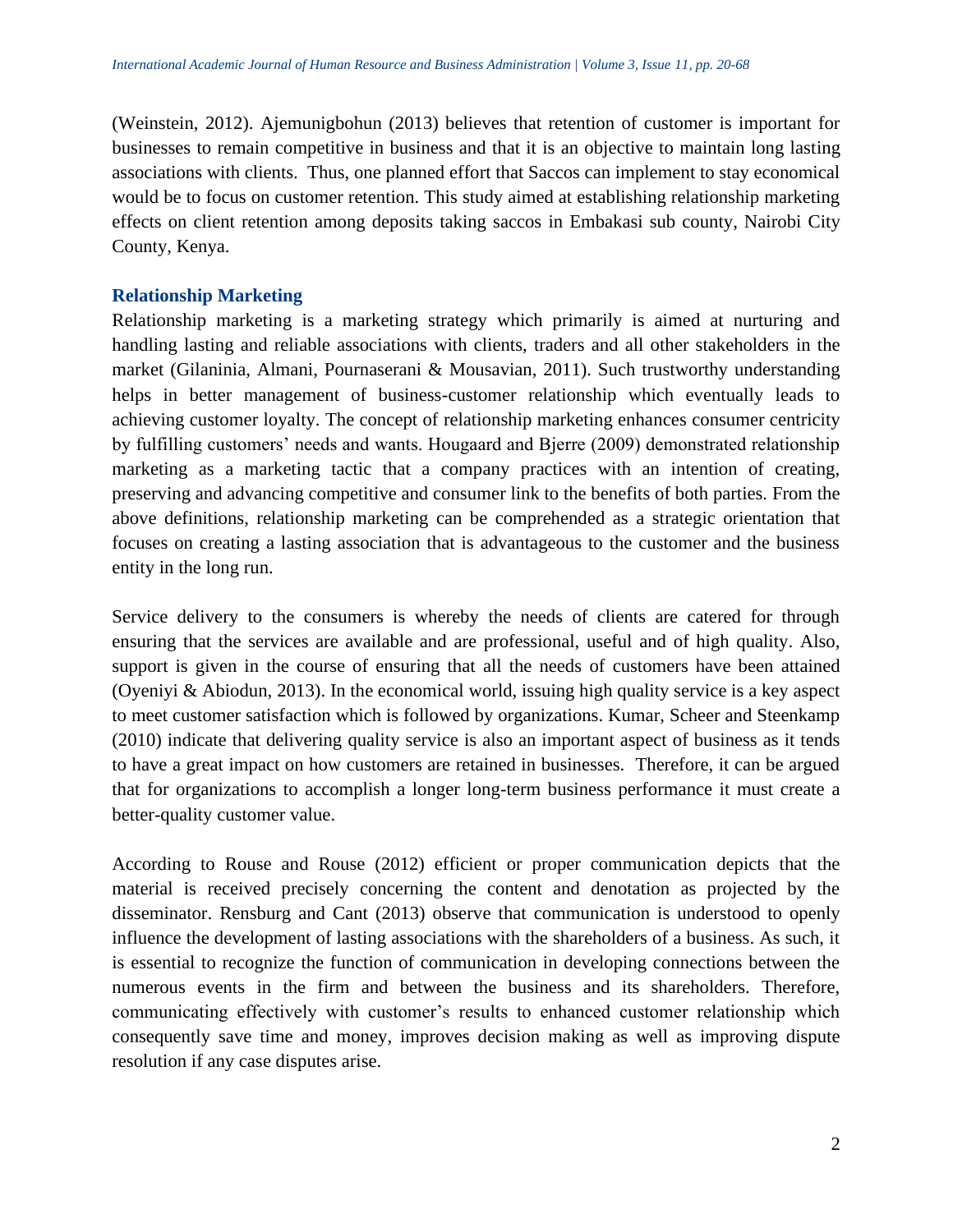Trust is the anticipation of the parties in a contract with any business during service familiarity. It is also interrelated to the perils allied with supposing and acting on such outlooks by the present business (Gounaris, 2011). Swaen and Chumpitaz (2014) depicted that, there are three key facets of consumer trust. They entail perceived integrity benevolence. Therefore, developing consumer assurance and offering quality service results in the organization improving consumer confidence. In the end, this results to enhancement of the rate of customer retention.

Organizations are confronted with numerous difficulties in today's company setting that affect their goals of survival and development. Different business models need to be adopted to mitigate difficulties, and a plan for diversification of economic products marketing is one that a company can adopt in order to generate value (Palepu, 2012). Jones and Swanson (2015) argue that by diversifying its products marketing, entering associated or unrelated companies and/or pursuing global markets, a company can be diversified. Once a company has diversified marketing, it cannot be concerned with its company unit approach alone that is, how to generate a sustainable competitive advantage within its selected marketplace, but must pursue diversification-related operations when faced with increased competitive pressures.

## **Customer Retention**

This has broadly been demonstrated as the capability of businesses to patronize repurchase from its existing customers (Ginn, Stone & Ekinci, 2010). According to Safa and Ismail (2013) customer retention is the approach taken by businesses to put more effort on its existing clients with the objective of continuing to do businesses with them repeatedly. Similarly, Kotler (2011) described customer retention as all activities that a firm conducts in order to reduce client defection. From the above definitions, customer retention can be understood as essential marketing plans that are aimed at retaining all existing and potential new clients by developing long-lasting relationships that strengthens the joint connection between a buyer and a seller.

Musyoka (2016) indicated that customer retention is referred to as a wide-ranging aspect of approval that the link has contented its difficulties or augmented their revenues. The supposed consumer confidence enhances customer retention. Sin, Tse, Yau, Chow and Lee (2012) depict that if commercial banks want to capitalize on their continuing performance in elements like client retention, it's expected to construct, preserve and enrich lasting and equally favorable connections with its directed consumers. These authors further indicate that one of the foremost results of robust affiliation between buyer and seller is customer retention. Cost saving and increasing profitability has importance for all companies and customer retention can be deliberated as a crucial constituent to accomplish these objectives. According to Gummesson (2014) organizations opt to retain customers because prevailing consumers are relatively easier and cheaper to preserve than to develop a different stream of consumers and it consumes less marketing effort and financial input levels to please old clients.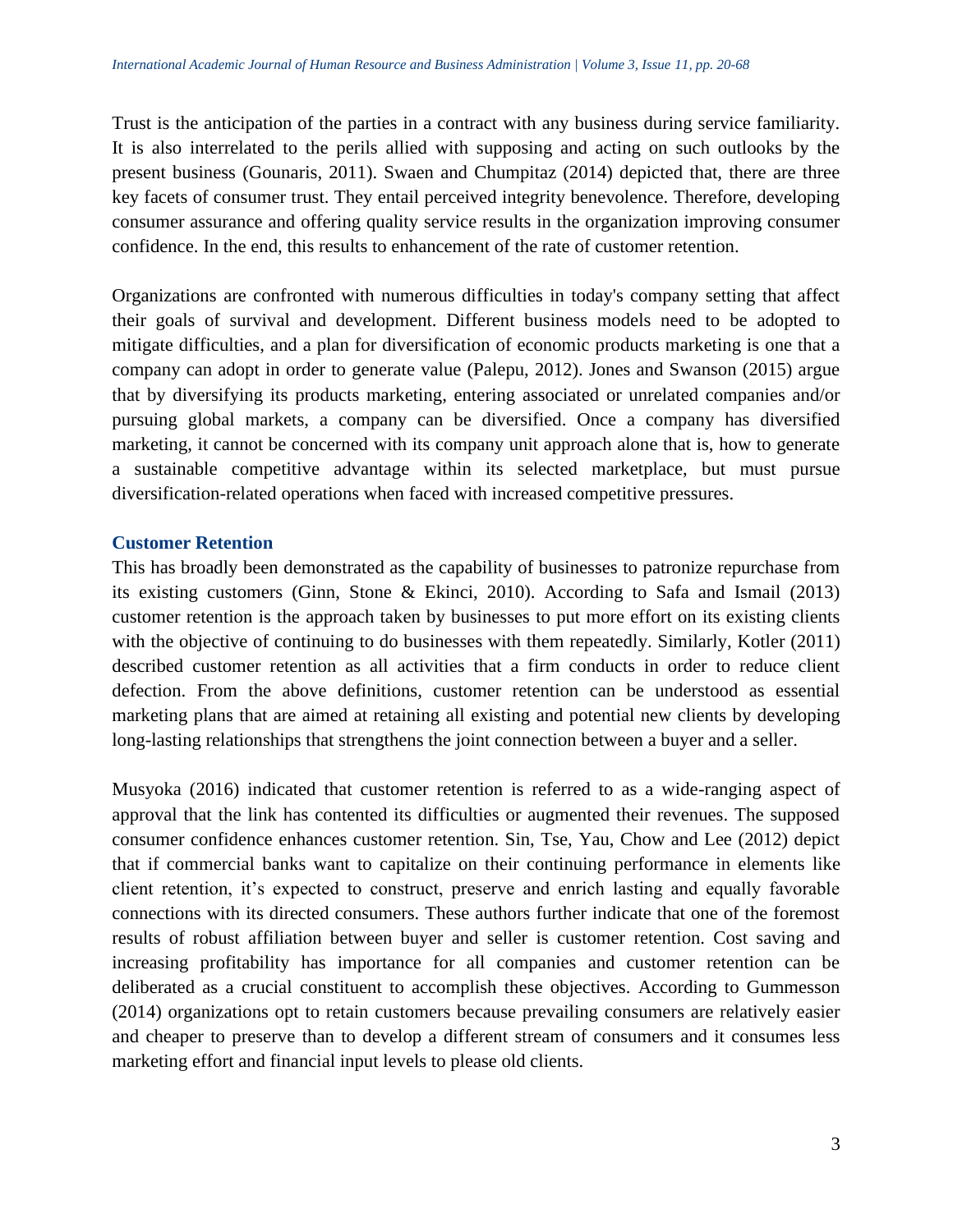#### **Customer Demographics Characteristics**

According to Tarsi and Tuff (2012), demography is the scientific study of human populations. Demographic information delivers statistics concerning research participants' race, age, sex, ethnicity, gender, education; income level and marital status of research participants. In research, understanding demographics is very important as it forms the foundation of the research respondents and how to breakdown the overall research response data into meaningful groups of respondents (Petit & Charbit, 2012). Demographic information offers statistics concerning investigation partakers and is essential for determining if the individuals in a specific study characterize the target populace sample for overview reasons.

In Kenya a person is eligible to become a Sacco member upon attainment of 18 years of age and can continue being a member as long as he or she is capable of contributing monthly deposits. Education influences customer purchase decisions as is shown by differences in opinion between customers with a different education level. Individuals who are well educated are believed to be more rational in decision making. Revenue is the most imperative element of customer segmentation in the current commerce world. Income influences the purchasing power of typical consumer where those with more income tend to purchase more frequently than those with limited income. With regards to demographic variable, respondents were grouped into different income levels for the purpose of obtaining feedback from each category. For the purpose of this research, age group, education level and financial status was selected as moderating variables to determine its effect on customer retention of Nairobi City County Sacco.

## **Savings and Credit Society Limited in Kenya**

The definition of a co-operative based on Co-operative Societies Act, Cap 490, 1965 is that it is an independent relationship of people who have united to satisfy their communal desires and objectives through a cooperatively owned initiative. The main objective of a co-operative society is to support members to develop a saving culture, in that way facilitate accumulation of capital which is then lent out at an affordable interest rate.

According to Ipaat (2014), people form cooperatives with an intention of not only enjoying a wide range of social services offered but also to improve their standards of living. Co-operatives are administered by the following seven cooperative doctrines (cooperation among cooperatives and concern for the society, education preparation and evidence, independence, member's commercial partaking, member's economic control, democratic member control and open and voluntary membership) which have been have been commonly acknowledged and approved by International Cooperative Alliance (ICA).

Mokua (2015) found that some countries in Africa like South Africa, Kenya and Rwanda experienced unprecedented growth of Saccos enhancing substantial economies growth since they focus on providing financial services for startups benefit. Sacco's are applauded for availing not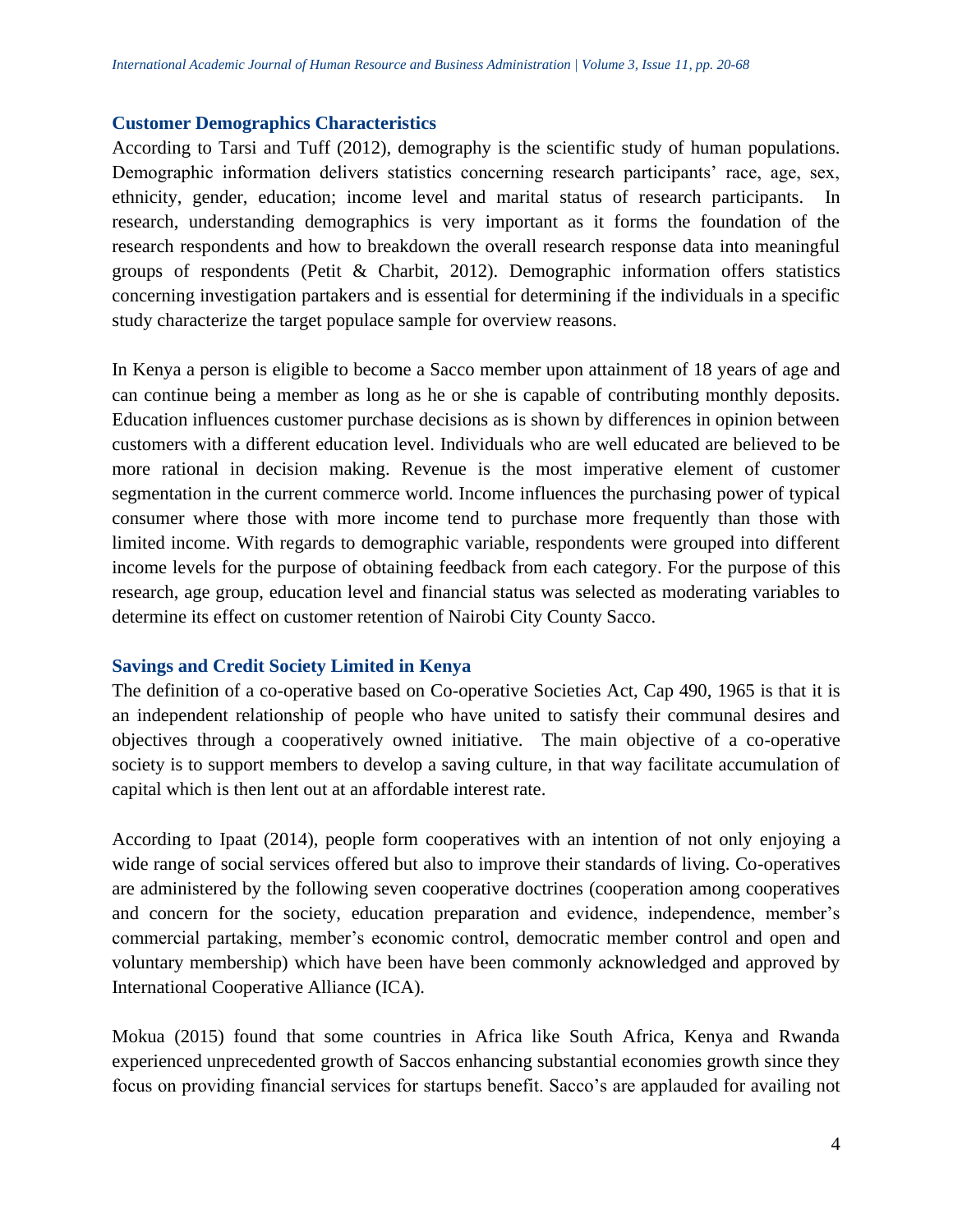only savings alternatives but also investment by issuing affordable and cheap loans to its members. From the above, it can therefore be deduced that Sacco's indeed plays a fundamental role in economic prosperity by instilling the culture of savings and borrowing for economic growth, start-ups, and business development.

Sacco's in Kenya are governed by SASRA which is a semi-independent administration agency. Its main responsibility is to license and supervise Sacco's in Kenya. According to the approximation made by SASRA (2013), 1 billion people are affiliated with Sacco's globally as reflected in the ICA composition. It is reported that most developed nations of the world rely on their Sacco's that features widespread vibrancy and dynamism as vehicles for achieving their economic development agendas (Olweny & Shipho, 2011).

SASRA (2015), indicate that Sacco's have by large magnitude contributed to creation of employment in Kenya therefore contributing to the government efforts of achieving one of its visions 2030. Additionally, the vision 2030 economic blue-print blue print recognizes Sacco's as a vital sector in the Kenyan economy through their role of deepening financial access by mobilizing reserves for investments in initiatives and individual progress. SASRA (2015) supports the above sentiments by reporting that as at August 2015, Sacco's in Kenya have accumulated almost 35% of the country's national savings.

#### **Deposit Taking Sacco's in Nairobi City County, Kenya**

Deposits taking Sacco's (DT-Sacco's) are those that take demand deposits and consequently give withdrawable savings accounts amenities comparable to those presented by banking associations SASRA (2008). On the other hand, the non-DT-Sacco's segments are those that organize savings (deposits) from their members; which payments are firmly used as security for credit services issued to members. SASRA (2017) indicates that Nairobi City County records the utmost physical concentration of deposit taking Sacco's with forty (40) head offices in Nairobi City County as compared to one hundred and sixty-four (164) Sacco's registered Country wide as shown in Appendix 1. SASRA (2015) indicates that membership base remains a key parameter of monitoring trends in performance of Sacco's. The decline is associated with the limitation of services on offer to the members, who then check for alternatives of the services they need.

Unfortunately, the market share of Saccos in Kenya has been declining at an alarming rate in spite of members' geographic region compared to other financial providers Nyaga (2013). Kiragu (2015) established that the decrease has been from a high of 13.5% in the year 2009 to 9.1% in the year 2013. During this period, the market share for commercial banks grew from as low as 13.5% in the year 2006 to 29.2% in the year 2013 Ibid (2013). Sacco membership in Nairobi City County has been fluctuating annually according to annual SASRA report published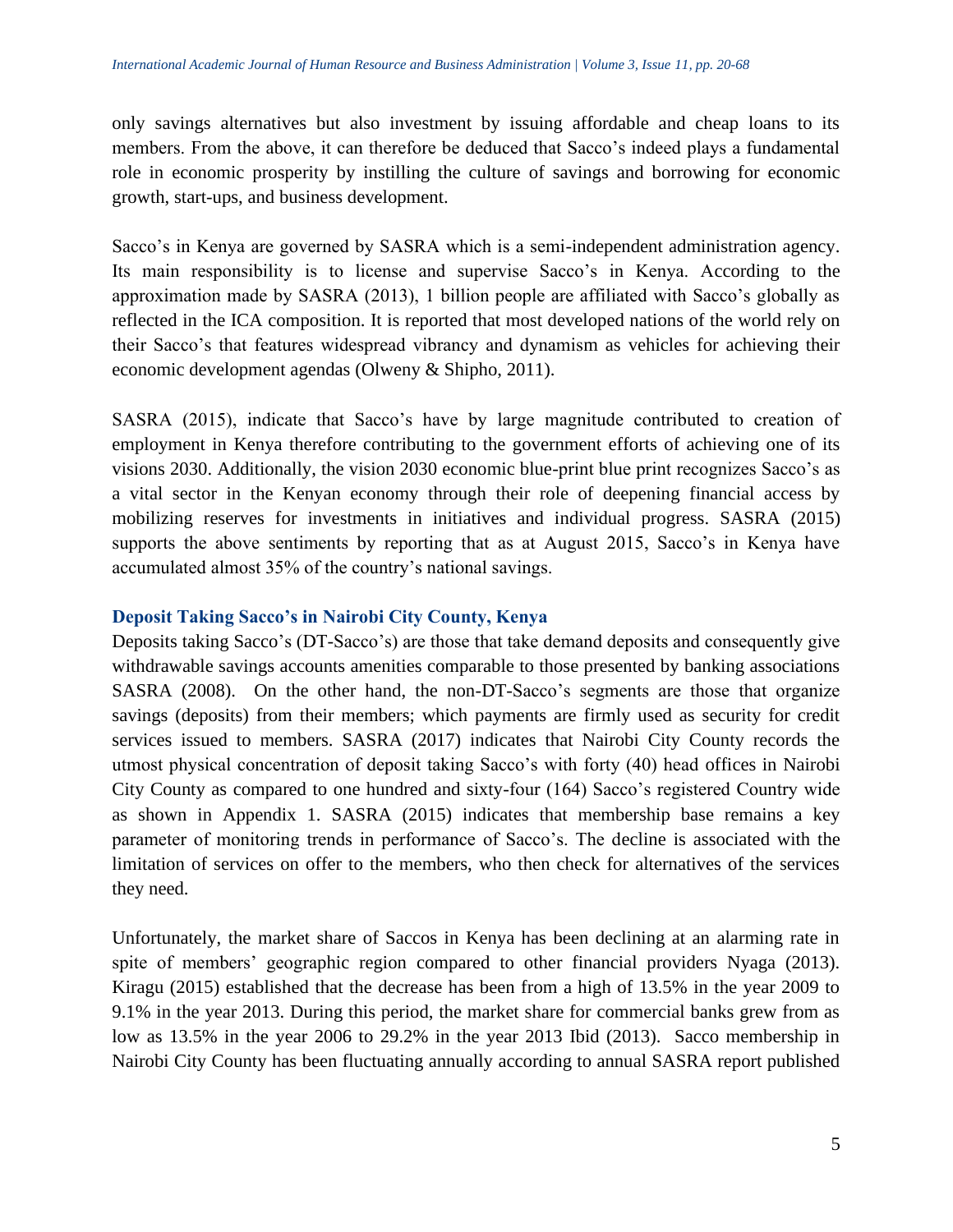from the year 2010 to 2018. Appendix VI elaborates membership base of Nairobi City County DT-Saccos from the year 2010 to 2017.

While statistics from SASRA indicates an overall annual increase in membership in Nairobi City County from the year 2010 to 2017, Sacco's in Nairobi are still struggling to retain or increase its membership base due to so many factors. SASRA (2014) claims that this trend in the diminishing customer base is as a result of competition from other financial institutions that offers diversified financial products and improved Information Communication Technology (ICT) in financial service delivery. The research hence seeks to establish impacts of relationship marketing on consumer retention among Nairobi City County DT Saccos.

## **Statement of the Problem**

Customer retention is vital for the prosperity of any institution and particularly that of Saccos whose capital is solely financed by members' (ACAL, 2012). The introduction of similar products among Saccos has created situations that have encouraged more movement of customers between Saccos and other financial institutions. As such, customers no longer express the sort of loyalty that was experienced by Saccos in the last 5 years. Mamouni, Watson, Mazzarol and Soutar (2012) observed that the financial sector is extremely competitive with Saccos competing with other local and international financial institutions like banks and nonbanking financial institutions. To be competitive, Saccos need to be proactive in developing a more customer-centric approach by availing quality services and affordable prices which strengthens leads to customer retention. The success of any organization greatly depends on its ability to convince and transform customers who are indifferent into loyal once and establish a long-term relationship with clients (Bhardwaj, 2016).

Customers' behavior of establishing relationships with people rather than goods has also pushed for customer relationship marketing to meet the customer needs. This meant that an overhaul from the purely systems processes to operations processes was important and viable for the retention of customers. The need to keep hold of the already available customers led to managers in Saccos looking for relationship marketing, an item that kept customers to Saccos. Mamouni, Watson, Mazzarol and Soutar (2012) showed that relationship marketing had helped banks to hold on to their available customers and keep up with profitability.

Rahman and Masoom (2015) investigated the impact of relationship marketing on competitive advantage and client retention emphasized the need for organizations is relating customer relationship marketing to entice and preserve consumers, and to accomplish competitive advantage. However, the study context was Grameen Phone Ltd. The emphasis of the present study was on Sacco's industry. Wagoki and Okello (2015) studied how client retention is influenced by relationship marketing in Nakuru town commercial banks and found that conviction is strategic in relationship marketing now that cultivating it improves retention of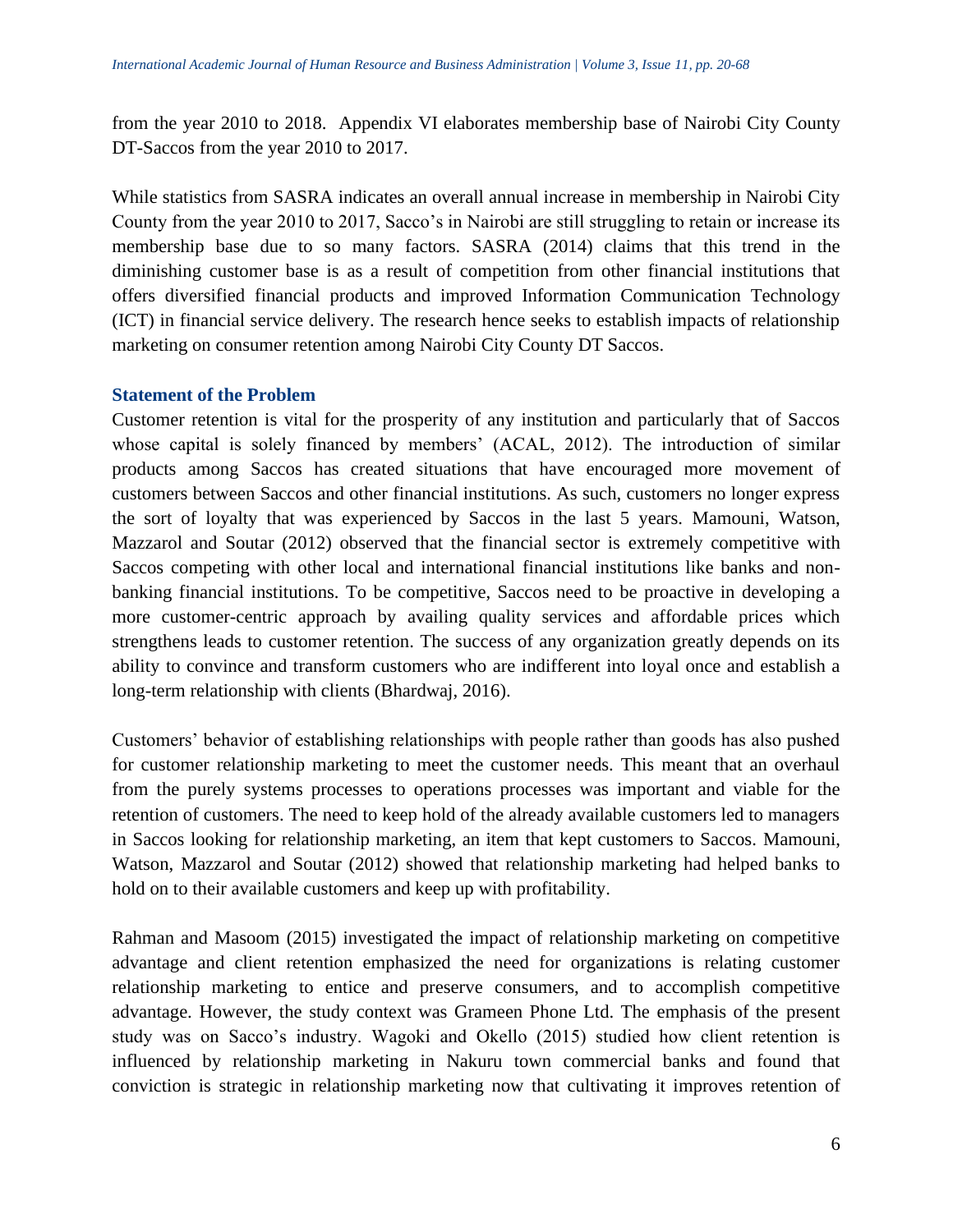customer. However, a cross-sectional research design was employed which is subject to sample biasness. The current study used descriptive survey research design. Chuani (2017) study focused only customer retentions factors among the Kenyan commercial banks. The current study have specifically assessed how relationship marketing impacts customer retention in DT-Saccos. Hettiarachchy and Samarasinghe (2016) study focused on the impact of association marketing on client retention in Banking Industry in Sri Lanka. However, the study was done in Sri Lanka which have a different economic situation from Kenya. There exists a tangible gap from past studies in as far as the relationship marketing effects on client retention in DT-Sacco in Kenya is concerned. This study' main aim was to determine relationship marketing effect on customer retention among Deposits Taking Saccos in Embakasi Sub County, Nairobi City County, Kenya.

## **Objectives of the Study**

## **General objective**

The main objective of this study was to determine effect of service delivery on customer retention.

## **Specific Objectives**

- i. To assess effect of service delivery on customer retention among DT-Saccos in Embakasi Sub-County, Nairobi County, Kenya.
- ii. To determine effect of trust on customer retention among DT-Saccos in Embakasi Sub-County, Nairobi County.
- iii. To assess how communication effectiveness affects customer retention among DT-Saccos in Embakasi Sub-County, Nairobi County, Kenya.
- iv. To establish how financial products diversification affects customer retention among DT-Saccos in Embakasi Sub-County, Nairobi County.
- v. To evaluate the customer characteristics' moderating effect on relationship marketing and customer retention relationship among DT-Saccos in Embakasi Sub-County, Nairobi County.

## **Research Hypotheses**

- H<sup>01</sup> Service delivery has no significant effect on customer retention among DT-Saccos in Embakasi Sub-County, Nairobi City County.
- H<sup>02</sup> Trust has no significant effect on retention of customer among DT-Saccos in Embakasi Sub-County, Nairobi City County, Kenya.
- H<sup>03</sup> Communication effectiveness has no significant effect on customer retention among DT-Saccos in Embakasi Sub-County, Nairobi City County.
- H<sup>04</sup> Financial product diversification has no significant effect on customer retention among DT- Saccos in Embakasi Sub-County.
- H<sup>05</sup> Customer relationship has no significant moderating effect on the customer retention and marketing relationship among DT-Saccos in Embakasi Sub-County.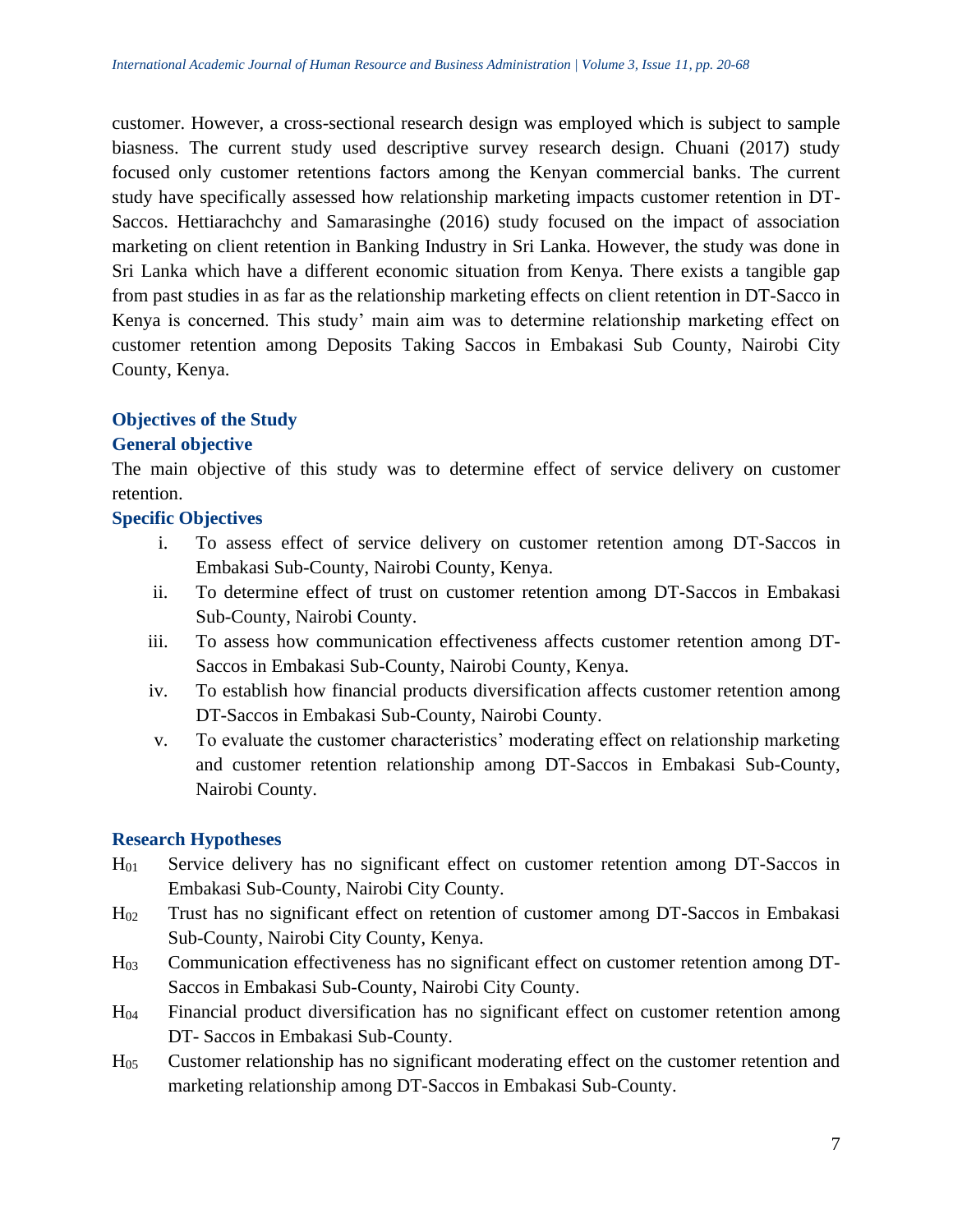## **Significance of the Study**

Findings indicated that relationship marketing and customer retention positively related. It was found that effective service delivery improves customer retention. As such, the management of DT-Saccos can create new strategies based on this finding. For instance, the management can prioritize the need to train staff on customer care especially those at the front desk as they are always the first point of contact with clients. The management on prioritizing the relationship cultivation of members and clients is a key to retention of members in the cooperatives. Retention and increase in the membership is crucial to the running and progress of the cooperatives since the customers are the key to financial and economic sustainability of the cooperatives.

The policy makers such as SASRA can use findings from this study to make informed decisions on DT-Sacco operations in regard to relationship marketing. For instance, on financial product diversification, they can create an enabling environment for the DT-Saccos to offer diverse loans to members that caters for their financial needs and the need for Sacco managers to re-engineer their products depending with customer's needs.

Additionally, academicians stand to benefit from the study regarding how relationship marketing affected customer retention among DT-Saccos. The study provides a research foundation to conduct future researches and expound the findings of this study in other fields of the study in examining effects of relationship marketing and retention of customers. Further, scholars can identify methodological or contextual gaps which can be foundation for future studies.

## **Study Scope**

The focus was on how service delivery, trust, communication effectiveness, financial product diversification and consumer characteristics affects customer retention. The unit of analysis was five chosen deposit taking Saccos in Embakasi Sub-County, Nairobi City County.

## **Limitations of the study**

Given the nature of confidentiality of data on this research, most Sacco members were not volunteering to share information for fear of being victimized by Sacco management. To address the problem, the researcher guaranteed the participants that evidence was not shared to another person or institution apart from the intention of this research. The respondents were also given a room for not disclosing their identity to make them feel comfortable when filling in the questionnaires.

#### **Study Organization**

The thesis is structured in five chapters. First section presents the study background followed by the variables namely relationship marketing and customer retention, a detailed description of Sacco's in Nairobi City County and Kenya, customer demographic features, problem statement,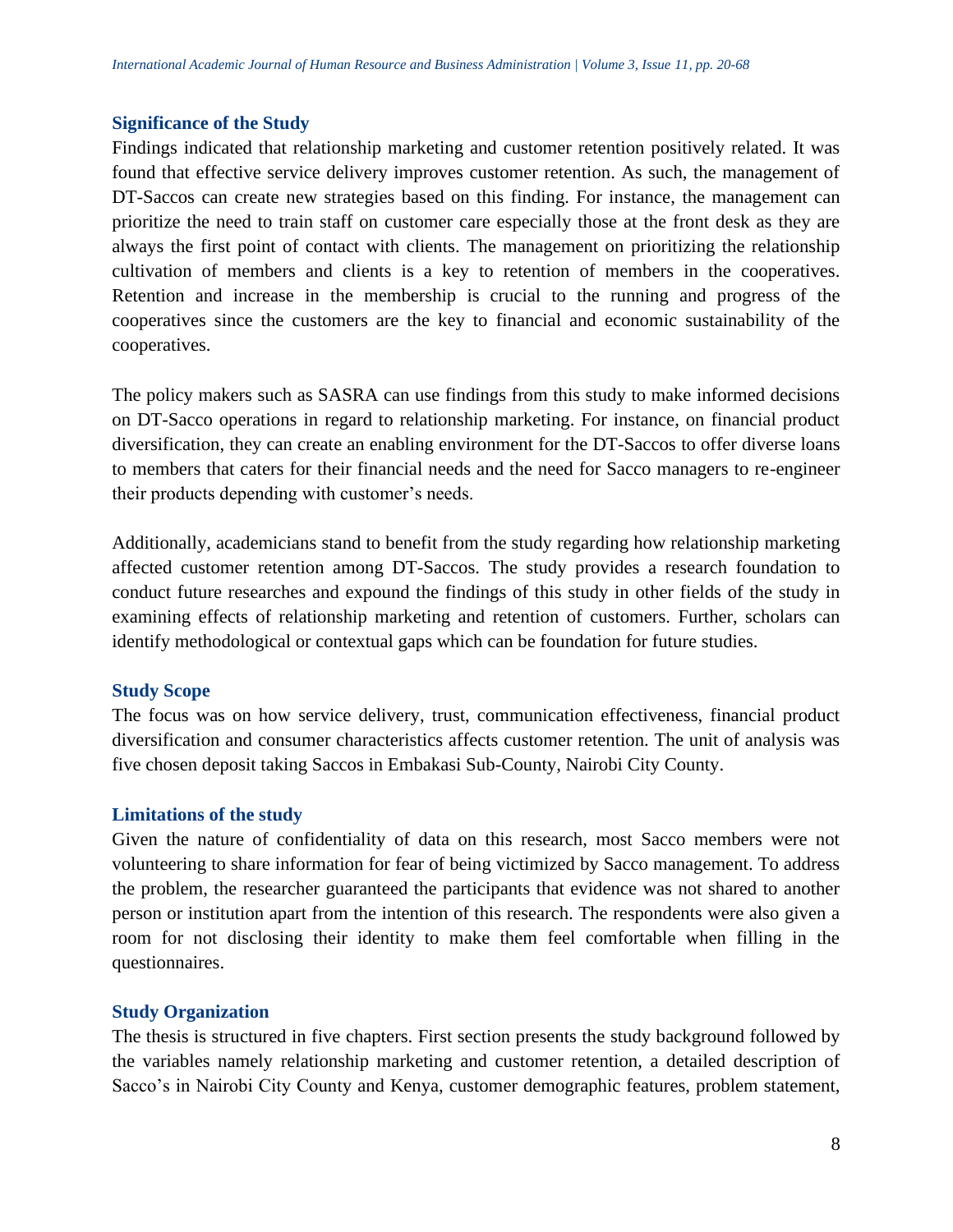study objectives, research hypotheses, study limitations and significance. The second chapter presents literature review. Chapter three discusses the research methodology used in the study focusing on research design, research philosophy, target population, empirical model, sampling and sampling procedure, study variables operationalization, mode of data collection, diagnostic tests reliability, validity, analysis and presentation of data and ethical considerations. Chapter four presents the research findings, interpretation and discussions while chapter five provides the summary of the findings, conclusions, the study recommendations.

## **LITERATURE REVIEW**

#### **Introduction**

The section discusses the theoretical foundation and empirical literature review and gives a research gaps summary. The chapter also provided a conceptual framework depicting the study variables' relationship.

#### **Theoretical Literature Review**

The study was anchored on social exchange theory (SET), servqual model and relationship commitment model. The section that follows reviewed these theories and models.

#### **Social Exchange Theory**

Social Exchange Theory cuts across social psychology and social perspective and it gives a deeper explanation of social dynamics and process of negotiating exchanges between parties. The proponents of this theory are Thiabaut and Kelley (1959). The theory postulates that before individuals agree to enter into any form of relationship, they must first analyze this on how much cost they will incur and the benefits they will achieve and the comparison of alternatives. This means that people always weigh the potential risks and benefits in any social relationship. If the reward is substantial, the relationship will be maintained but when the potential risk outweighs the rewards, the relationship is quickly terminated.

According to the theory, cost are things that have seen as negative connotation to an individual and these include putting more money, time and effort into the relationship. On the other hand, benefits are things that an individual gain from the relationship and these include increased customer retention, increased market share, profitability from an organization's perspective whilst on the customer's part improved service delivery, delivery of promises, reasonable pricing and specialized products and services that meets and exceeds their expectations. When benefits are more than the cost, the relationship will be maintained but if the cost outweighs the perceived benefits, people choose to quit the relationship.

Micevski (2014) study on marketing and sales interface flexibility perspective established that SET's core principles; rewards, analysis of costs and reciprocity of actions obtained through the exchange, as crucial dimensions of developing business relationships with customers. Similarly,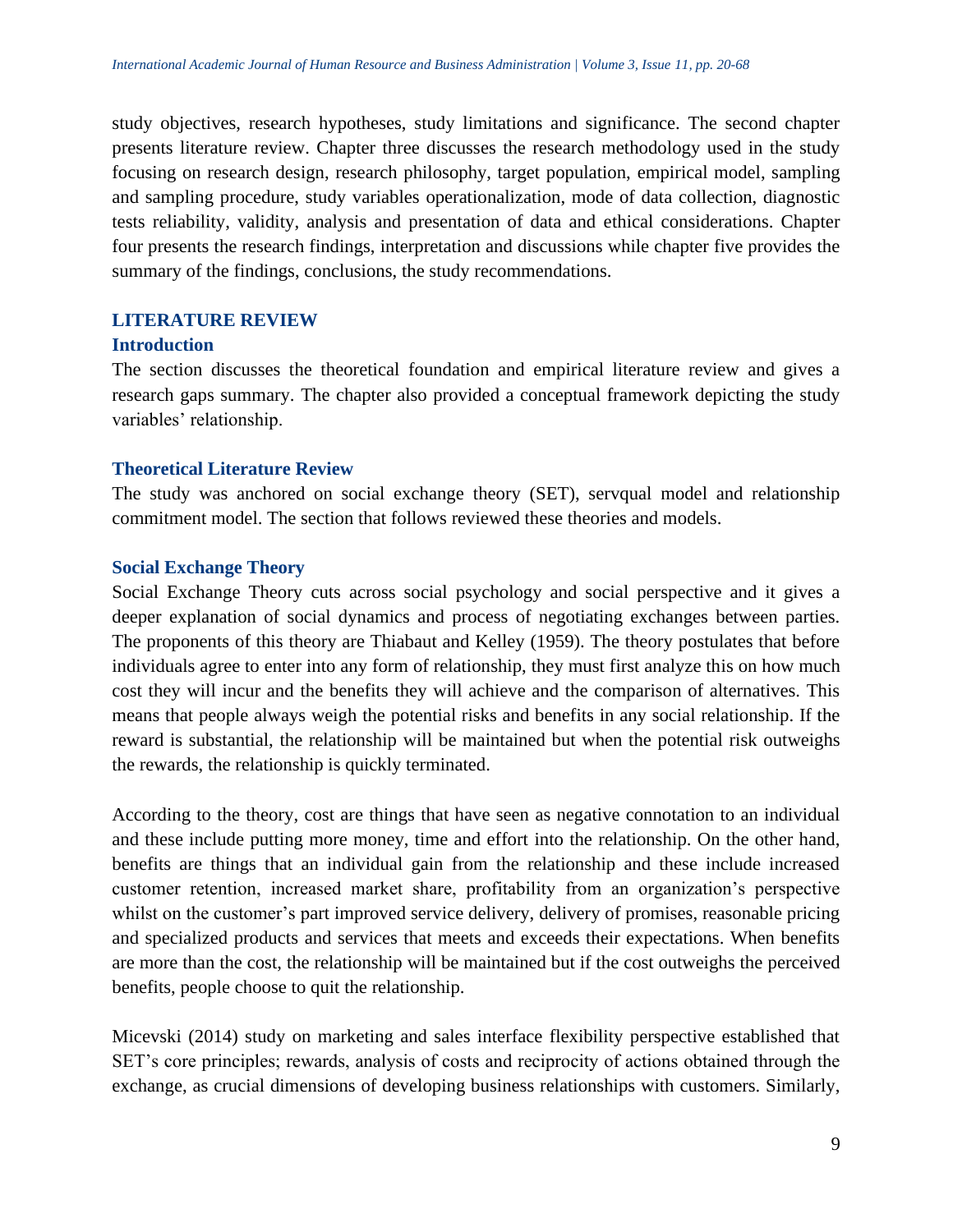Nunkoo (2015) who used SET to study resident's attitude to tourism explained the significant contribution of embracing trust and power to the concept of SET. Incorporating trust and power offers investigators with a better hypothetical comprehension of why occupants in that research are or are not positively inclined toward tourism development Nunkoo (2015). Karimi (2014) study on relationship marketing activities on client retention in Kenya's insurance business found out that relationships marketing had an effect on customer retention.

This theory was vital to the current study as it seeks to bring out fundamental principles which are vital in forming a lasting relationship between two or more parties and the resultant effect on customer retention. For instance, a business that fails to deliver its consumers with benefits that were implicitly negotiated upon for instance, standard of quality, will find that consumers will slowly terminate their relationship and instead form a new relationship with the competitor business who offers better benefits and less costs. For this reason, businesses need to look at ways that establish and maintains long-term relationships with customers.

## **SERVQUAL Model**

Parasuraman *et al.,* (1985) developed the model. The model epitomizes quality service as the difference between a client's prospects of service offering and the consumer's views of the service established, (Parasuraman 1985). If what is offered is below anticipation, the customer reviews the quality as low. However, if the expectations of the alleged are met, then it is considered to be of high quality by the client.

The model comprises of five scopes and these are; empathy, assurance, responsiveness, reliability and tangibility (Parasuraman *et al.* 1985). Whereas; tangibles are things that can be seen and touched by customers that influences their service quality perception. These include the physical amenities, equipment and look of personnel. Reliability denotes the capability of the business to execute the assured services consistently and precisely. Assurance denotes the competence, politeness, credibility and integrity of workers and their capability to awaken customers' self-assurance. Responsiveness is the enthusiasm to assist clients and deliver swift service. Lastly, empathy refers to the kindness and modified consideration that the organization affords to its clients.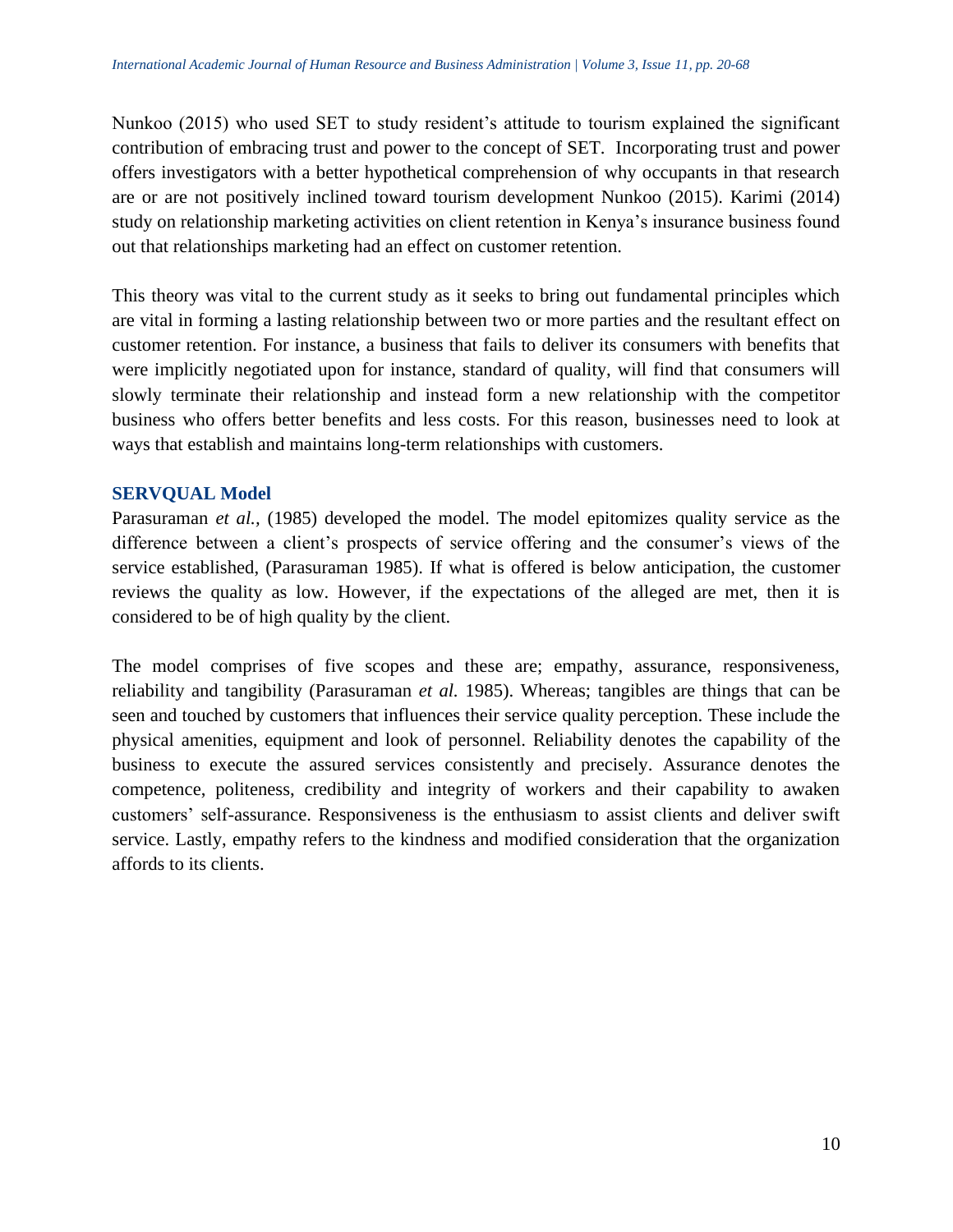

**Figure 2.1 SERVQUAL model Source: (Parasuraman, 1991)**

A study conducted by Otieno (2013) to determine how service quality, company appearance and consumer satisfaction among Kenyan university learners were related disclosed the existence of substantial connection between offering quality service and consumer satisfaction. Another study conducted by Moraa (2009) on service quality magnitudes and client fulfillment in Barclays bank in Kenya found that consumer satisfaction levels are positively linked to service delivery but not proportionately. Buttle (1996) also established that service quality the significant contribution of service quality on rate, viability, client satisfaction, customer retention and constructive referrals and is therefore deliberated as a key motivator to business promotion and monetary performance.

This model was useful to the present study as it demonstrates the contribution of service delivery dimensions as the most powerful gears for achieving customer retention and a tool overcoming competition and achieving success in the existing competitive business environment. The ideal brings out the beneficial dimensions of service delivery which partakes a crucial role in customer retention. Although customer retention is a subject to many other influences, it always begins with service quality and delivery.

#### **Relationship Commitment Model**

Sharma and Patterson (1999) established the Relationship Commitment model that shows the contributing factors of relationship obligation. The three key determinants of relationship commitment according to this model include; communication efficiency, technical and functional qualities and confidence.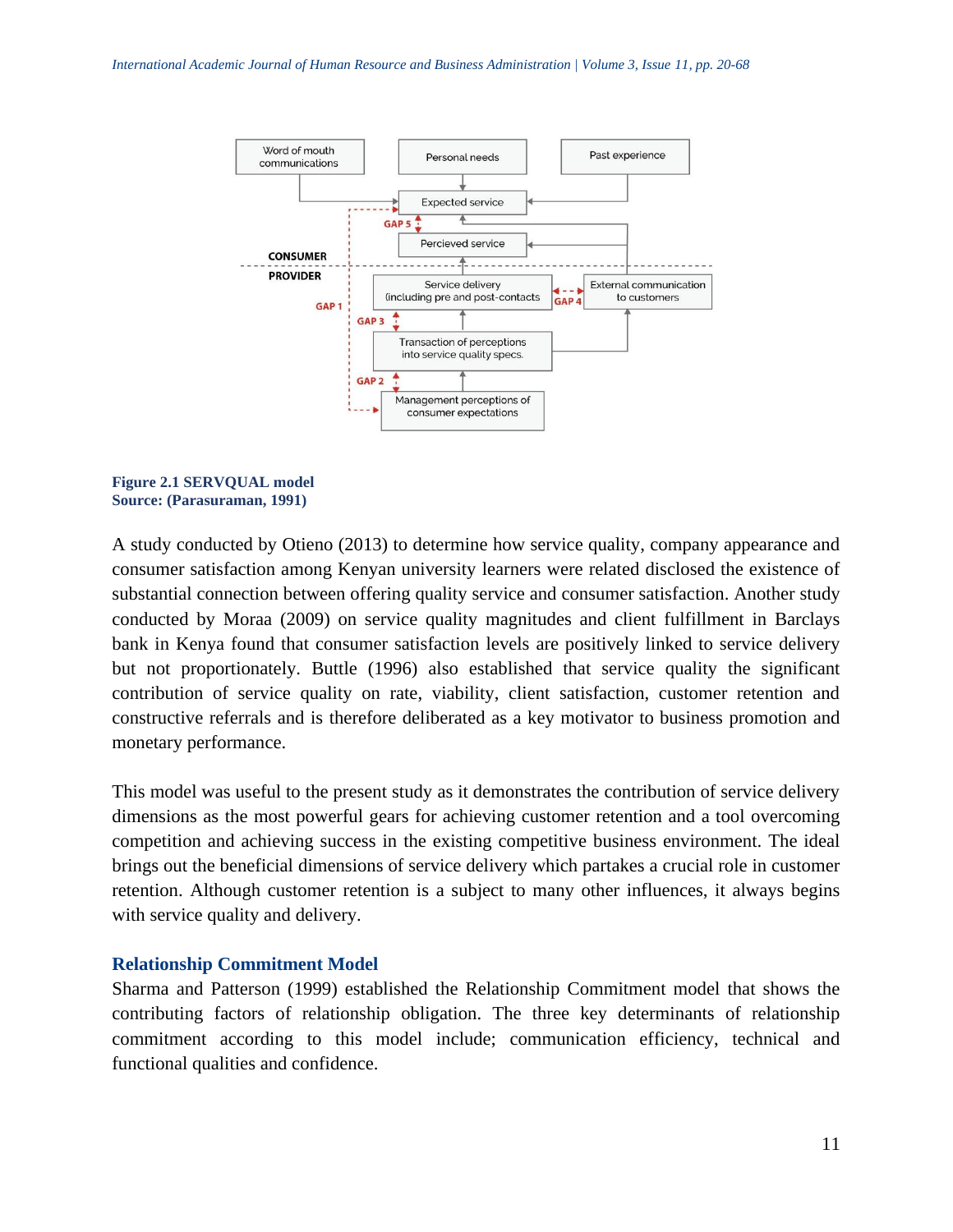

**Figure 2: 2\_Conceptual model of the factors of relationship assurance Source: Sharma and Patterson, 1999**

Trust is the reliance on service provider's promise to act in a manner that the purchaser's longstanding interest are aided (Sharma & Patterson, 1999). Trust has a noteworthy function in influencing perception of customers regarding the effectiveness of shared knowledge. Similarly, trust boosts the long-term engagement with customers as it reduces the perceived risk of inadequate performance by a partner. Communication effectiveness involves the correct sharing of valuable and prompt information between partners. This aims at keeping customers aware of their investment options thus boosting customer's confidence in their ability evaluate possible risks and outcomes. According to Sharman and Patterson (1999), practical and service qualities are the two components of Service quality. Technical quality is the reliance on the professionals' ability and competence to attain the greatest return on investment for their client while functional quality involves customers' perception of service delivery which is mainly influenced by the collaboration between the service provider and receiver respectively. Strong relationship commitment is influenced by the perception of quality (Sharma & Patterson 1999).

An empirical study by Taleghani (2011) on the function of affiliation marketing in client positioning procedure in the Iranian banking industry found that trust, communication effectiveness and commitment to service ethics strongly affects customer retention by these banks. Additionally, Ismail (2015) study on effects of marketing strategy on client retention established that trust, communications, preferential treatment and personalization significantly affects customer loyalty. Both studies support the role of trust and communication in customer retention in business.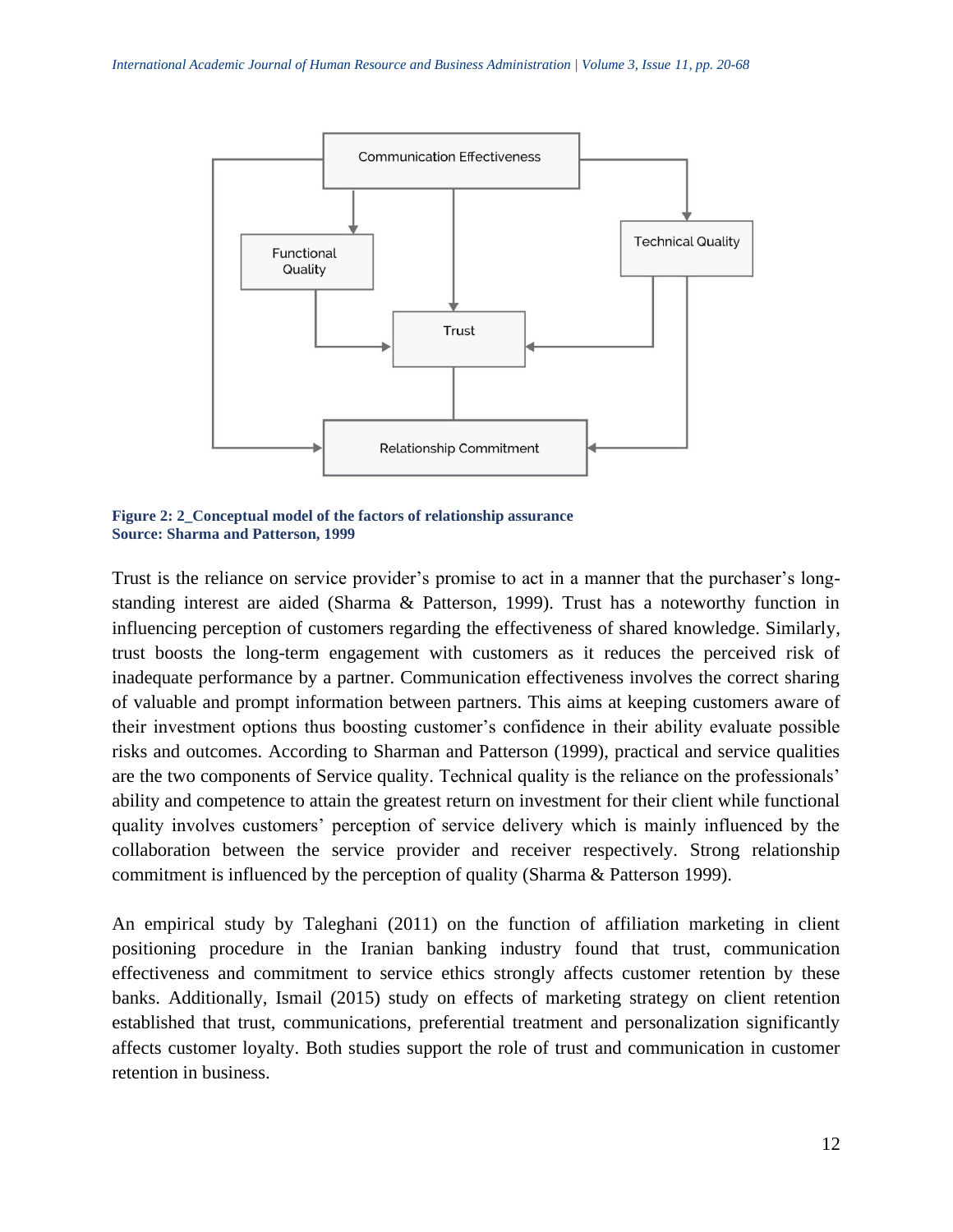The theory was significant to the present research as it clearly elaborates components that form relationships. The theory brings out specific elements of trust, quality and communications and the critical role they play customer retention.

#### **Empirical Literature Review**

The empirical literature section reviews the existing studies conducted by other scholars on effects of relationship marketing: service delivery, trust, communication effectiveness, and financial product diversification on customer retention of selected Nairobi County DT-Saccos.

#### **Service Delivery and Customer Retention**

Preko, Agbanu and Fegno (2014) did a research on service delivery, customer pleasure and client satisfaction in real estate business in Accra. It was established that service delivery strongly affects customer contentment and customer pleasure. The study targeted customers who have bought land and estate with Elite Kingdom Investment and Consultant. Questioners were employed to gather statistics from a sample of 248 people using simple random sampling. Findings from the study found that the connection between delivering services and client satisfaction showed affirmative correlation. Service delivery was also found to be antecedent to customer delight which is a substantial element in customer retention and loyalty.

Preko *et al*., (2014) study was based on real estate settings whereas the current study was conducted on Sacco settings unlike. Sacco's have different services and products that are offered to its members which are different from that offered by real estate business and therefore although the two researches focuses on how service delivery affects customer retention, the responses from these two group of customers might yield different results. There is also a gap on research methodology employed by the two researches; the current study utilized stratified random sampling to choose samples from the target population whereas the above study utilized simple random sampling. Also, the current study was conducted in Kenya in the year 2019 which might yield different results because of differences in time and geographical setting.

The key service delivery dimensions- reliability, assurance, tangibility, empathy and receptiveness were the leading customer retention factors in Ghanaian's Banks in a study undertaken by Nsiah and Richard (2014) discovered the impact of quality service on consumer retention in Ghana's banking with precise position to Askore rural bank Limited. Findings in the study was from data collected through administering questionnaires among 120 respondents and assessed using multiple regression and correlation exploration. Findings from the regression test disclosed that client retention is positively affected by the level of service quality.

Further, the study found that empathy and responsiveness as the utmost vital dimensions of service delivery that affects customer retention, these are then backed up by tangibility, guarantee and lastly the bank consistency. Where the study seeks to institute service quality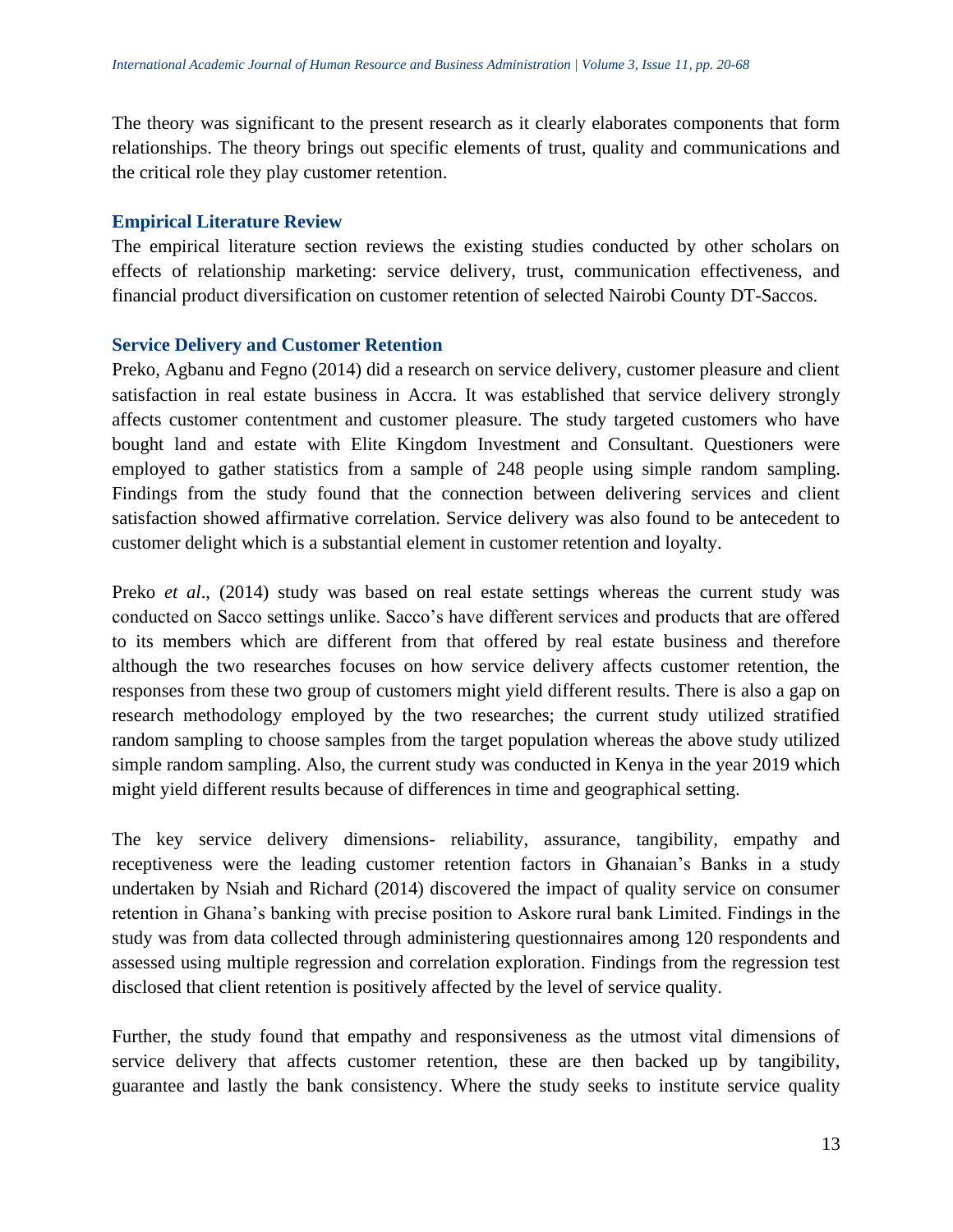impact on retention of customer, the current study seeks to determine impacts of relationship marketing as a whole; service delivery, trust, communication effectiveness and financial product diversification on customer retention. The current study utilized stratified random sampling to obtain 396 respondents. (Nsiah *et al*., 2014) employed convenient sampling procedure to obtain 120 respondents which might bring the gap in the research methodology used by the two studies. According to research conducted by Chuani (2017) on aspects influencing customer retention in Kenyan Commercial Banks, service delivery attributes were found to be; low number of complaints and resolution of complaints, provision of customer demand and needs, responsive products and services, the utilization of technology in service delivery and friendly and effective employees in the bank. Analysis of data from 138 respondents collected using stratified random sampling and analyzed using descriptive statistics indicated that the utilization of technology in conveyance of banking products and services significantly enhances customer retention rates. These technologies include the use of telephony, internet banking, ATM and point of sale machines (POS).

#### **Trust and Customer Retention**

A study conducted by Manduku (2013) on determinant of customer loyalty established that trust is a foremost cause for attainment of client loyalty. The study involved forty-three (43) commercial banks in Nairobi used convenient sampling in gathering information from a sample of ninety-six (96) respondents. The study utilized descriptive statistics to analyze data collected using questionnaires. Males were 67% while the females were 33%, which could be attributed to the fact that men are more aggressive than women. The research also showed that customers who trusted their banks showed repeated purchase and believed that their bank's action were in the customer's best interest.

According to the study, trust is built when the banks' actions are likely to yield positive outcomes to customers or when the banks operate in the paramount interest of clients. Capability to convey on assurances, having high credibility and integrity also were dimensions that portrayed trust in a bank. The study also revealed that trust is built around customer's confidence in using the services of a bank repeatedly and the belief that banks actions on customers' transactions yields positive outcome.

However, the current study covered a broader dimension of relationship marketing; service delivery, trust, communication effectiveness and return on invest and how it not only affects customer loyalty, but also how it goes beyond loyalty to retention. Additionally, the two studies might yield differing results given that how customers of these two institutions (Sacco's and banks) perceive the various product and service offered. This is because, although banks and Sacco's offer almost similar services, their operations and regulations are different; while banks are primarily into business for profits; Sacco's are more into members' welfare. These affect customers' perception of these two institutions. Also, the two studies employed different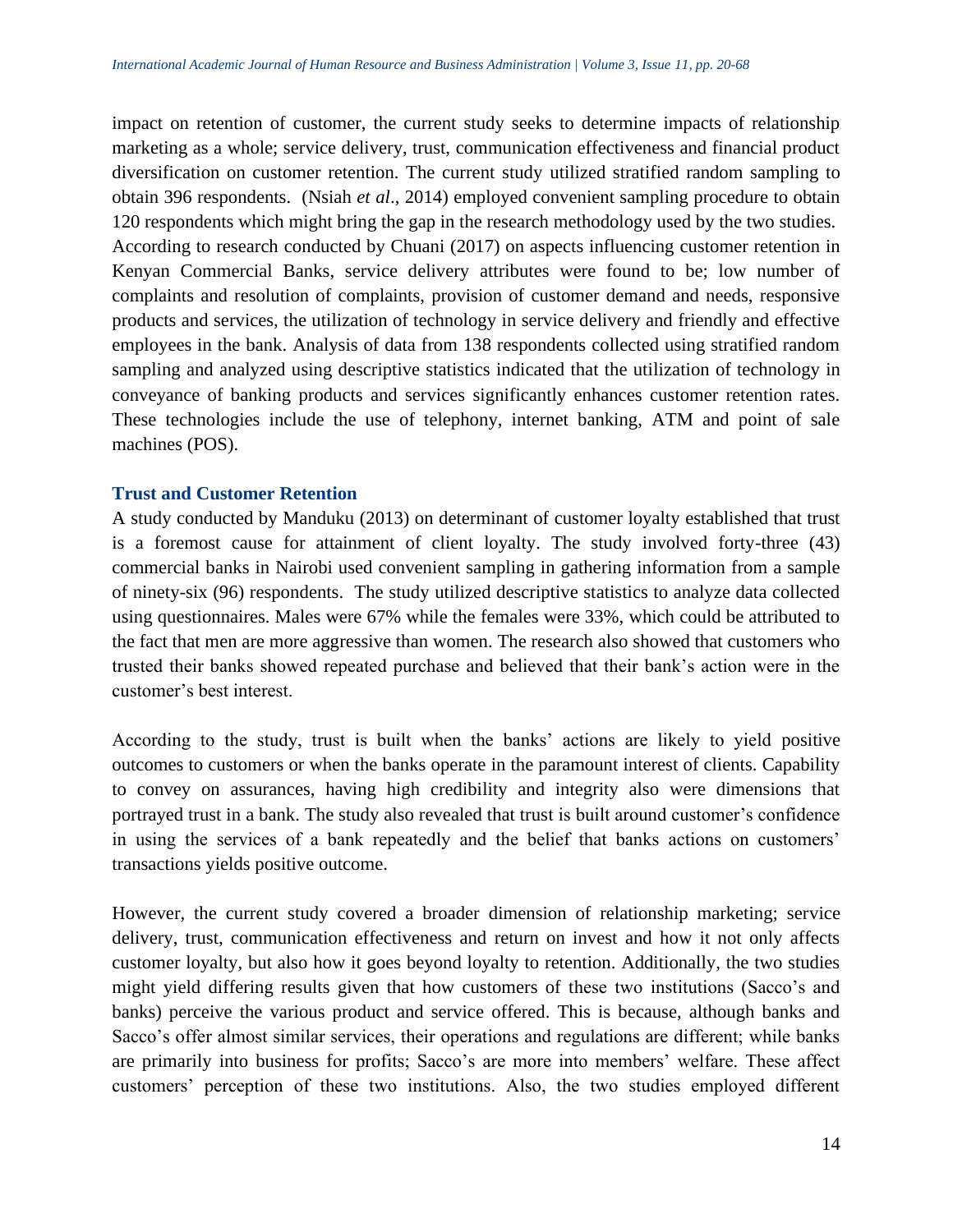research methodology. The current study employed the utilization of stratified random sampling and a model size of 396 respondents.

High level of integrity, confidentiality of personal and financial information greatly influences the level of customer's trust in a bank. These were finding by Kiniu (2009) on factors that affect customer devotion in Kenya's banking division. A stratified random sampling was utilized to choose a sample of 360 people who used banks in Nairobi. Questionnaires which were administered as personal interviews were utilized as a tool for gathering data. Regarding customer's trust on the bank services, the study found that 29% of the customers' loyalty was attributed to trust. The study revealed that integrity, openness, accuracy and security are the major components of building trust. That trust should be cultivated through clients personal information and financial confidentiality and integrity. Whereas Kinui (2009) study only focused on impacts of service quality and customers' trust on customer loyalty, the current study focuses on relationship marketing which discussed communications effectiveness and financial product diversification in addition to service quality and trust.

Kuria (2010) researched on relationship marketing activities among commercial banks, revealed the significance of trust in the development of a successful relationship. A cross-sectional survey was employed to acquire respondents the commercial banks in Kenya. Purposive random sampling was used to attain a sample magnitude of eighty-eight (88) respondents who were administered with the questionnaire. Findings from the study showed that promise and trust as the critical components of establishing and maintaining relationships. To achieve customer retention and long-term success, the association between a company and its consumer sought to be marinated and enhanced. Kuria's study only focused on application of relation marketing by Kenya's commercial banks, whereas the current study narrows down to determine how several identified indicators of relationship marketing affects customer retention in Sacco's. Findings from the current study expounded into details not only application of relationship marketing, but also how it affects customer retention in these institutions which is very important.

A similar study done by Alrubaiee and Al-Nazer, (2010) on relationship marketing positioning effects in the banking segment in Jordan exhibited that in banking, conviction is very important in relationship marketing. Structured questionnaires were distributed to bank consumers within the Amman zone. Questionnaires were administered to a sample three hundred and twenty (320) respondents selected by convenient sampling technique. It was found that customers' trust and commitment make a positive contribution to customer loyalty. While this study concentrates on relationship marketing orientation in banks, the current study seeks to determine effects of relationship marketing with an emphasis on; service delivery, trust, communication effectiveness and financial product diversification on selected Nairobi County DT- Saccos. The current research was done in Kenya which has a different geographical and political setting and it was conducted exactly a decade later which might yield differing findings.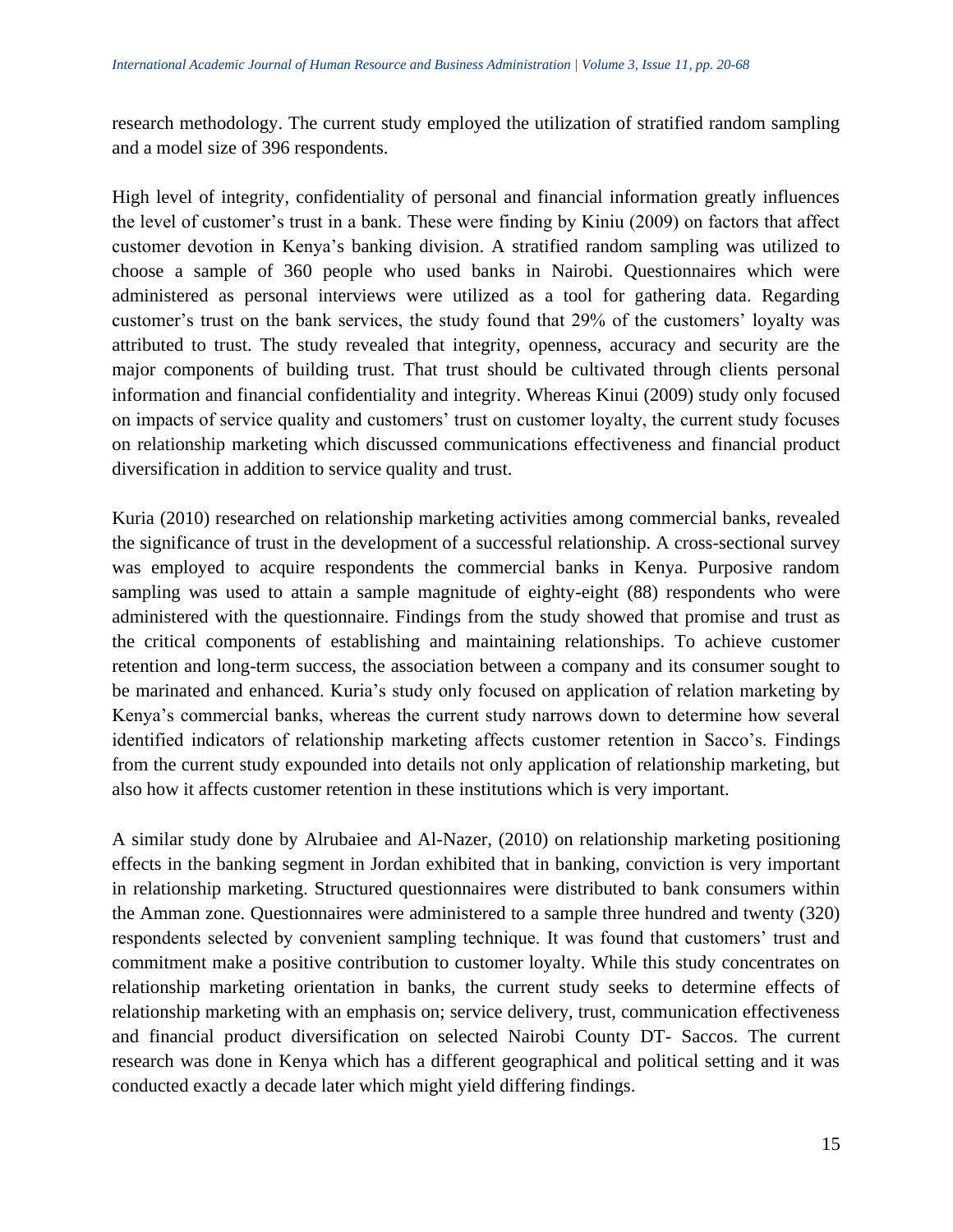#### **Communication Effectiveness and Customer Retention**

Wangodu (2008) conducted a study on client retention in British American Insurance Limited in Kenya was influenced by relationship management. A sample size of forty-four (44) respondents was picked from a target population of three hundred (300) employees of the company. Questionnaires were employed as research instruments during data collection. Data analysis were done by the use of statistical packages like (SPSS). The study established that proper implementation of communications supports in the identification, formation, preservation and improvement of the relationship between a firm and its consumers. That communication also aids to intensify the customer numbers, helps in customer-organization connection improvement and enhancement and support the value creation process and transfer of value between both parties. Feedback which is also an element of communication was found to influence customer retention in the company to a reasonable scope. The research also revealed that average transaction value, repeat purchase and customer lifetime value at the company are influenced by feedback management.

The above study focused on relationship management which includes the operational tasks that supports the relationship marketing strategy such as gathering data about a customer, then organizing and analyzing to create customer profile using computer systems and software. The current study pays attention to relationship marketing which concentrates on how long-term relationship can be achieved and maintained.

Neeru & Patterson (1999) study how communications efficiency and service quality on affects relationship obligation of consumer and proficient services in Australia identified five characteristics for effective communications as realistic, timely, educative, understandable and meaningful. A cross-sectional approach was utilized during data gathering to acquire data from a target population of nine hundred (900) respondents. Exploratory and descriptive research designs were utilized in the study. Their study found that external communication makes customers aware of the existence of a firm's products and services. Additionally, effective communications enhance a firm's reputation because it aids in resolving conflicts and encourages understandability. Continued communication shapes customers mindset and perception about the firm responsible for supporting client expectation. The study summarized by pointing out that external communications have impact on customer satisfaction by influencing and shaping customers expectation and perception of service.

A recent study conducted by Kibet (2015) study on consumer satisfaction in the Kenyan insurance industry revealed that communications is an essential element to customer satisfaction. A sample of one hundred and fifty (150) was obtained from 30 insurance companies in Kenya. Data analysis was by descriptive statistics and regression. The study used cross-sectional research design and data was gathered by utilization of questionnaires.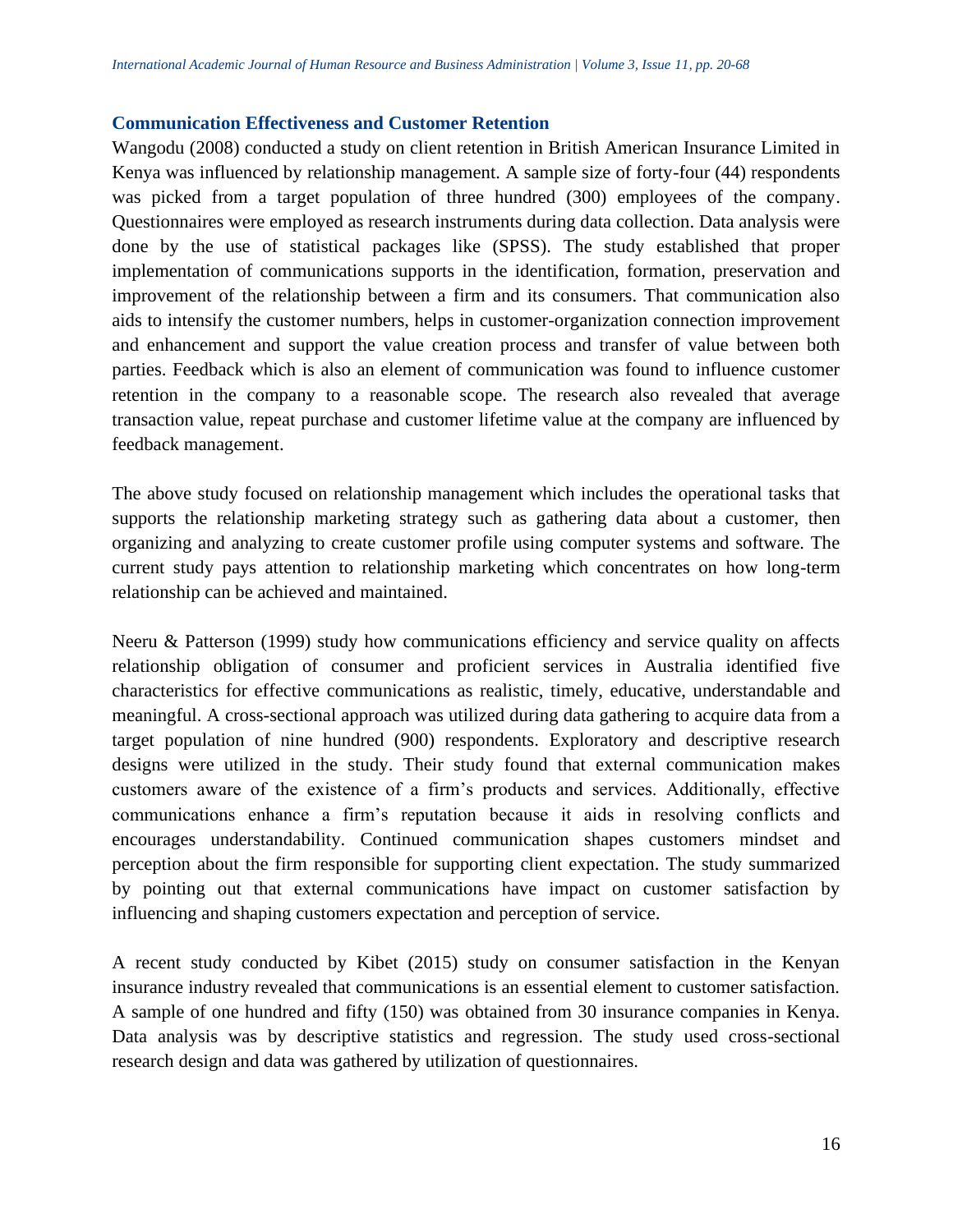Kibet (2015) borrowed Neeru and Parreson (1999) five measures of effective communication; realistic, timely, educative, understandable and meaningful analysis. The current study focuses on relationship marketing which precedes customer satisfaction. Therefore, the current study expounded more details in relationship marketing which is an originator to customer fulfillment. Also given that Sacco's and insurance industry are governed by different policies and regulations,

Related study was undertaken by Vanathas *et al.,* (2016) on the connection between non-verbal communication and customer contentment in the banking business in Malaysia established that non-verbal communication such as facial expressions and face movements significantly influences client satisfaction. The research applied the utilization of a survey method to collect data from 150 respondents from five leading banks in Malaysia using questionnaires. The study revealed that taking into consideration customer's expectation and feedback gives an opportunity to understand customers' need and thereby providing solutions. This way, customers feel satisfied which strengthens the long-standing association between the bank and its clients. This study only looked at one aspect of communication (non-verbal communication), the current study focused on both the verbal and on-verbal dimensions of communication and its effects on customer retention.

#### **Financial Product Diversification and Customer Retention**

Naibei and Koskei (2017) study examined contributing factors of associate loyalty among Saccos: A review of nominated Saccos in Kericho County, Kenya. The purpose of this research was to scrutinize the elements of retention and continued access to Sacco products by members in Kenya by taking case research of Ndege, Chai and Imarisha Saccos in Kericho, Kenya. Descriptive research design was assumed with a populace of 441 members who were targeted of the two SACCOs using a sample of 209 member's chosen utilizing systematic sampling method. Self-administered questionnaires were employed to collect statistics from respondents' results analysis was by descriptive statistics. The study established that financial products diversity, mode of disbursement and interest rates are most vital financial aspects which impact Sacco member's loyalty.

Wanjiru (2016) study investigated the influence of product diversification approaches as a contributing factor of perceived performance of firms among Nairobi County's real estate firms. Explanatory research design was utilized. 231 respondents were the target population. In data collection, a structured questionnaire was used. Descriptive analysis was adopted. The research found out that although not statistically significant, firm performance was positively affected by concentric product diversification, firm performance was significantly affected by conglomerate product diversification, and firm performance was substantially impacted by vertical product diversification while there was on noteworthy influence by horizontal product diversification.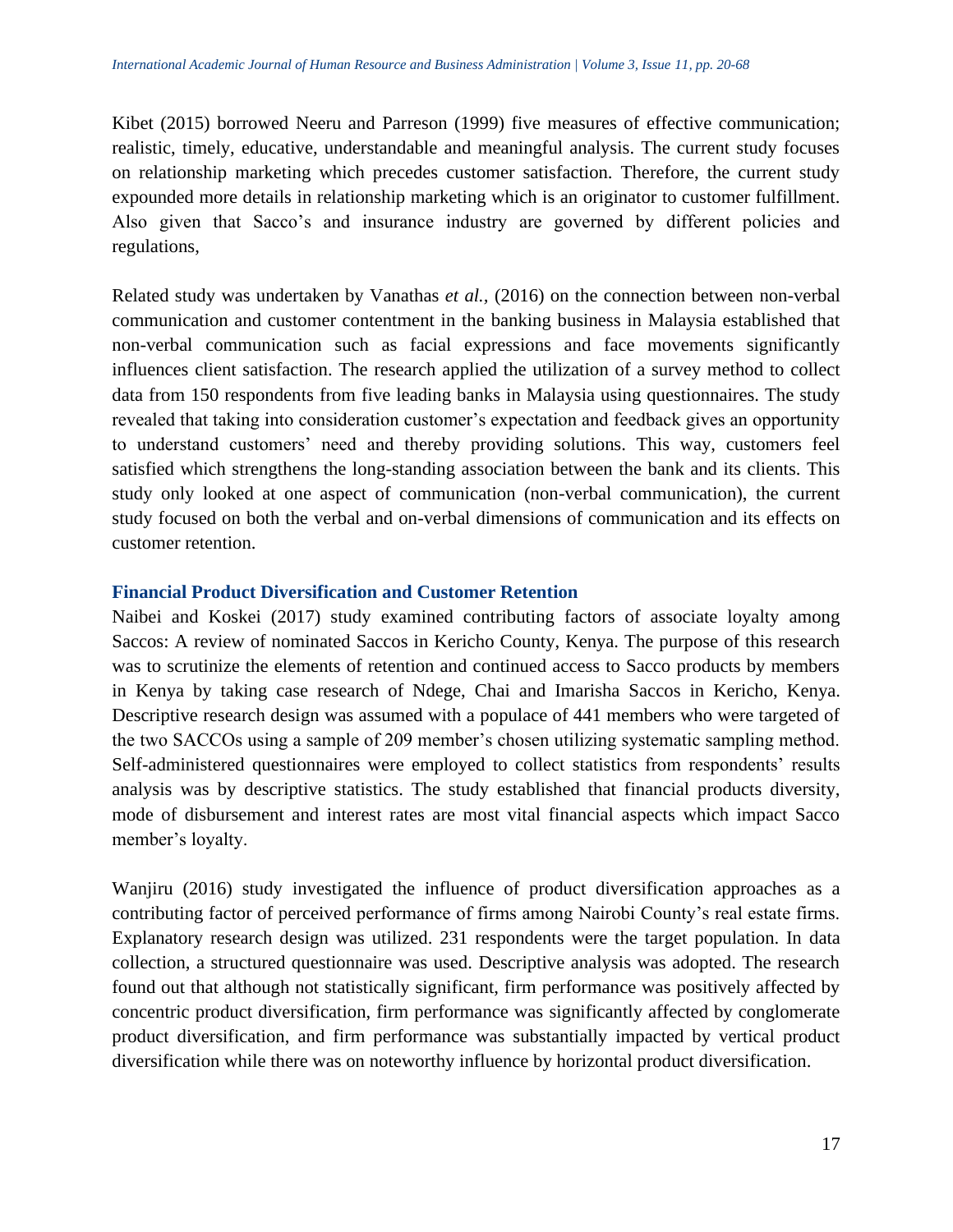Wakwoma (2017) study examined a survey of product broadening approaches embraced by companies in Kenya's banking field. A descriptive design grounded the study; 44 Kenyan functioning commercial banks formed the population. Because of the few banks, a census study was undertaken. Semi-structured questionnaire helped in gathering information. The findings showed that to a great magnitude, commercial banks implement product broadening. They extensively followed correlated diversification with comparative distinction across banks. The major advantages mentioned for product modification approach was intensification in productivity, constancy of incomes and client loyalty while the foremost problems encountered was augmented rate of management among several innovative goods.

#### **Customer Characteristics', Relationship Marketing and Customer Retention**

Previous empirical research on the relationship between customer satisfaction and loyalty has largely neglected the issue of moderator variables. Homburg and Giering (2001) noted that in a consumer-durables context the authors analyze the moderating effect of selected personal characteristics on the satisfaction–loyalty link. The empirical findings, which are based on multiple-group causal analysis, show that the strength of the relationship between customer satisfaction and loyalty is strongly influenced by characteristics of the customer. Specifically, variety seeking, age, and income are found to be important moderators of the satisfaction–loyalty relationship. Extensive empirical research has largely ignored the moderating effects of customer characteristics. Wanjiru (2016) and Manduaku (2013) summarize and extend the literature by proposing that customer characteristics moderate the relationship relating to satisfaction and repurchase behavior. The company must strengthen the approach to sales that includes relationship marketing. Marketing models based on customer demand orientation can create sustaining competitive advantages and enhance customer retention in a company in an unfavorable environment.

## **Summary of Literature Review and Research Gaps**

In the reviewed literature, several gaps were identified. For instance, the study by Preko *et al.,*  (2014) was conducted in the real estate business in Accra, Ghana whereas the current study seeks to establish effects of relationship marketing in the DT-Saccos in Nairobi, Kenya. Based on the difference in geographic and cultural factors, the current study could reveal a different pattern of information in Kenya. Chuani (2017) study focused only on elements of customer retentions among the Kenyan commercial banks. The current study brought a wider perspective of the understanding of customer retention by bringing in an additional concept of relationship aspect of marketing. Additionally, the current study was conducted in the Sacco context which is different from the banking institutions.

Manduaku (2013) focused on drivers of retail banking customer loyalty. The research was conducted in a banking set-up which is mostly geared towards profit making using of convenient sampling. The current study was conducted in DT-Saccos which covers the contextual gaps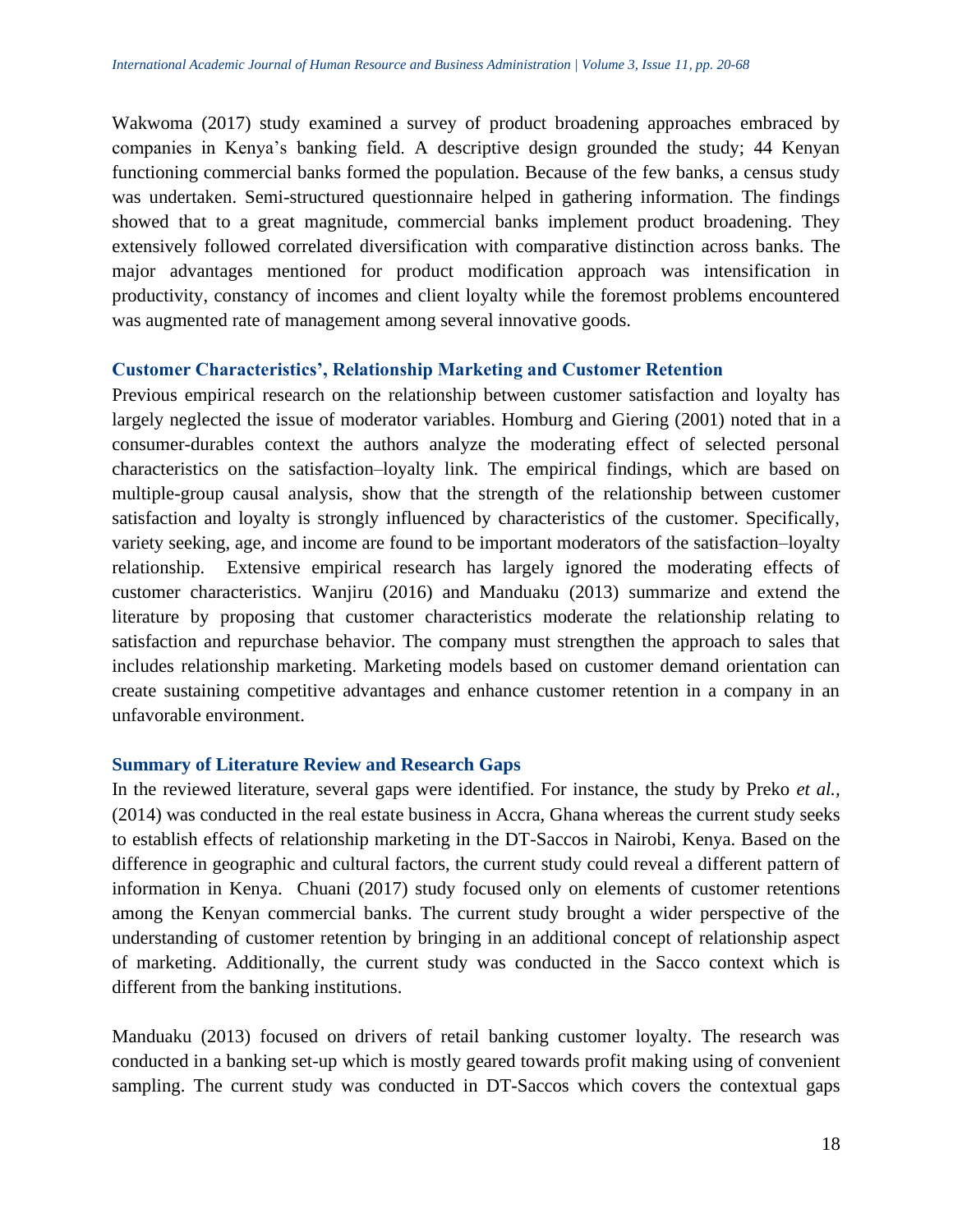revealed in the previous research on customer retention. The reviewed studies did not explicitly link relationship marketing and customer retention particularly in DT-Saccos in Kenya. Table 2.1 gives an elaborate literature review summary and research gaps.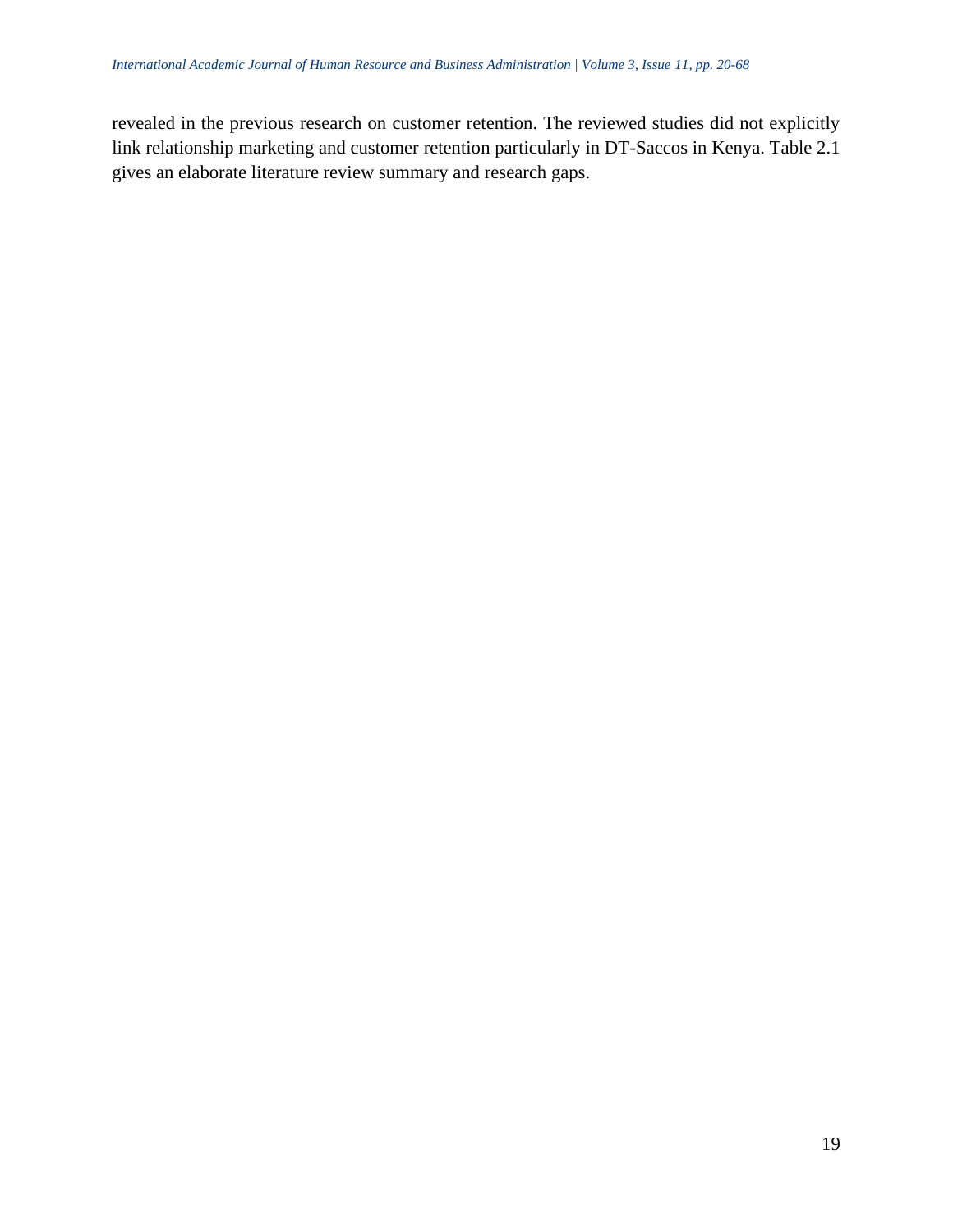| <b>Author and Year</b> | <b>Focus of the Study</b>                                                     | <b>Findings</b>                                                                                                                                                             | and   Research Gap                                                                                                                                                                                                                                                                                                   | <b>Focus of the current Study</b>                                                                                                                                                                                                                                                                     |
|------------------------|-------------------------------------------------------------------------------|-----------------------------------------------------------------------------------------------------------------------------------------------------------------------------|----------------------------------------------------------------------------------------------------------------------------------------------------------------------------------------------------------------------------------------------------------------------------------------------------------------------|-------------------------------------------------------------------------------------------------------------------------------------------------------------------------------------------------------------------------------------------------------------------------------------------------------|
|                        |                                                                               | Knowledge                                                                                                                                                                   |                                                                                                                                                                                                                                                                                                                      |                                                                                                                                                                                                                                                                                                       |
| Wangodu (2008)         | Outcome of client<br>relationship<br>management<br>on<br>consumer retention   | The research found<br>that management of<br>feedback influences<br>lifetime<br>customer<br>value, repeat purchase<br>and<br>average<br>transaction value at<br>the company. | Focused on relationship<br>which<br>management<br>encompasses operational<br>tasks such as gathering<br>data about a customer that<br>supports the relationship<br>marketing,<br>then<br>organizing and analyzing<br>such information to create<br>customer profile using<br>and<br>computer<br>systems<br>software. | The current study focused on<br>relationship<br>marketing<br>which<br>building a long-<br>focuses on<br>standing association that profits<br>both the customer and the<br>business.<br>The current study collected<br>from<br>samples<br>selected DT-<br>Saccos in Nairobi which were<br>much bigger. |
|                        |                                                                               |                                                                                                                                                                             | The sample size picked<br>(forty-four<br>respondents)<br>smaller to<br>was much<br>represent<br>insurance<br>industry in Kenya.                                                                                                                                                                                      |                                                                                                                                                                                                                                                                                                       |
| Kiniu (2009)           | that affect<br>Factors<br>customer loyalty in<br>banking<br>Kenya's<br>sector | The research found<br>that<br>integrity,<br>accuracy<br>openness,<br>and security are the<br>major components of<br>building trust                                          | The<br>study<br>only<br>concentrated on service<br>quality<br>and<br>customers'<br>trust.                                                                                                                                                                                                                            | The current study focused on<br>relationship<br>marketing<br>and<br>extends on service quality and<br>affects<br>that<br>trust<br>customer<br>retention.                                                                                                                                              |
| Kuria (2010)           | Relationship<br>marketing activities<br>among commercial<br>banks in Kenya.   | To<br>achieve<br>the<br>profitability,<br>connection<br>between<br>the company and its<br>clients'<br>be  <br>must                                                          | The research only focused<br>application<br>of<br>on<br>relationship marketing by<br>commercial<br>banks<br>in<br>Kenya                                                                                                                                                                                              | The current study narrowed<br>down to determine effects of<br>relationship<br>marketing<br>on<br>retention<br>in<br>DT-<br>consumer<br>Sacco's.                                                                                                                                                       |

**Table 2.1: Literature Review Summary and Research Gaps**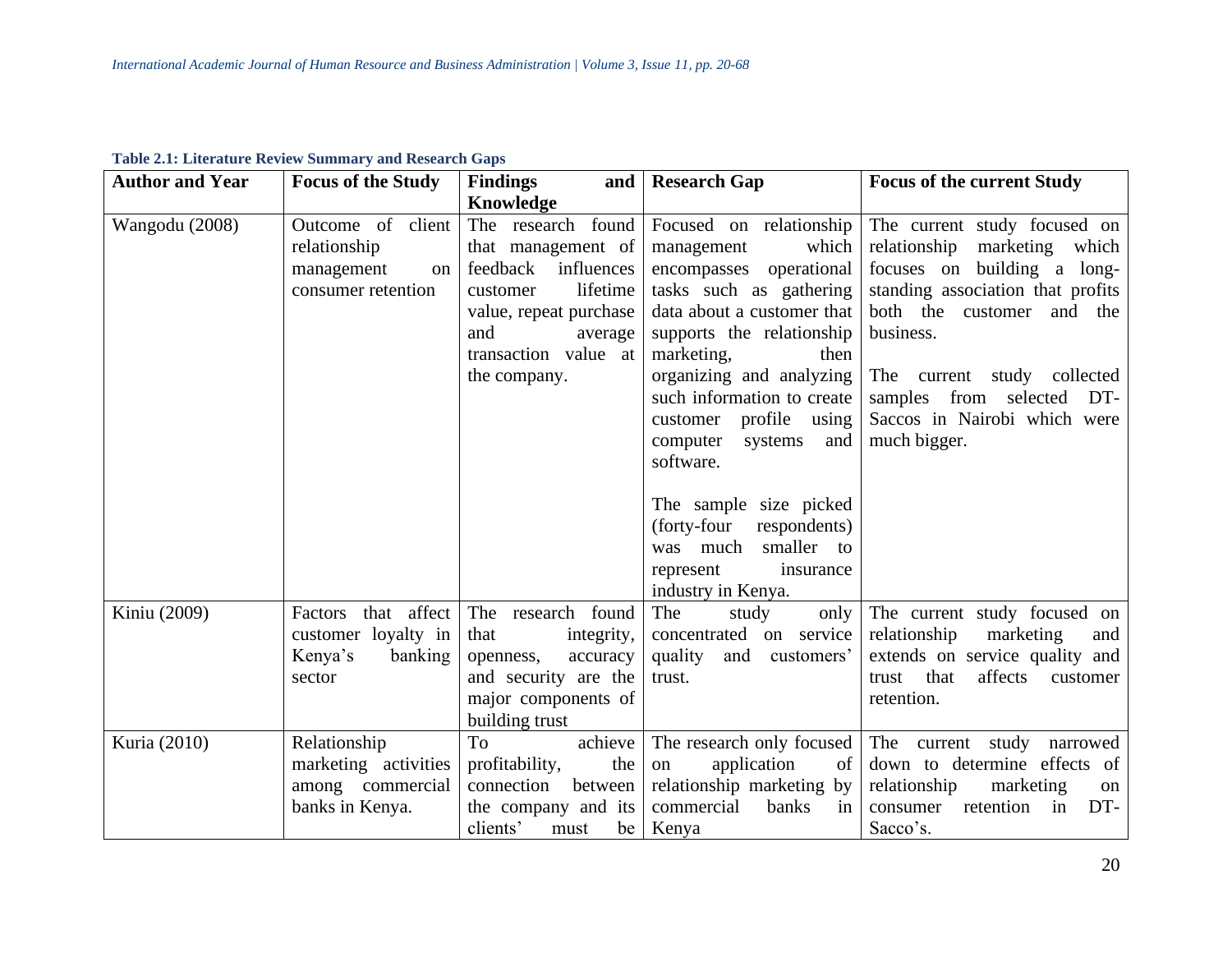|                             |                                                                     | enhanced.                                                                                            |                                                                                                                                                                                                                                                                                                   |                                                                                                                                                                                                                                                                                                                                                                                                                                                                                                                                                                       |
|-----------------------------|---------------------------------------------------------------------|------------------------------------------------------------------------------------------------------|---------------------------------------------------------------------------------------------------------------------------------------------------------------------------------------------------------------------------------------------------------------------------------------------------|-----------------------------------------------------------------------------------------------------------------------------------------------------------------------------------------------------------------------------------------------------------------------------------------------------------------------------------------------------------------------------------------------------------------------------------------------------------------------------------------------------------------------------------------------------------------------|
| Manduku (2013)              | <b>Drivers</b><br>of<br>retail<br>banking<br>customers'<br>loyalty. | Trust was established<br>be<br>$\mathbf{a}$<br>major<br>to<br>determinant<br>of<br>customer loyalty. | The research only focused<br>on drivers of customer<br>loyalty in retail banking.<br>The<br>research<br>was<br>conducted in a banking<br>set-up which is mostly<br>geared<br>towards<br>profit<br>making<br>using<br>of<br>convenient sampling. 96<br>respondents participated<br>for this study. | The current study covered a<br>broader dimension of<br>Relationship marketing; service<br>delivery, trust, communication<br>effectiveness<br>and<br>financial<br>product diversification and how<br>it not only affects customer<br>loyalty, but also how it goes<br>beyond loyalty to customer<br>retention.<br>The<br>research<br>current<br>was<br>constructed on selected<br>DT-<br>Sacco's set-up which is geared<br>towards<br>member's<br>socio-<br>economic welfare.<br>This research used stratified<br>random sampling method to<br>obtain 396 respondents. |
| Nsiah and Richard<br>(2014) | Service quality and<br>client retention in<br>banking industry.     | Offering<br>quality<br>service<br>has<br>affirmative effect on<br>general<br>consumer<br>retention.  | The research only focused<br>on service delivery which<br>is only one dimension of<br>relationship marketing.<br>The research is based on<br>the banking industry.<br>Stratified<br>random<br>sampling utilized to obtain<br>a model 120 respondents<br>from Ghanaian banks.                      | The current study sought to find<br>effects<br>of<br>relationship<br>out<br>marketing<br>whole<br>as<br><sub>a</sub><br>on<br>retention;<br>consumer<br>service<br>delivery, trust, communication<br>and<br>effectiveness<br>financial<br>diversification<br>product<br>on<br>customer retention<br>The current study focused on<br>DT-Saccos which have totally<br>different regulation bodies, legal<br>framework and operations.<br>The study used 396 respondents.                                                                                                |
| Preko et al., (2014)        | Service delivery,                                                   | Service delivery and                                                                                 | The<br>research<br>was                                                                                                                                                                                                                                                                            | The current study focused on                                                                                                                                                                                                                                                                                                                                                                                                                                                                                                                                          |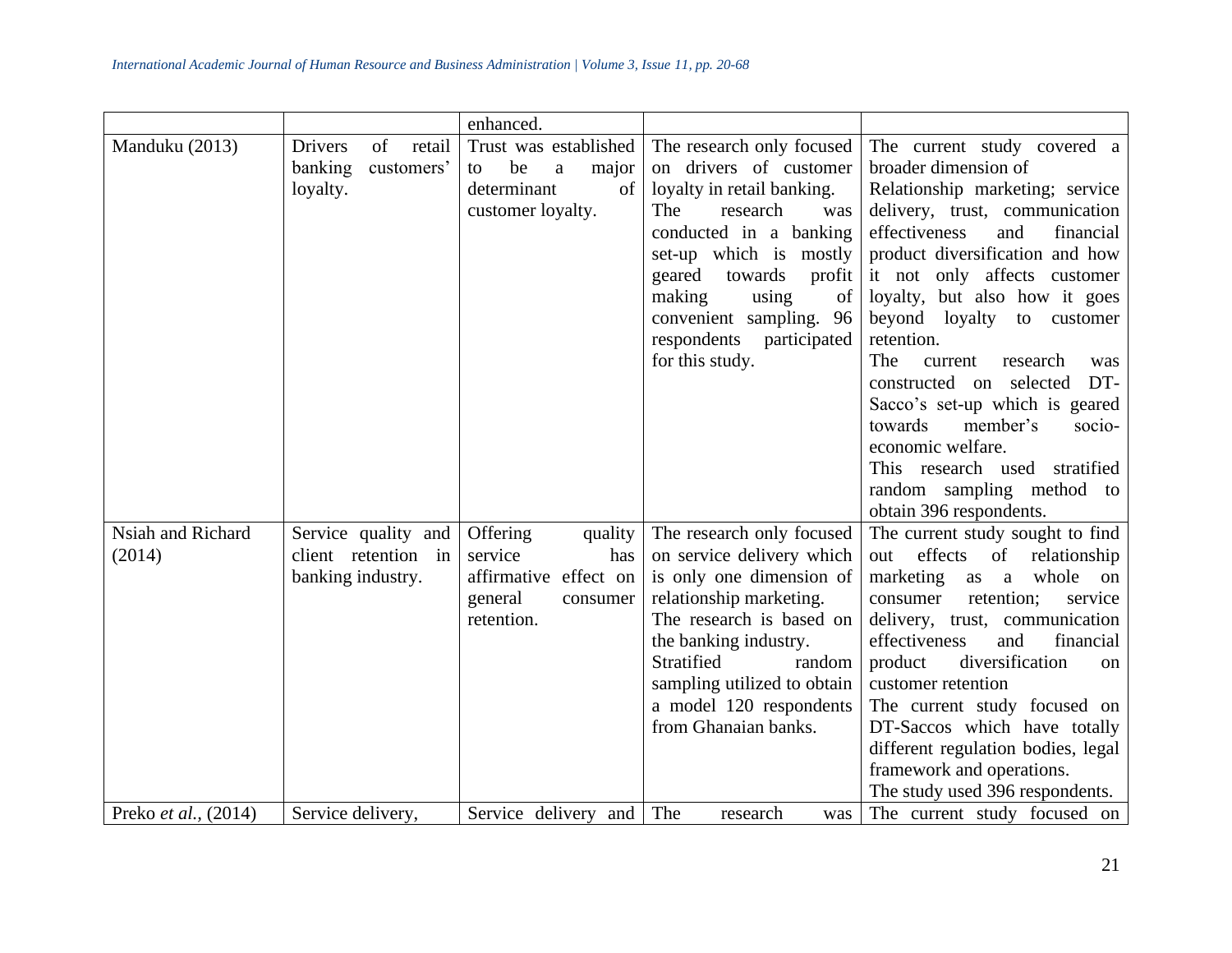|               | customer pleasure<br>and client<br>satisfaction in real<br>estate business in<br>Accra.                                                                                                            | customer<br>satisfactions,<br>and<br>satisfaction<br>and<br>enjoyment<br>customer<br>positively correlated                                           | conducted in real estate<br>business in Accra, Ghana.<br>exploration<br>The<br>used<br>simple random sampling<br>to choose samples from<br>the target population | four dimensions of relationship<br>marketing and how it affects<br>retention of customer in selected<br>DT- Saccos in Nairobi City<br>County.<br>The existing study used stratified<br>random<br>sampling<br>to<br>pick<br>from<br>samples<br>the<br>target<br>population.                                                      |
|---------------|----------------------------------------------------------------------------------------------------------------------------------------------------------------------------------------------------|------------------------------------------------------------------------------------------------------------------------------------------------------|------------------------------------------------------------------------------------------------------------------------------------------------------------------|---------------------------------------------------------------------------------------------------------------------------------------------------------------------------------------------------------------------------------------------------------------------------------------------------------------------------------|
| Wanjiru(2016) | Influence of product<br>diversification<br>approaches<br>as<br>$\rm{a}$<br>contributing<br>factor<br>of<br>perceived<br>performance of firms<br>Nairobi<br>among<br>County's real estate<br>firms. | Although<br>not<br>statistically<br>significant,<br>firm<br>performance<br>was<br>positively affected by<br>concentric<br>product<br>diversification | The<br>study<br>used<br>exploratory design which<br>does<br>provide<br>not<br>conclusive findings                                                                | Descriptive research design was<br>employed in the current study.                                                                                                                                                                                                                                                               |
| Chuani (2017) | of<br>Elements<br>customer retention in<br>Kenyan<br>the<br>commercial banks                                                                                                                       | The research found<br>attributes<br>- of<br>other<br>service delivery that<br>affects<br>customer<br>retention<br><b>as</b><br>technology.           | The study was conducted<br>on Kenyan Commercial<br>Banks with a sample of<br>138 respondents.                                                                    | The current study was conducted<br>Sacco sector which have<br>in<br>different<br>regulations<br>and<br>operations than that of banking.<br>Sacco's are regulated by SASRA<br>whereas banks are controlled by<br>Central Bank of Kenya (CBK).<br>The current study collected data<br>from a bigger sample of 396<br>respondents. |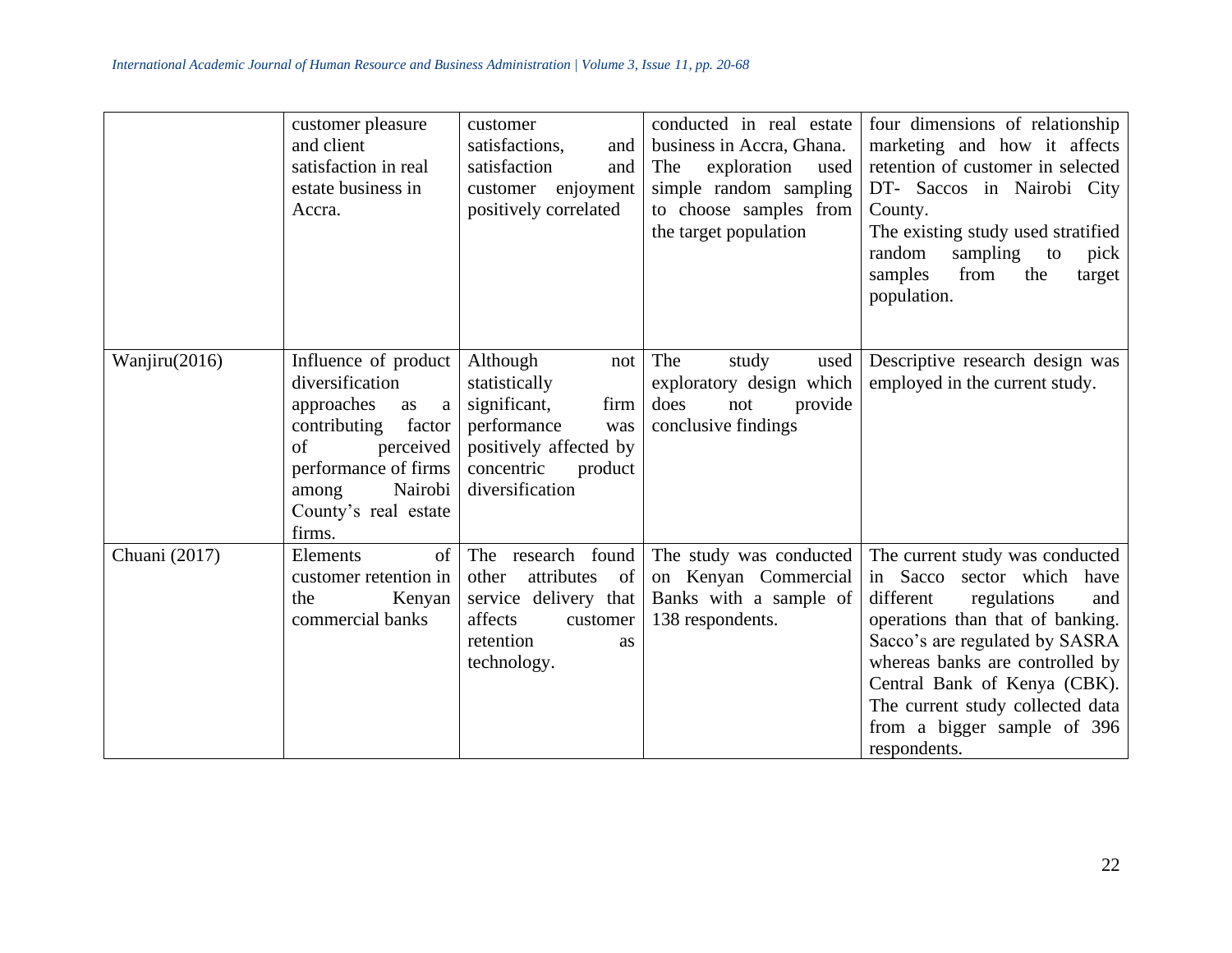| Naibei<br>Koskei  <br>and |                            |                                            | Factors of member   Interest rates, mode of   The study used simple | The<br>stratified<br>study<br>used |
|---------------------------|----------------------------|--------------------------------------------|---------------------------------------------------------------------|------------------------------------|
| (2017)                    | loyalty<br>among           | disbursement<br>and                        | sampling<br>random                                                  | sampling technique                 |
|                           |                            | Saccos: A Survey of diversity of financial | technique                                                           |                                    |
|                           |                            | Selected Saccos in goods are most vital    |                                                                     |                                    |
|                           | Kericho<br>County, $\vert$ | financial aspects                          |                                                                     |                                    |
|                           | Kenya                      |                                            |                                                                     |                                    |
| Wakwoma (2017)            | Product                    | Commercial<br><b>banks</b>                 | Cross-sectional<br>research                                         | Descriptive research design was    |
|                           | diversification            | implement<br>product                       | which<br>design<br>used                                             | used and comprised of a large      |
|                           | approaches                 | diversification                            | comprises a small sample                                            | sample size and findings are       |
|                           | implemented<br>by          |                                            | size and findings cannot                                            | conclusive                         |
|                           | companies in<br>the        |                                            | be conclusive                                                       |                                    |
|                           | banking industry in        |                                            |                                                                     |                                    |
|                           | Kenya                      |                                            |                                                                     |                                    |

**Source: Researcher (2019)**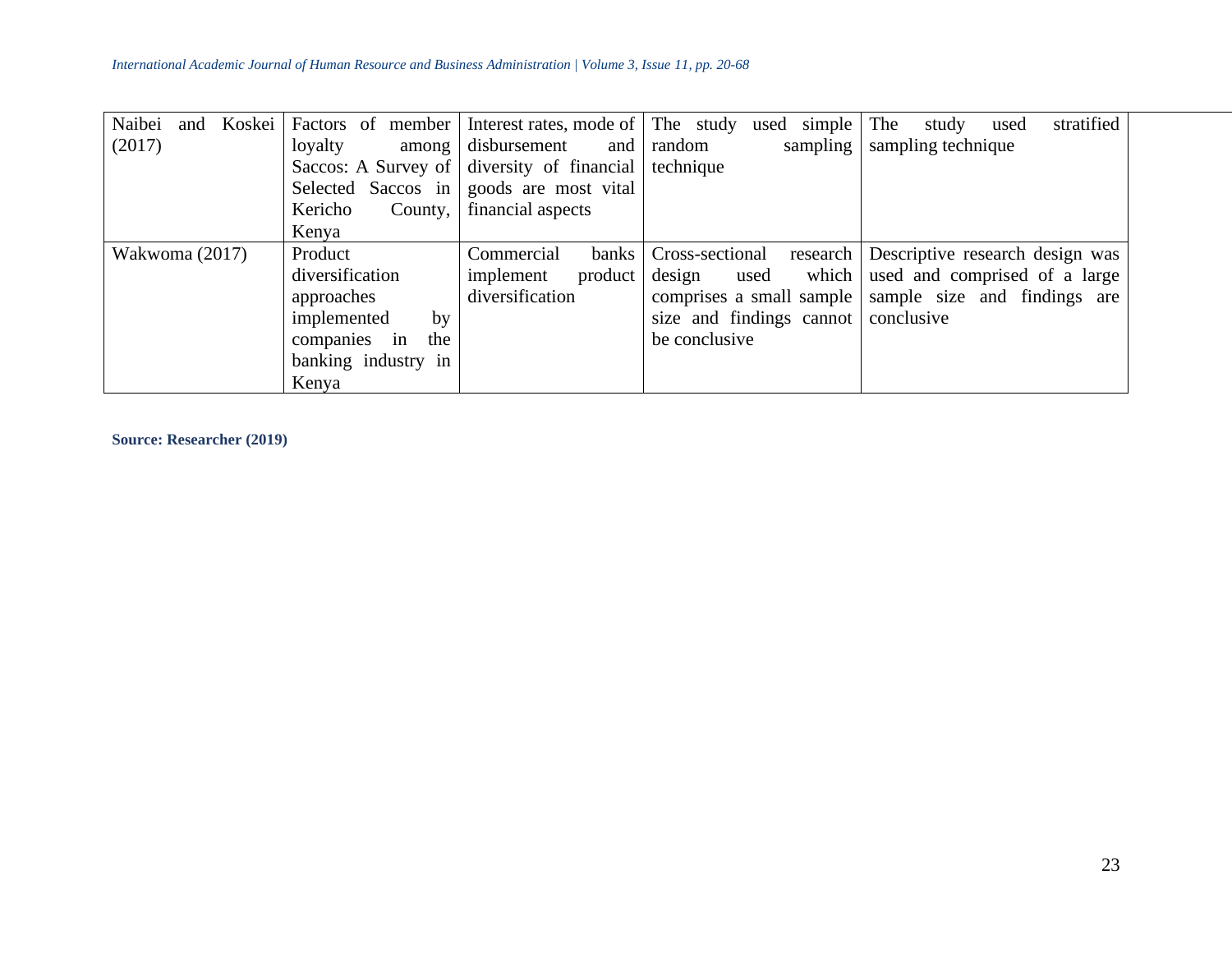#### **Conceptual Framework**

According to Mugenda and Mugenda (2003) a conceptual framework is a conjectured model classifying the ideal under study and the affiliation between independent and dependent variables. The moderating variables include customer's age, education level and financial income/status and the framework is shown in Figure 2.3.

#### **Independent Variables**



In addition, the customer demographic characteristic moderates dependent and independent variable's relationship. The dimension of customer demographic characteristics includes age,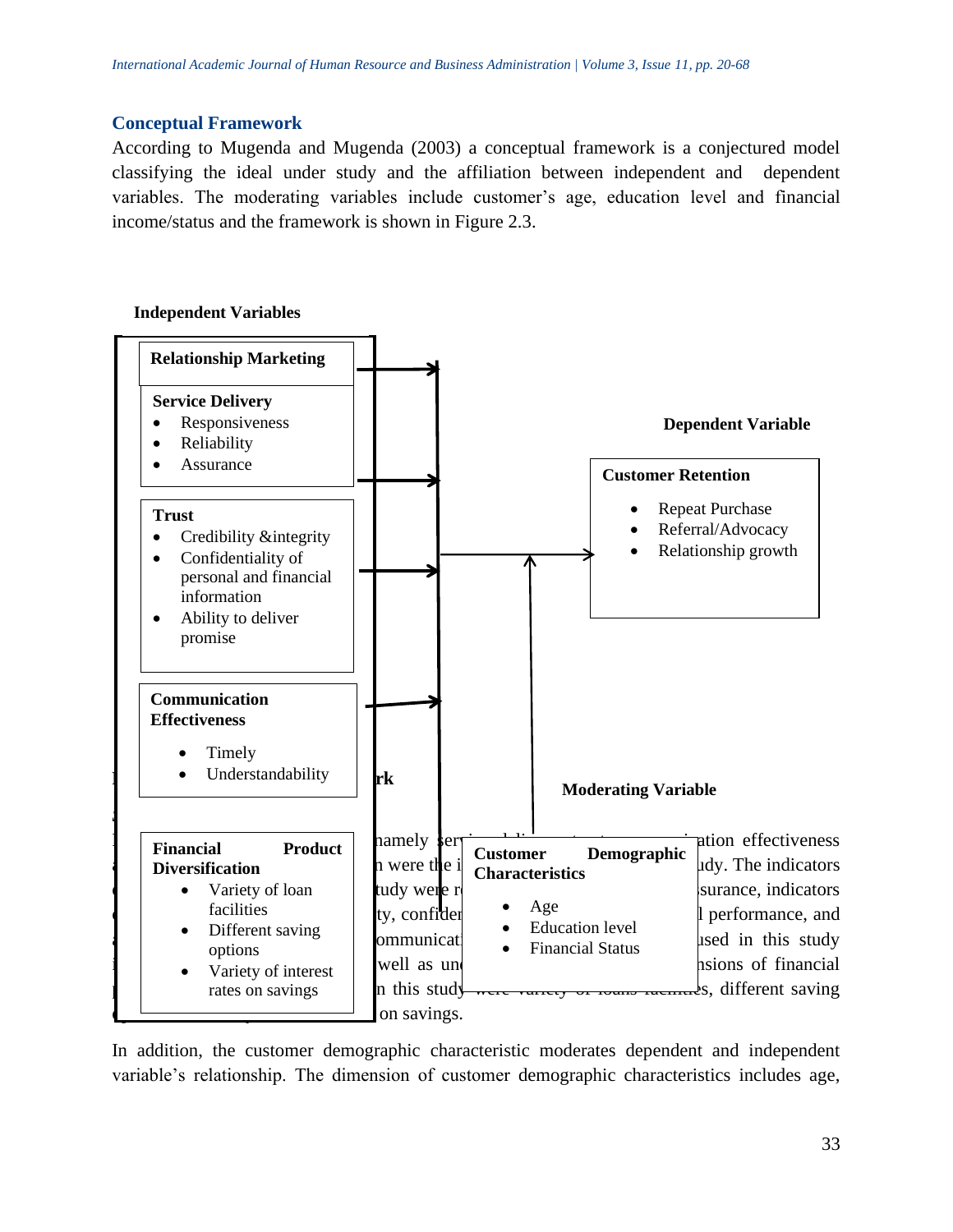education level and financial status. Customer retention is the dependent variable of the study and its indicators include repeat purchase, referral or advocacy and length of relationship.

## **RESEARCH METHODOLOGY**

#### **Introduction**

This chapter presents the methodology that was employed to conduct the study. The sections covered the research philosophy, research design, empirical model, target population, sample size and sampling technique, validity and reliability, data collection procedure, data analysis and finally ethical consideration.

## **Research Philosophy**

It is a system of certainty regarding the advancement of knowledge. It is important to bring out research philosophy when conducting research because it clearly gives direction on how data regarding a particular phenomenon should be given collected, analyzed and used (Crossan, 2013). The theoretical groundwork implemented by the study was positivism. As observed by Webb (2014) the fundamental evidence in the positivist viewpoint is that understanding is instituted on evidences. Thus, positivism contemplates invalid all thoughts or particular standing of individuals. Grounded on the above-mentioned account, positivism is instituted on the quantitative view point presenting numerals being employed to demonstrate objective actualities. The author further indicates that the numerical values integral in positivism are thought to have authority to illuminate and forecast conducts of occurrences. Integral in positivism establish measurement and examination with likelihood of duplication by other scholars.

Current study adopted positivism approach where the researcher was guided by objectivity. This paradigm was appropriate for the current study as it facilitates proper analysis of data, development of hypotheses and achieving results that can be proven empirically. Positivism approach also encouraged prediction of past results to explain future realities and their interrelations.

# **Research Design**

Based on Orodho (2009), research design refers to the step-by-step processes of how the research objectives are accomplished. Research design helps to link the theoretical research difficulties to the appropriate experimental study. Descriptive research design was utilized in the current research. Descriptive design describes associations between variables-dependent and independent variables and present precise and binding representation of these variables that are applicable to the study questions. The research utilized descriptive research strategy to show how relationship marketing dimensions affects customer retention of Sacco's in Nairobi City County, Kenya. It is through descriptive research approach that associations between several features are established and their links defined.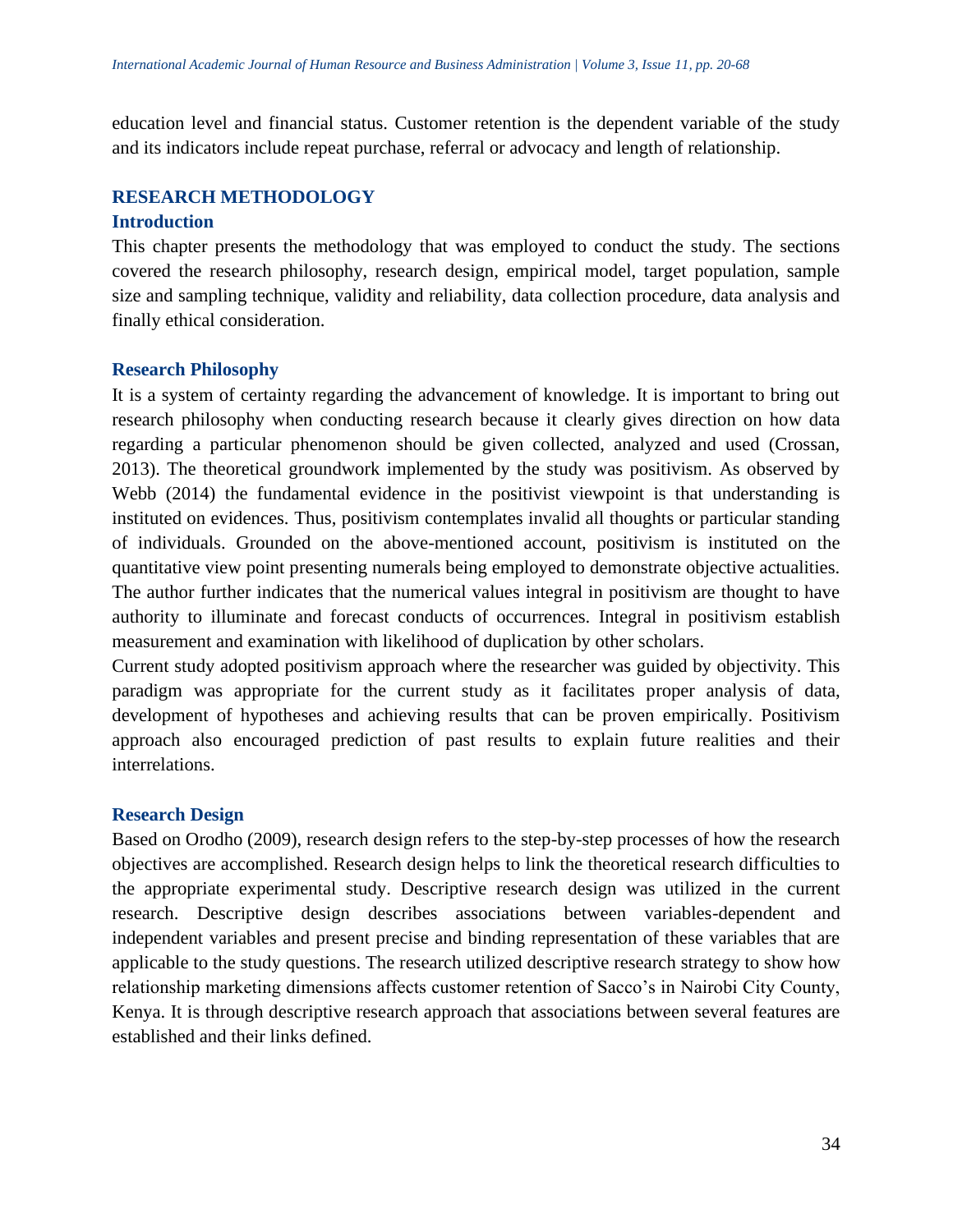# **Empirical Model**

Multiple regression model was employed in testing the statistical connection between the dependent and independent variables. Multiple regression helps in the prediction of a variable grounded on the value of two or more other variables (Kothari, 2004). The model was appropriate since the study sought to test the null hypotheses and also to test for consumer characteristics' moderating effect. The empirical regression model that guided the study is as show in equation 3.1.

*Y= β0 +β1X1+ β<sup>2</sup> X2+ β3X<sup>3</sup> + β4X4+ɛ………..............……...Model 3.1*

## **Where:**

**Y**=Consumer Retention **β0**=Constant Term **ɛ** =Error term **β1- β4**= Relationship marketing's Beta Coefficient **X1**=Service delivery **X2**= Communication effectiveness  $X = Trust$ **X4**= Financial product diversification **Test for Moderation**

The study employed Baron and Kenny (1986) approach to evaluate the consumer demographic features' moderating influence on the relationship between relationship marketing and customer retention among selected DT-Sacco members in Nairobi City County, Kenya. The moderation effect was checked using p value and by examining the changes in regression coefficients prior and after moderation and whether the coefficients are significant. Regression model 3.2 explained how moderating effect was achieved for this study. To check for the moderating effect, a composite index for the moderating variable was computed using relationship marketing variables and consumer demographic features. Regression model 3.2 shows the independent variable and dependent variable's relationship after moderation.

**Y= β0** *+β1X1+ β<sup>2</sup> X2+ β3X<sup>3</sup> + β4X4+β5X\*CC + e ……….........***Model 3.2**

# **Where:**

**Y=** Customer Retention **β0=** Constant Term **β1…… Β5=** Beta Coefficient of independent and composite variable **X1**=Service delivery **X2**= Communication effectiveness **X3**= Trust **X4**= Financial product diversification **CC=** Customer Characteristics

Table 3.1 shows the decision-making criterion on the moderating variables.

**Table 3.1: Criteria for Decision-Making Moderation**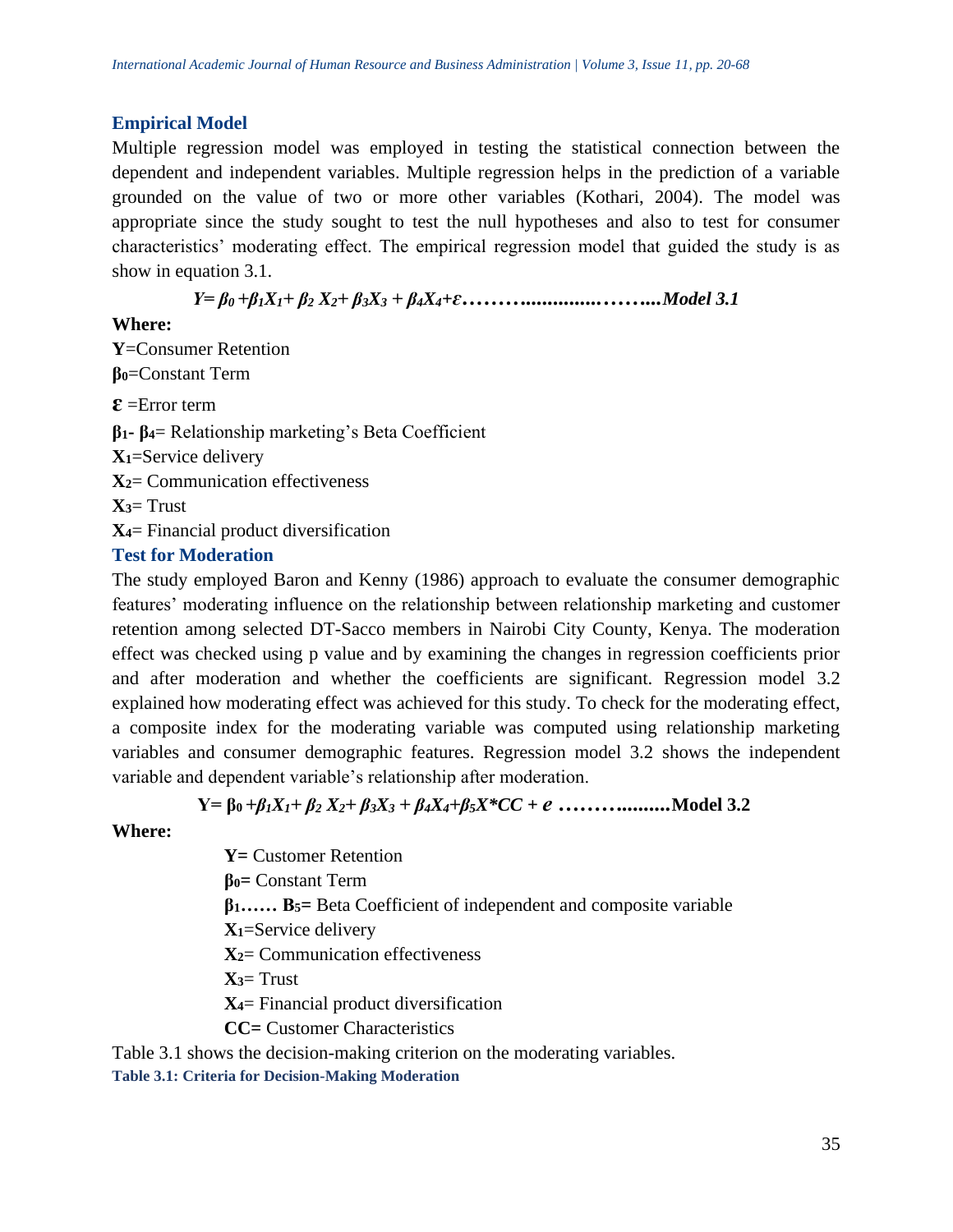| Model 3.1                      | Model 3.2                      | <b>Conclusion</b>                                       |
|--------------------------------|--------------------------------|---------------------------------------------------------|
| $B_1$ $B_4$ is significant     |                                | variable<br>Moderating<br>has<br>a<br>moderation effect |
| (P>0.05)                       | (P>0.05)                       |                                                         |
| $B_1 \dots B_4$ is significant | $B_5$ $B_8$ is not significant | Moderating<br>variable<br>has<br>no                     |
| (P>0.05)                       | (P>0.05)                       | moderating effect                                       |

**Source: Baron & Kenny (1986)**

# **Study Variables Operationalization**

The operationalization of the study variables have been shown as per Table 3.2

|  |  | Table 3.2 presents study variables operationalization. |
|--|--|--------------------------------------------------------|
|  |  |                                                        |

| Category                 | <b>Variables</b>                        | <b>Indicators</b>                                                                                                                                             | Operationalization                                                                                                                                                                                         | <b>Measurement</b><br><b>Scale</b>                        |
|--------------------------|-----------------------------------------|---------------------------------------------------------------------------------------------------------------------------------------------------------------|------------------------------------------------------------------------------------------------------------------------------------------------------------------------------------------------------------|-----------------------------------------------------------|
| Dependent<br>Variable    | Customer<br>Retention                   | Repeat purchase<br>$\bullet$<br>Referrals/Advoc<br>acy<br>Length<br>of<br>relationship                                                                        | Frequency of purchase<br>$\bullet$<br>New customer joining<br>$\bullet$<br>Membership<br>period-<br>$\bullet$<br>active                                                                                    | 5-point<br>$\mathbf{A}$<br>Likert scale                   |
| Independent<br>Variables | Service<br>delivery                     | Responsiveness<br>$\bullet$<br>Reliability<br>$\bullet$<br>Assurance<br>$\bullet$                                                                             | Prompt<br>service<br>$\bullet$<br>delivery.<br>of<br>Accuracy<br>$\bullet$<br>information.<br>Ability to convey trust<br>$\bullet$<br>and confidence.                                                      | $5-$<br>Using<br>$\mathbf{a}$<br>Likert<br>point<br>scale |
|                          | <b>Trust</b>                            | $\&$<br>Credibility<br>$\bullet$<br>Integrity<br>Confidentiality of<br>$\bullet$<br>information<br>Ability to deliver<br>$\bullet$<br>promise                 | Using honesty to instill<br>$\bullet$<br>belief in a person.<br>Ease<br>of giving<br>out<br>$\bullet$<br>personal and financial<br>information<br>Fulfilling<br>promised<br>$\bullet$<br>made to customers | $5-$<br>Using<br>a<br>Likert<br>point<br>scale            |
|                          | Communicatio<br>n effectiveness         | Timely<br>$\bullet$<br>understandability<br>$\bullet$                                                                                                         | Frequency<br>of<br>$\bullet$<br>dissemination<br>of<br>relevant information<br>interpretation<br>Correct<br>$\bullet$<br>of<br>information<br>by<br>customers                                              | $5-$<br>Using<br>a<br>Likert<br>point<br>scale            |
|                          | Financial<br>Product<br>Diversification | Variety of loan<br>$\bullet$<br>facilities<br>Availability<br>of<br>$\bullet$<br>saving options<br>Variety<br>of<br>$\bullet$<br>interest rates on<br>savings | Different<br>of<br>types<br>$\bullet$<br>loans offered<br>Saving<br>options<br>$\bullet$<br>available                                                                                                      | $5-$<br>Using<br>a<br>Likert<br>point<br>scale            |
| Moderating<br>Variables  | Customer<br>characteristics             | Age<br>Education<br>Financial<br>income                                                                                                                       | Age group<br>$\bullet$<br><b>Education level</b><br>$\bullet$<br>Monthly income                                                                                                                            | Using multiple<br>choice<br>questions                     |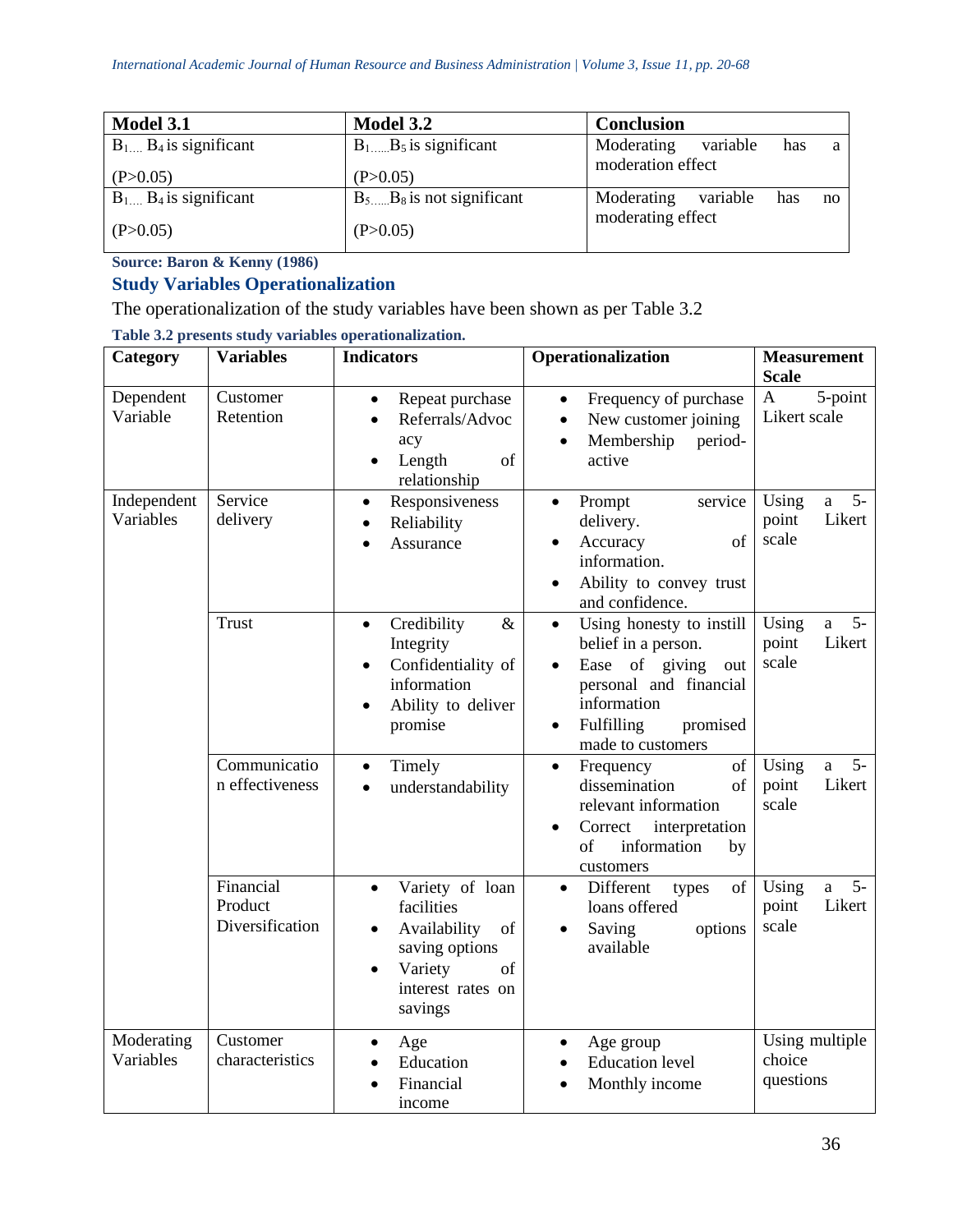#### **Source: Author (2019)**

#### **Target Population**

Ngeera (2014) defines target population as the totality of all people, objects, elements and events or households that conforms to a set of specifications established by the researcher. The five DT-Saccos within Embakasi area in Nairobi constituted the study's target population. Embakasi area in Nairobi have a high membership of DT-Saccos and moreover, the researcher is based in Embakasi which is a basis of more knowledge in the operation of DT-Saccos. The DT-Saccos of Embakasi were considered since the researcher have resided in Embakasi for a long time and have the knowledge of operationalization of DT-Saccos in this area. The five DT-Saccos whose members formed the target population of the study were from; Airports Sacco, Kenpipe Sacco, Wanandege Sacco, Nafaka Sacco and Jamii Sacco. These are Saccos within Embakasi that have been approved by SASRA to operate Front Office Service Activities (FOSA) to members hence referred to as deposit taking Saccos. The respondents of the study were 40,342 members registered with the listed Saccos as indicated below:

#### **Table 3.3: Target Population**

| <b>Sacco</b>           | <b>Total Number of Members</b> |  |
|------------------------|--------------------------------|--|
| <b>Airports Sacco</b>  | 1985                           |  |
| <b>Wanandege Sacco</b> | 6155                           |  |
| Nafaka Sacco           | 1498                           |  |
| Kenpipe Sacco          | 3558                           |  |
| Jamii Sacco            | 27146                          |  |
| <b>TOTAL</b>           | 40,342                         |  |

**Target population source:** *[http://www.sasra.go.ke](http://www.sasra.go.ke/)*

#### **Sample Size and Sampling Technique**

The population's sub-group that acts as a true illustrative is defined as a sample (Oso & Onen, 2009). The study purposively selected five DT-Saccos in Embakasi that are affiliated with government institutions. This was done because of the heterogeneity of the DT-Saccos since they operate in similar market conditions in Embakasi. The members join Saccos through working in the firms in Embakasi already in affiliation with the regional DT- Saccos. Further, the DT-Saccos are affiliated with government parastatals in Embakasi. The study selected all of them hence there was no sampling. A sample size was obtained from 40,342 using Yamane (1967) formula as illustrated by equation 3.1.

$$
n = N/1 + Ne2
$$
(3.1)  

$$
n = \frac{40342}{((1+40342*(0.05)^{2}))}
$$
(3.2)  

$$
n = 396
$$
(3.3)

#### **Where:**

e= Margin of error, N=Population size, n=Sample size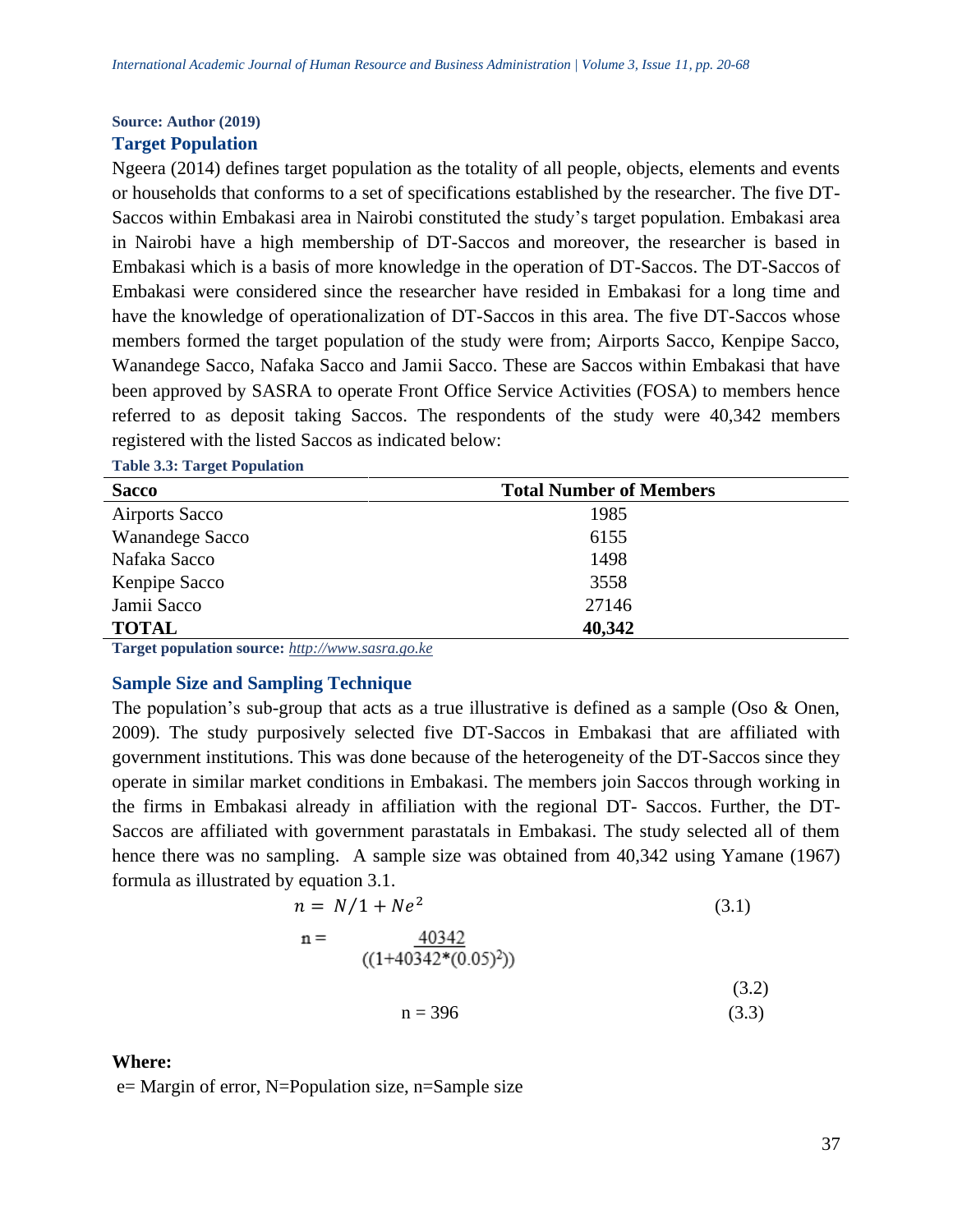The sample size was 396 respondents which represent 0.982 % of the target population. Proportionate random sampling was then conducted in selecting participants of the survey. The distribution of the target population and sample size is shown in Table 3.3.

| <b>Sacco</b>   | <b>Population</b> | <b>Sampling factor</b> | <b>Sample Size</b> | Percentage |
|----------------|-------------------|------------------------|--------------------|------------|
| Airport        | 1985              | 0.00982                | 19                 | 4.8        |
| Wanandege      | 6155              | 0.00982                | 60                 | 15.2       |
| <b>Nafaka</b>  | 1498              | 0.00982                | 15                 | 3.8        |
| <b>Kenpipe</b> | 3558              | 0.00982                | 35                 | 8.8        |
| Jamii          | 27146             | 0.00982                | 267                | 67.4       |
| <b>Total</b>   | 40342             | 0.00982                | 396                | <b>100</b> |

**Table 3.4: Sample Size**

**Source: Researcher (2019)**

## **Data Sources and Collection instruments**

Primary data was considered to describe the current research situation in the DT-Saccos. Primary data was considered because it's reliable and collected from the original source. Primary data obtained using semi structured questionnaires as a tool for data collection was used. Questionnaire was selected since it takes less time for the respondents to fill the survey than the other methods.

Kothari (2004) posits that semi structured questionnaires are regarded as the most data collection form since standardizing them is easy and cover all the topic aspects. The questionnaire was organized into 6 parts starting from section A to section F. Section A collected data concerning the respondent's demographic information, section B covered statements on service delivery variable, section C covered constructs of trust variable, section D consisted of statements regarding communication effectiveness, section E consisted of statements on financial product diversification variable and section F collected data on customer retention. Likert scales were used in the questionnaire to show the ratings of various statements.

# **Research Instruments Validity and Reliability Pilot Study**

A pilot study was carried out involving 39 respondents who were picked randomly from each category of the DT-Saccos not involved in the research. The respondents who took part in the pilot study were singled out and did not to participate in the main study data collection. According to Kothari (2010), 10% of the sample size is adequate to conduct a pilot study. Pilot study was important in establishing research instrument reliability and validity. Pilot study was further used to design a research protocol efficient to be adopted.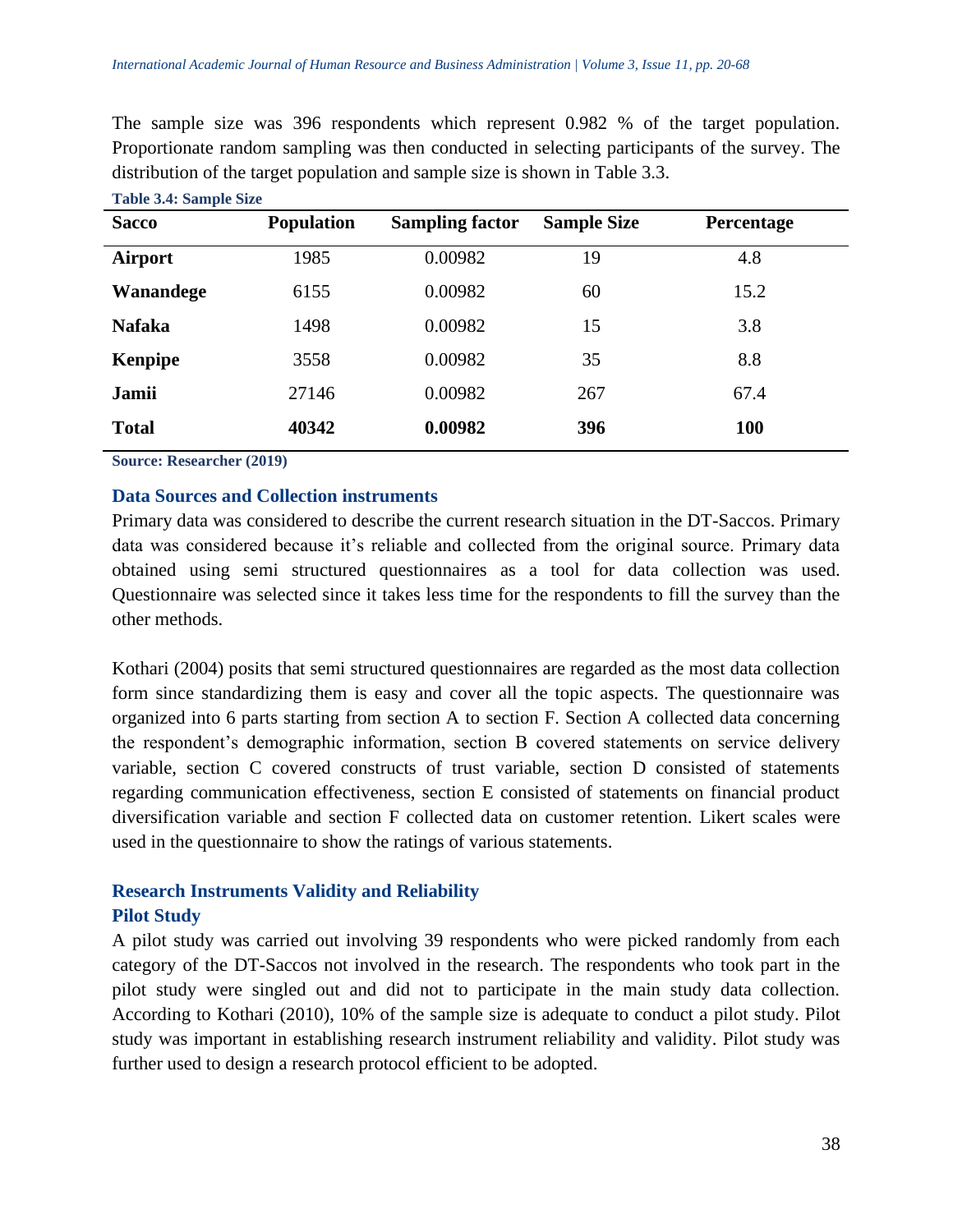# **Validity**

Validity denotes the magnitude to which a test measures what it is intended to. Types of validity identified; construct, criterion and content (Kothari, 2004). Construct validity refers to how well a research mechanism is able to measure the construct that it was designed to measure (Coopers & Schindler, 2011). This is obtained by connecting outcomes from the instruments and results from similar instruments that were employed in other studies. This was done through KMO and Bartlett's test. Content validity on the other hand is the extent to a test is a representative of the entire domain the test is seeking to measure. Content validity was checked by a panel of members who judged and advised that the questions on the questionnaire were essential and relevant to measure the under research variables.

Criterion validity is an instrument's capability to foresee the current situation's outcome. Criterion validity was met using KMO and Bartlett's test.

# **Reliability**

Reliability refers to the extent to which instruments yields constant outcomes on recurrent measures. For this study, reliability was evaluated using Crobanch Alpha which was calculated using the pilot data collected from 39 respondents. According to Cronbach and Hedge (2001), the value of Cronbach's alpha ranges from zero to one. They asserted that alpha coefficient of less than 0.5 is considered unreliable, while an alpha coefficient greater than 0.5 is considered reliable while an alpha coefficient of more than 0.7 is considered as reliable. The reliability results are illustrated in Table 3.5.

| <b>Variable</b>                         | <b>Alpha Coefficient</b> | <b>Remarks</b> |
|-----------------------------------------|--------------------------|----------------|
| Service delivery                        | 0.802                    | Reliable       |
| Trust                                   | 0.754                    | Reliable       |
| <b>Communication effectiveness</b>      | 0.697                    | Reliable       |
| Financial<br>product<br>diversification | 0.874                    | Reliable       |
| <b>Customer</b> retention               | 0.869                    | Reliable       |
| <b>Aggregate</b>                        | 0.799                    | Reliable       |

**Table 3.5: Reliability Results** 

**Source: Pilot study (2019)**

Table 3.5 show the various Cronbach alpha statistics gotten from the reliability analysis. In this case, the values of Cronbach alpha were 0.802, 0.754, 0.697, 0.874 and 0.869 for service delivery, trust, communication effectiveness, customer retention and financial product diversification respectively. The Cronbach alpha aggregate score for the set of items used to measure the study variables was 0.799. Based on the recommendation of Field (2009) who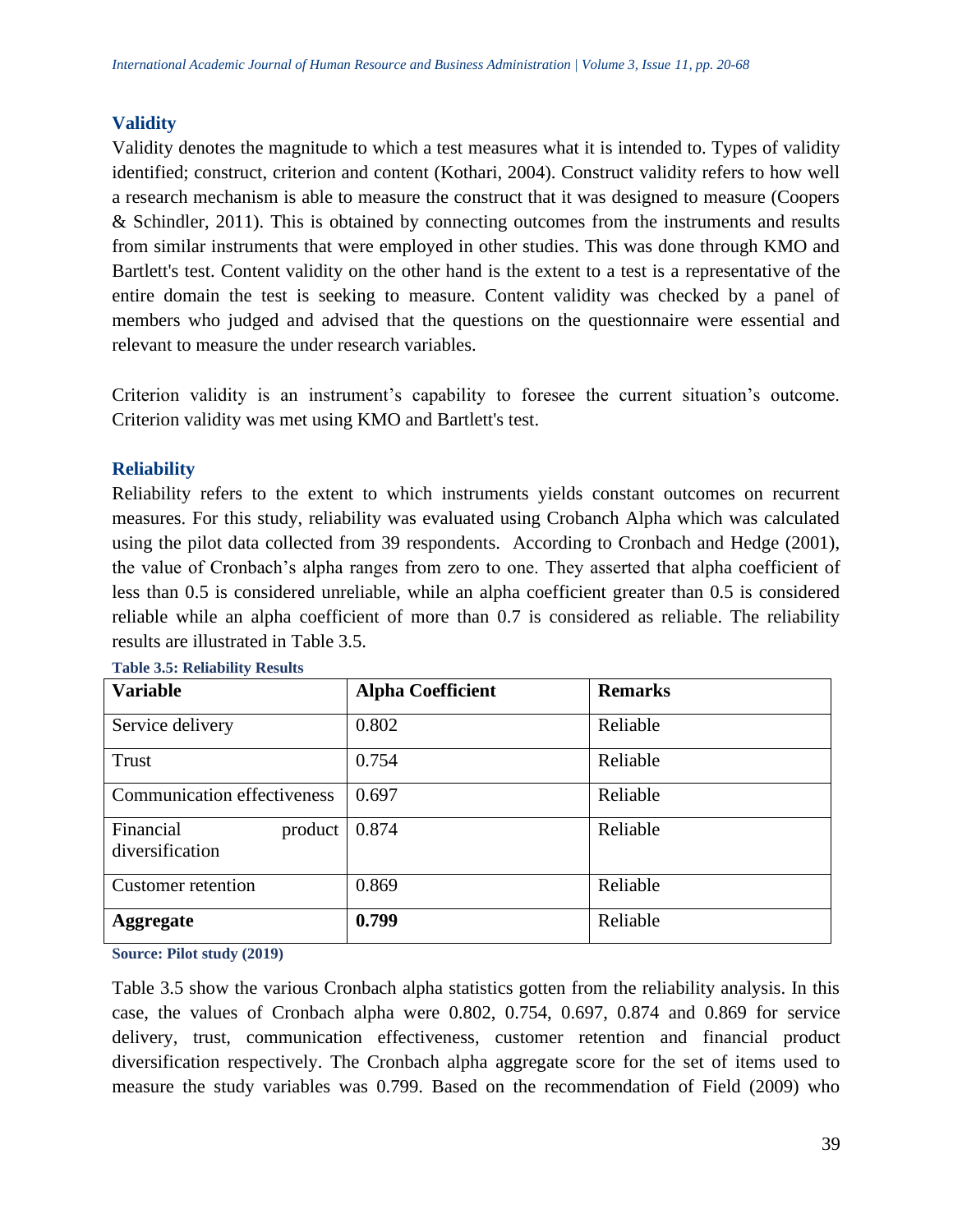proposes that a 0.70 Cronbach's alpha coefficient as an appropriate, the research instrument was therefore suitable and reliable for use in this study.

#### **Data Collection Procedure**

A letter from Kenyatta University graduate school was first acquired by the researcher. Later, an approval permit to undertake the research from National Council of Science, Technology and Innovation (NACOSTI) was acquired to allow the researcher to gather data in Nairobi City County, Kenya. A research assistant was employed and trained on data collection procedures. The first step was to select the respondents randomly by the help of research assistant. A selfadministered questionnaire was administered to 396 selected members of the DT Sacco in Embakasi. The questionnaires were collected after seven days and kept in safe place for data entry and management.

#### **Data Analysis and Presentation**

Collected data was evaluated for omission and incompleteness. The collected data was then entered into SPSS. The quantitative data analysis was by descriptive statistics and inferential statistics. Descriptive statistics involved the use of percentages, charts, mean scores and standard deviations.

Inferential analysis including regression and correlation analysis were conducted to establish the relationship and how dependent variable was influenced by independent variables as moderating factors. Pearson Correlation analysis was used in establishing the linear relationship between independent and dependent variables while regression analysis was conducted to estimate how dependent variable was impacted by independent variables. Additionally, multiple regression was also done to determine how dependent variable were jointly affected by independent variables. Multiple regressions allowed examination of regression coefficients and F-statistics prior and after moderation. Table 3.6 shows a summary of the analytical models and interpretation for each objective. Data was presented in tables and figures.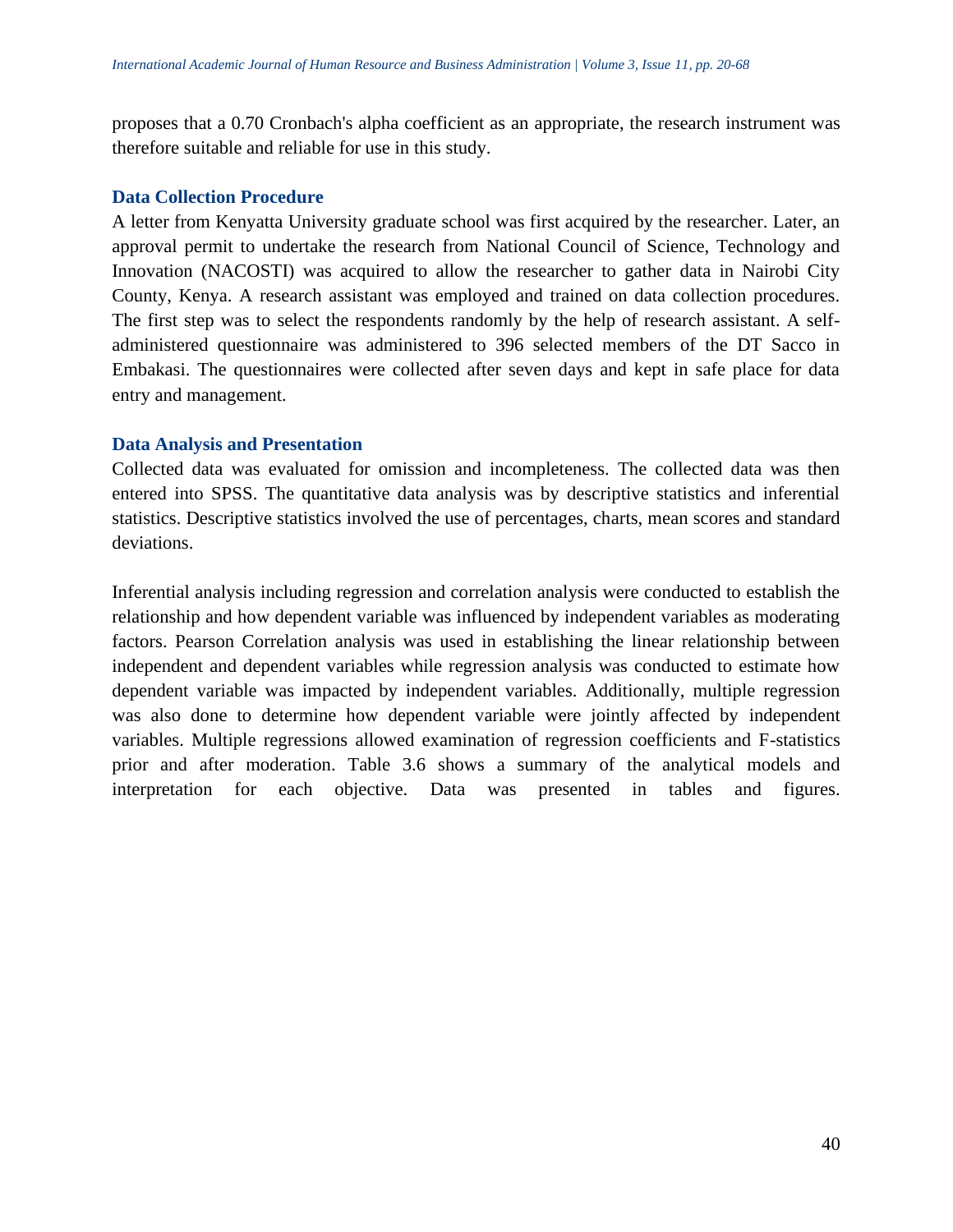| Objective                     | Hypothesis                          | Analysis Statistical Method                                                         | Threshold and Interpretation |
|-------------------------------|-------------------------------------|-------------------------------------------------------------------------------------|------------------------------|
| To assess effects of service  | Service delivery has no<br>$H_{01}$ | Regression Model 3.1                                                                | Adjusted R-squared           |
| delivery on Sacco's customer  | significant effect on customer      | $Y = \beta_0 + \beta_1 X_1 + \beta_2 X_2 + \beta_3 X_3 + \beta_4 X_4 + \varepsilon$ | Beta coefficient             |
| retention                     | retention of selected DT-           |                                                                                     | Correlation coefficient      |
|                               | Saccos in Nairobi County            | $Y =$ Customer Retention                                                            | F-statistics                 |
|                               |                                     | $\varepsilon$ = Error term                                                          | t-statistics                 |
|                               |                                     | $\beta_0$ =Constant term                                                            | P values                     |
|                               |                                     | $\beta_1$ = Beta Coefficient service delivery                                       |                              |
|                               |                                     | $\beta_2$ = Beta Coefficient of trust                                               |                              |
| To determine effects of trust | $H_{02}$<br>Trust does not have     | Coefficient<br>Communication<br>$=$ Beta<br>of<br>$\beta_3$                         | Adjusted R-squared           |
| on Sacco's customer retention | significant effect on customer      | effectiveness                                                                       | Beta coefficient             |
|                               | retention<br>selected DT-<br>of     | $\beta_4$ =Beta Coefficient of financial<br>product                                 | Correlation coefficient      |
|                               | Saccos in Nairobi City County,      | diversification                                                                     | t-statistics                 |
|                               | Kenya                               | $X_1 =$ Service delivery                                                            |                              |
|                               |                                     | $X_2$ =Trust                                                                        | F-statistics                 |
|                               |                                     |                                                                                     | P values.                    |

#### **Table 3.6: Summary of Analytic Models and Interpretation**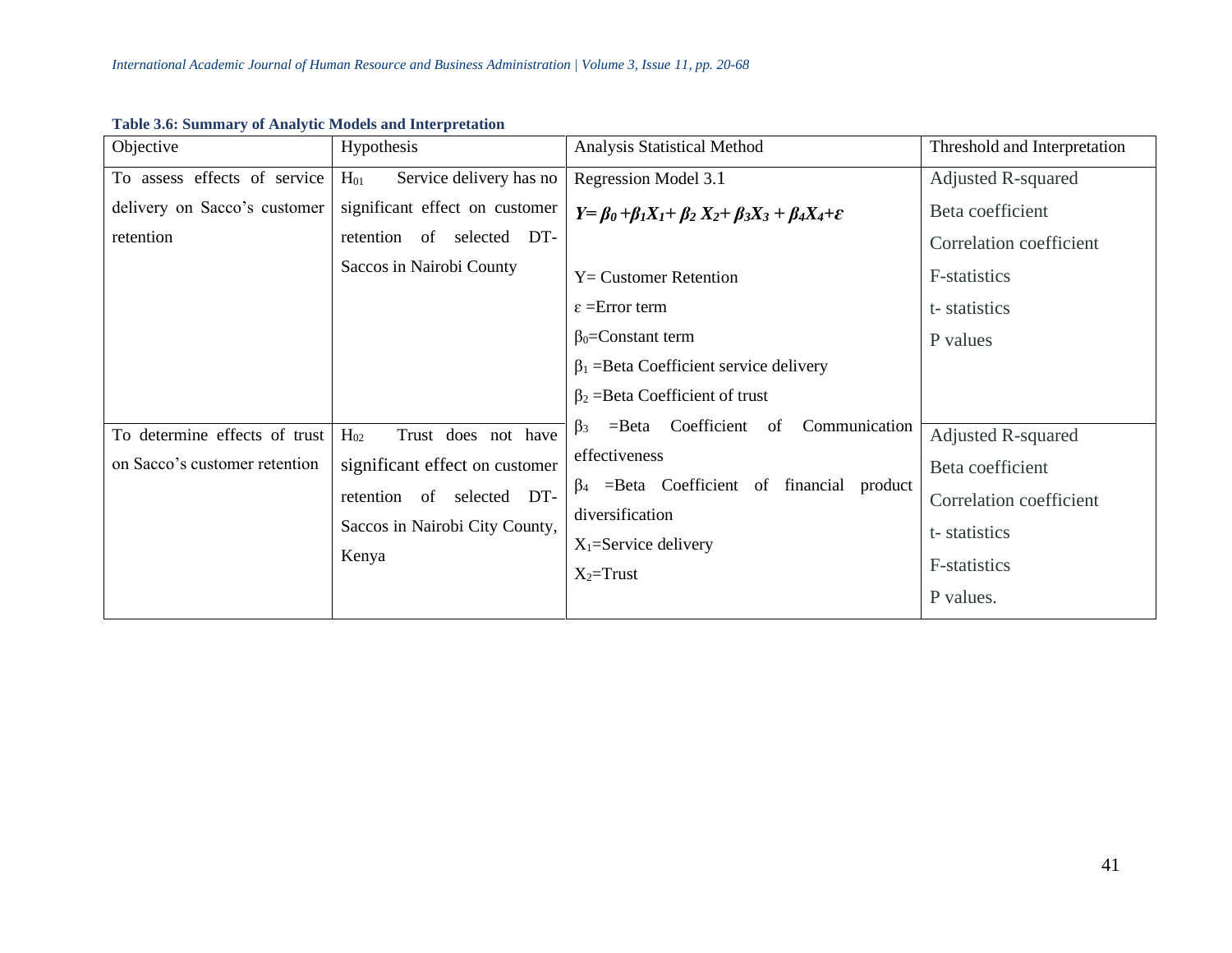| To<br>effects<br>analyze<br>of  | H <sub>03</sub> Communication                                                           | $X_3$ =Communication effectiveness       | <b>Adjusted R-squared</b>                                           |
|---------------------------------|-----------------------------------------------------------------------------------------|------------------------------------------|---------------------------------------------------------------------|
| communication<br>effectiveness  | effectiveness does not have                                                             | $X_4$ =Financial product diversification | Beta coefficient                                                    |
| on Sacco's customer retention   | significant effect on customer<br>retention of selected DT-<br>Saccos in Nairobi County |                                          | Correlation coefficient<br>t-statistics<br>F-statistics<br>P values |
|                                 |                                                                                         |                                          |                                                                     |
| To determine the influence of   | H <sub>04</sub> Financial<br>product                                                    |                                          | <b>Adjusted R-squared</b>                                           |
| products<br>financial           | diversification<br>has<br>no                                                            |                                          | Beta coefficient                                                    |
| diversification<br>retention of | influence<br>significant<br><sub>on</sub>                                               |                                          | Correlation coefficient                                             |
| customers in selected DT-       | customer retention of selected                                                          |                                          | F-statistics                                                        |
| Saccos in Nairobi Count         | DT-Saccos in Nairobi City                                                               |                                          | t-statistics                                                        |
|                                 | County, Kenya                                                                           |                                          | P values.                                                           |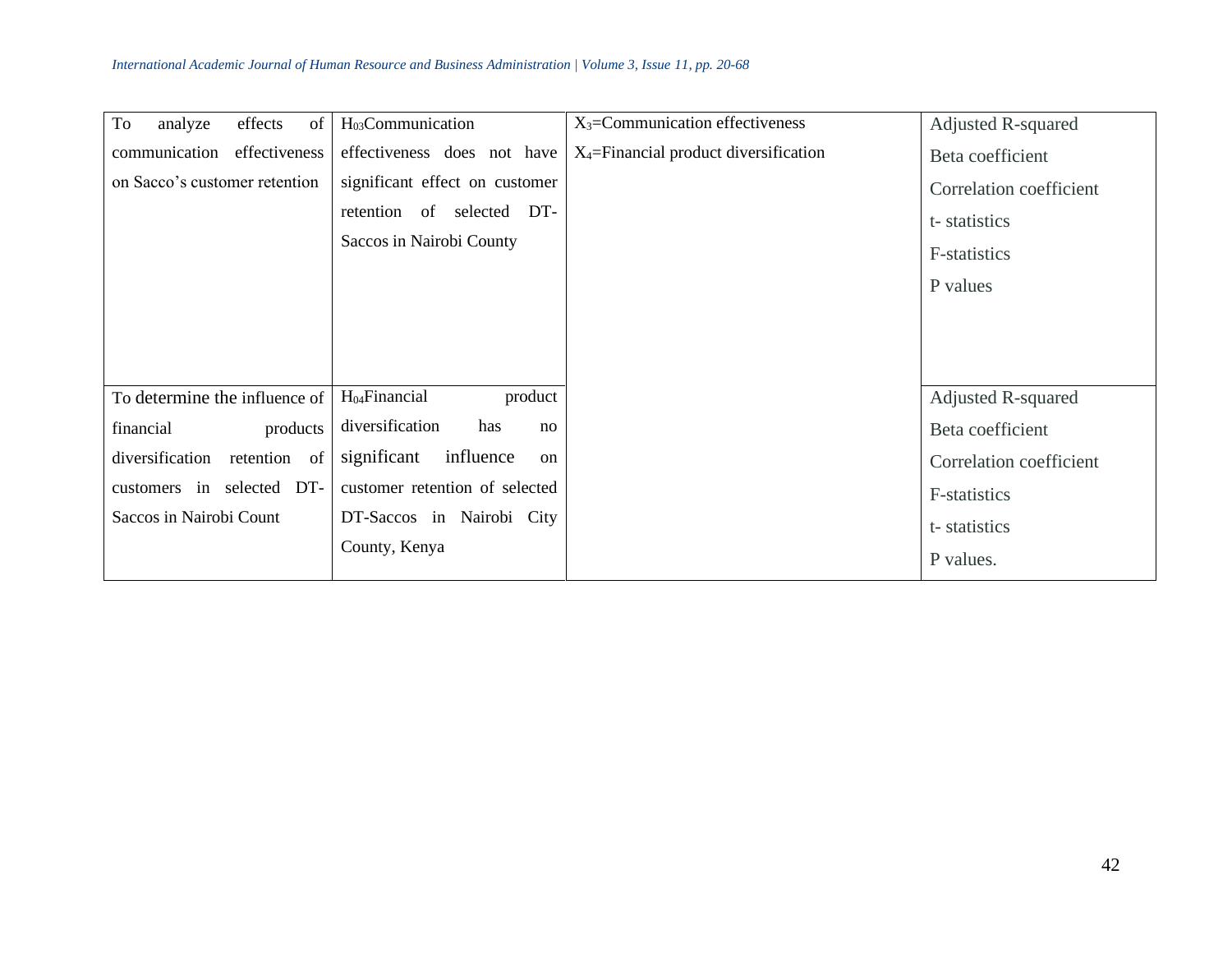| To analyze the moderating                                             | Consumer characteristics have                             | Regression model 3.2. The moderating effect                                                                          | Change in Adjusted $\mathbb{R}^2$ Value |
|-----------------------------------------------------------------------|-----------------------------------------------------------|----------------------------------------------------------------------------------------------------------------------|-----------------------------------------|
| effect<br>of<br>customer                                              |                                                           | no significant effects on the $Y = \beta_0 + \beta_1 X_1 + \beta_2 X_2 + \beta_3 X_3 + \beta_4 X_4 + \beta_5 X^* CC$ |                                         |
| characteristics<br>(customer's)                                       | effects<br>controlling<br>of the                          | $+ \varepsilon$                                                                                                      | Beta coefficients changes with          |
| education<br>level,<br>age<br>and<br>the<br>status)<br>monetary<br>on | connection<br>between<br>relationship<br>marketing<br>and | $X^*CC$ = moderating index for the composite                                                                         | Change in F value                       |
| affiliation<br>between                                                | client retention of selected DT-                          | (relationship marketing; service delivery, trust,<br>communication effectiveness, financial product                  |                                         |
| relationship marketing Sacco's                                        | Saccos in Nairobi City County,                            | diversification)                                                                                                     |                                         |
| customer retention.                                                   | Kenya                                                     | CC= Consumer Characteristics                                                                                         |                                         |
|                                                                       |                                                           | $\beta_5$ Interaction between<br>$B_1$<br>to<br>customer                                                             |                                         |
|                                                                       |                                                           | relationship<br>characteristics<br>marketing<br>and                                                                  |                                         |
|                                                                       |                                                           | variables Beta coefficient                                                                                           |                                         |
|                                                                       |                                                           |                                                                                                                      |                                         |
|                                                                       |                                                           |                                                                                                                      |                                         |

**Source: Author (2019)**

Quantitative data was tabulated and entered in SPSS which was used to analysis the data. Data was analyzed by calculating various percentages as possible. The findings were then presented in form tables, bar-graphs and pie-charts.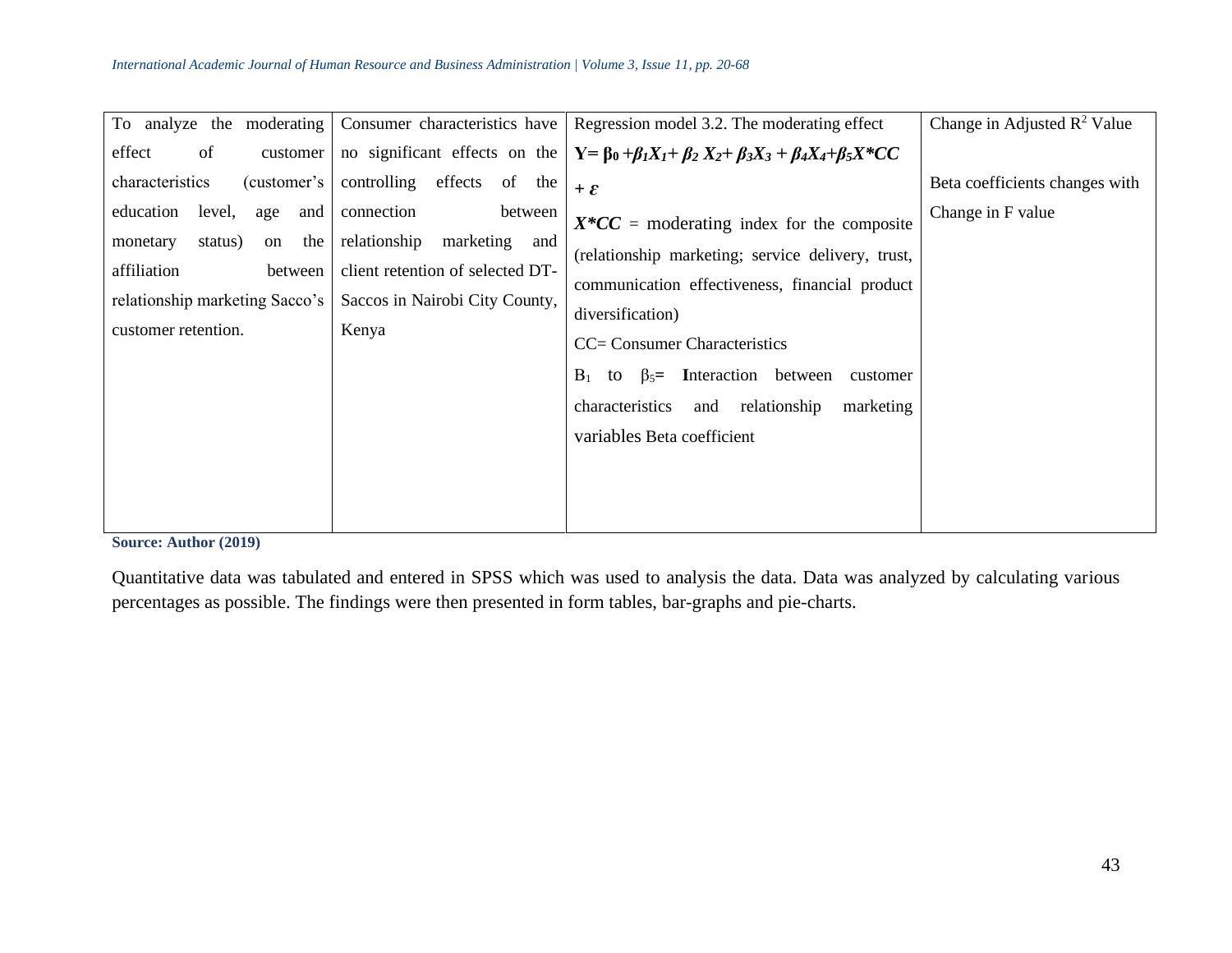#### **Diagnostic Tests**

According to Gujarati (2008), regression helps to generate meaning out of the data, however, there are assumptions which should be met prior to running regression model to ensure that the model is Best Linear Unbiased Estimator (BLUE). These assumptions include assumption of normality, linearity, no multicollinearity and homoscedasticity. Diagnostic test ensures that these assumptions are not violated and therefore the model is BLUE and reliable for interpretation.

To test for normality, Kolmogorov-Smirnov (K-S) tests was adopted. Kolmogorov-Smirnov tests for normality at a significance level of P –value  $\langle 0.05$ . Where at a p $\langle 0.05 \rangle$  level of significance, the data is not distributed normally.

Linearity test's aim is determining whether the relationship between the two variables (dependent and independent) is linear or not. The test was done using Breusch-Pagan and Koenker test statistics (Field, 2009). According to Keith (2006) violation of linearity means that all the regression estimates including statistical significance tests, standard errors and regression coefficients may be biased. The study employed ANOVA to test for linearity.

Homoscedasticity arises when all the values of the independent variables have the same error term. Levene test for variance was used to test for homoscedasticity. Significance level of Pvalue of 0.05 shows the presence of homogeneity of variance (Hair *et al*., 2006).

Data was tested for multicollinearity by use Variance Inflation Factor (VIF). VIF measures the extent to which the estimated regression coefficient variance is overestimated as equated to when the predictor variables are not correlated linearly. In the interpretation of these results, a VIF of equal to1 indicates that there is no correlation, a less than 3 VIF shows absence of multicollinearity where as a greater than 3 VIF shows the existence of collinearity. According to Field (2009), a more than 10 VIF indicates a serious problem of collinearity.

## **Ethical Consideration**

The researcher got an approval letter from the University. Thereafter a research authorization permit from NACOSTI was obtained. The researcher obtained the Authority from the managing directors of the Saccos to administer questionnaires to ensure that the leadership of the Saccos are aware of the activity. The researcher informed the respondents on the study academic purpose and sought for their consent to take part in the research. The respondent's anonymity was assured and that their personal information regarding them were treated confidentially.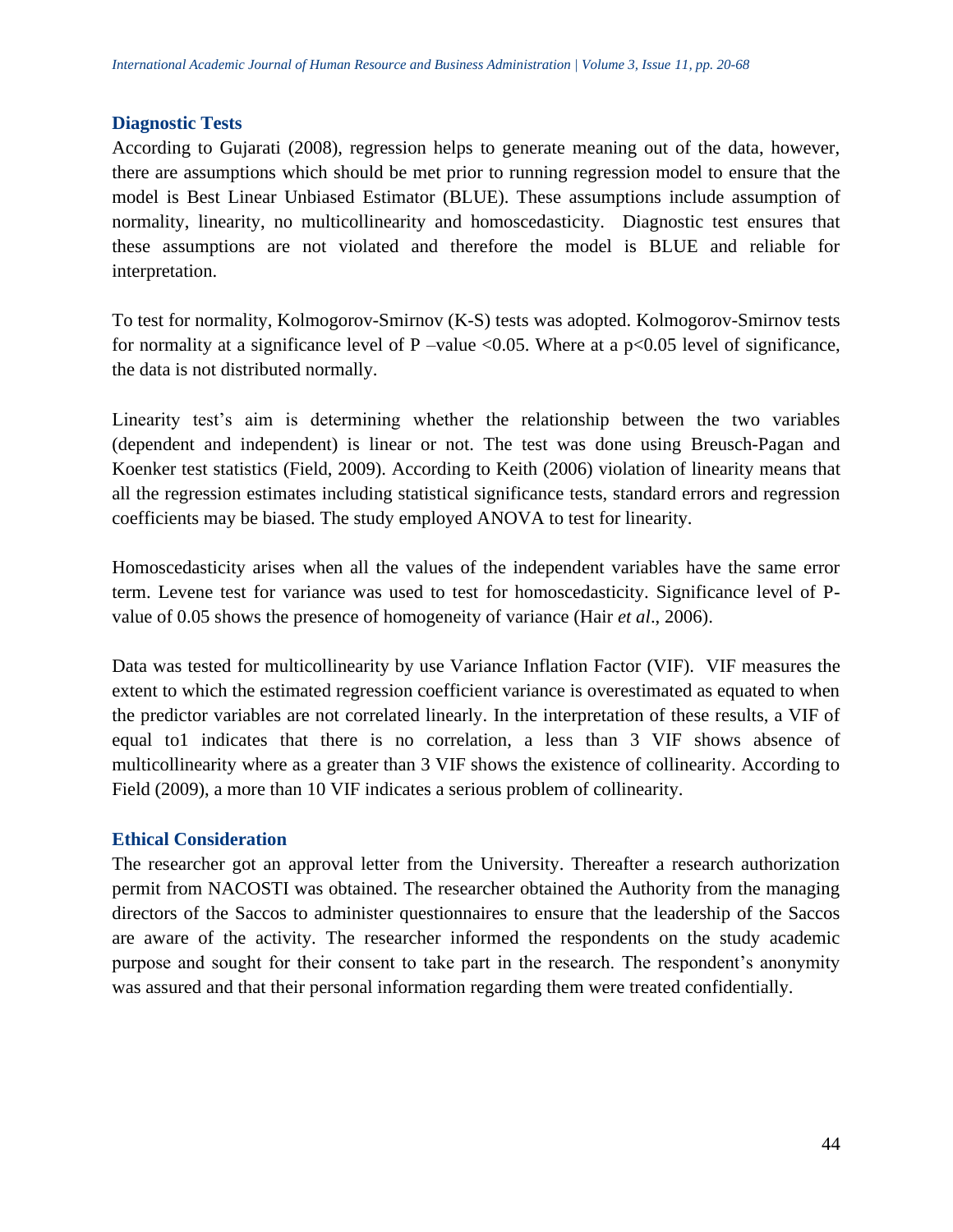# **RESEARCH FINDINGS, INTERPRETATION AND DISCUSSIONS**

## **Introduction**

This section presents the findings of the study, interpretation of the results and discussion of research findings. The chapter covers response rate, demographic characteristics summary while descriptive and inferential analysis are done based on the study objectives.

## **Response Rate**

A total of 396 questionnaires were given out which was equivalent to the sample size of the study. 339 questionnaires were properly filled and returned as illustrated in Table 4.1.

| <b>Table 4.1: Response Rate</b> |           |                |
|---------------------------------|-----------|----------------|
| <b>Response Rate</b>            | Frequency | <b>Percent</b> |
| No of Questionnaires sent out   | 396       | 100\%          |
| Questionnaires returned         | 339       | 85.6%          |
| Questionnaires not returned     |           | 14.4%          |

*Source: Survey Data (2019)*

Table 4.1 shows the duly filled and returned questionnaires were 339 out of the targeted 396 respondents which translate to 85.6% return rate. Rindfuss (2015) states that above 50% response rate is adequate for analysis of data. The rate of response was therefore deemed adequate.

## **Respondents Demographic Information**

Demographic information relating to the respondent's gender, level of education, length of membership in years, monthly income and Sacco's net worth was collected and results presented in the following sections.

## **Respondents' Gender**

Gender of Sacco members of the selected five DT-Sacco under study was sought and findings were presented in Figure 4.1.



**Figure 4.1: Respondents' Gender Source: Survey Data (2019)**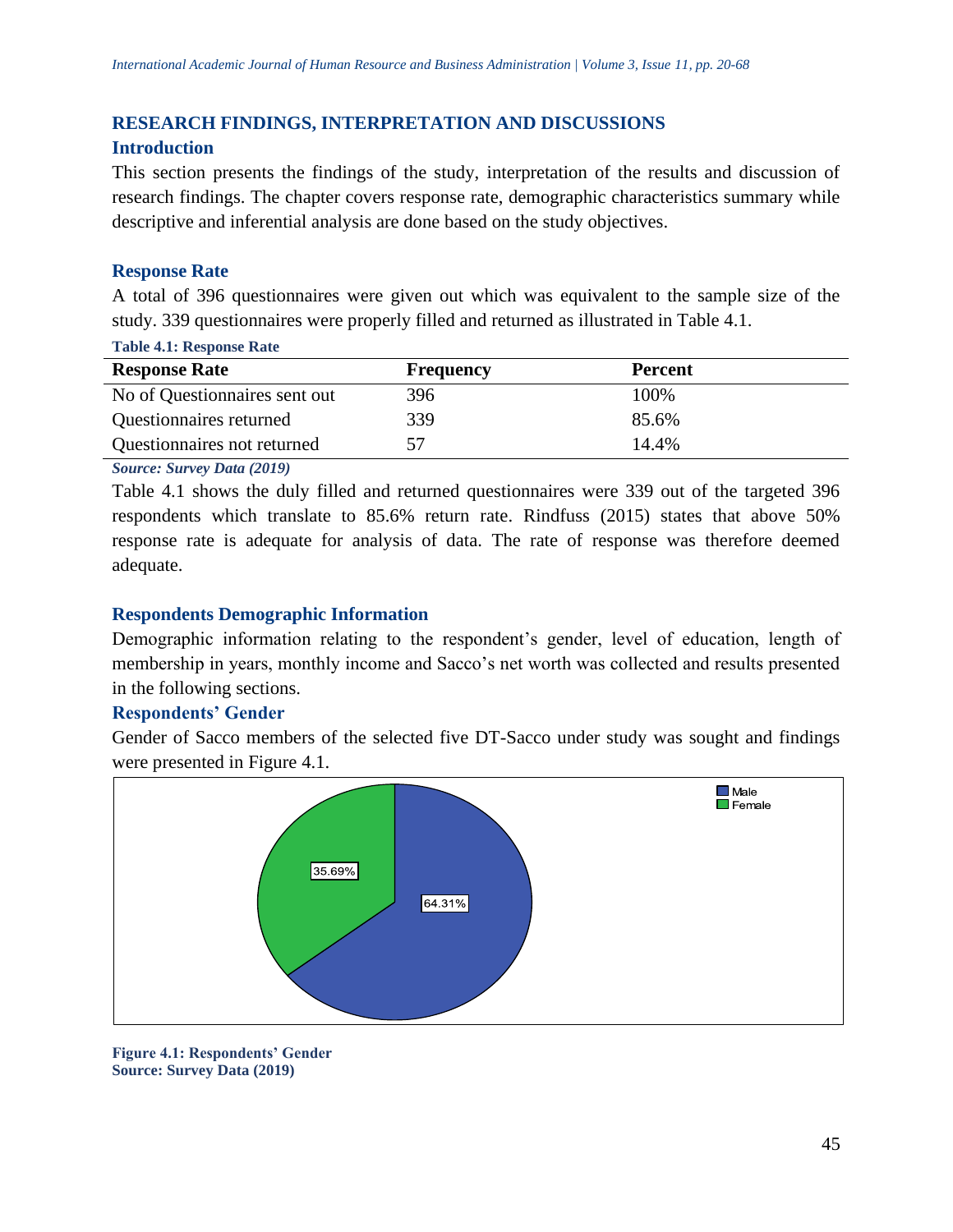As indicated in Figure 4.1, there were more male respondents at 64.31% as compared to female respondents at 35.69%. This implies that majority of members of the selected as DT-Saccos are male as opposed to their female counterparts. The government of Kenya has enacted the regulation on gender rule by approving laws on gender representation. For instance, article 27(8) of the Constitution requires that in implementing this principle, elective public bodies not more than two-thirds of the members shall be of similar gender, the State shall take legislative and other measures.

## **Education Level**

Information on the education level of the respondents was also obtained and finding were presented in Table 4.2.

**Table 4. 1 Respondents' Level of Education**

|                          | <b>Frequency</b> | Percentage |
|--------------------------|------------------|------------|
| Certificate              | 62               | 18.3       |
| Diploma                  | 114              | 33.6       |
| <b>Bachelor's Degree</b> | 110              | 32.4       |
| Master's Degree          | 53               | 15.6       |
| Total                    | 339              | 100.0      |
|                          |                  |            |

**Source: Survey Data (2019)**

Table 4.1 shows that 33.6% of the sampled respondents had diploma, 32.4% bachelor's degree and 15.6% master's degree. This high level of education among members of DT-Saccos in Nairobi City, County was a plus in that they were more able to put in use their knowledge and education to influence Sacco's strategies and orientation steering it to attain financial success.

## **Respondents' Period of Membership**

Period of membership of members of the selected DT-Saccos under study was categorized as follows: less than 5 years, 5 to 9 years, 10 to 15 years and 15 years and above. The findings are presented in figure 4.2.



**Figure 4.2 Respondents' Membership Length Survey Data (2019)**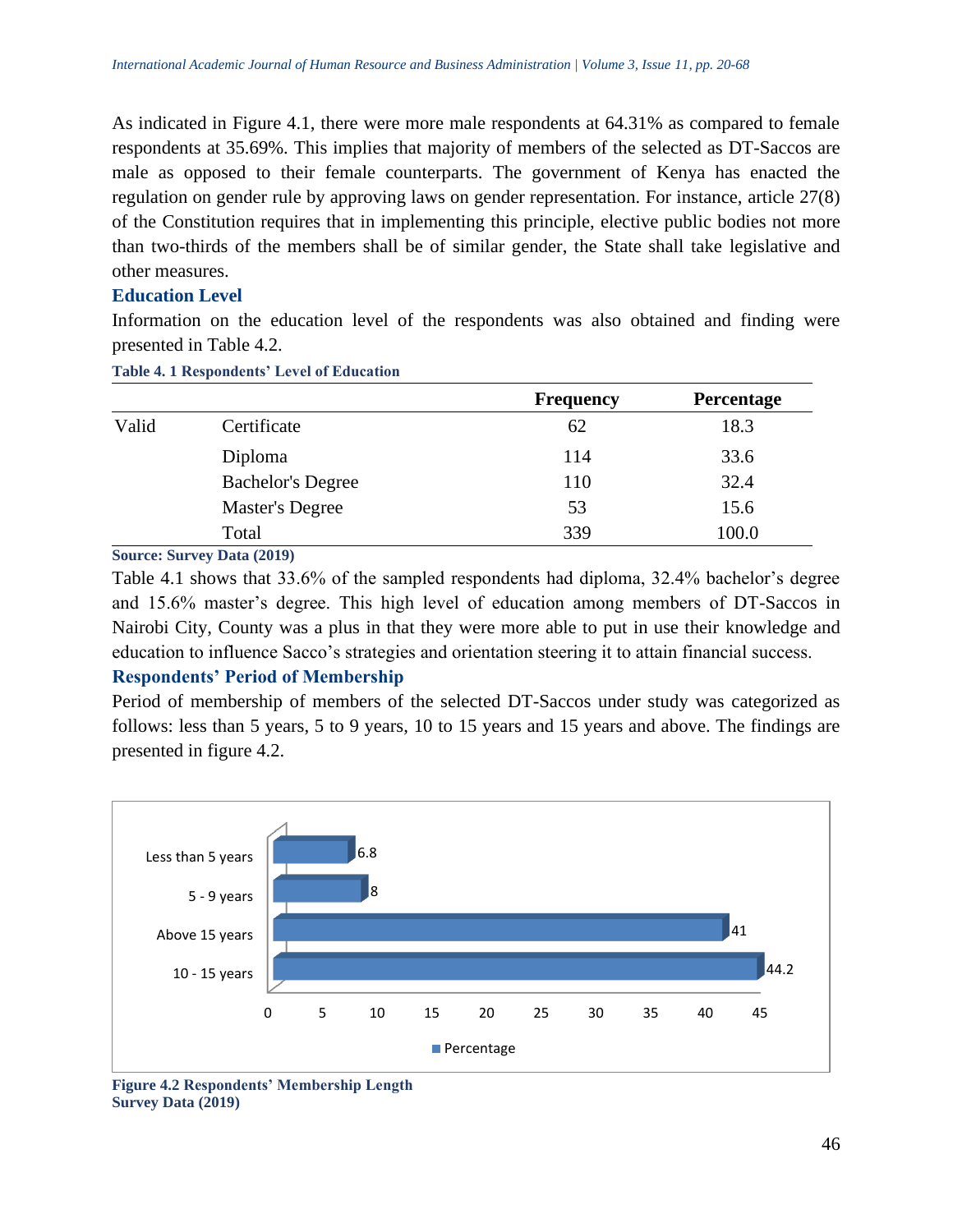Figure 4.2 reveals Majority of respondents have been members of their respective DT-Saccos for 10-15years and above 15 years as illustrated by 44.2% and 41% respectively. 8% of respondents have been members between 5-9 years and 6.8% of respondents below 5 years. This indicates that these members have enough confidence and loyalty to their Saccos and can freely contribute their ideas and suggestions on ways of improving Sacco operations and service delivery if they are not satisfied during member education day or annual general meetings.

## **Respondents' Monthly Income**

Respondents were requested to indicate their level of monthly earnings. Findings are shown in Table 4.2.

**Table 4.2 Respondents' Monthly Income**

|                        | <b>Frequency</b> | <b>Percentage</b> |
|------------------------|------------------|-------------------|
| Below 20, 000 Kshs     | 26               | 7.7               |
| 20,000 - 39,000 Kshs   | 67               | 19.8              |
| 40, 000 - 59, 000 Kshs | 241              | 71.1              |
| 60, 000 Kshs and above | 5                | 1.5               |
| <b>Total</b>           | 339              | 100.0             |

**Source: Survey Data (2019)**

Table 4.2 reveals 71.1% of respondents earn between Kshs 40,000 to Kshs 59,000 and only 7.7% represent those who earn below Kshs 20,000. This shows that majority of the DT-Sacco members under study have monthly income above Kshs 40000, this means that they can contribute steady monthly savings towards their Sacco. With adequate savings, Sacco can employ qualified personnel and procure better ICT that improves service delivery to customer'; a factor that might contribute to retention.

## **Respondents' Satisfaction Levels of Sacco Services**

Members' service satisfaction levels were examined in two categories of yes and no. Findings were presented in Figure 4.3.



#### **Figure 4.3 Respondents' Satisfaction Levels of Sacco Services Source: Survey Data (2019)**

Figure 4.3 shows that 88.5% of the DT-Sacco members were satisfied while 11.5% were not satisfied by level of services offered by their DT Saccos. Satisfaction of members could be attributed to service delivery and service quality in the DT Saccos.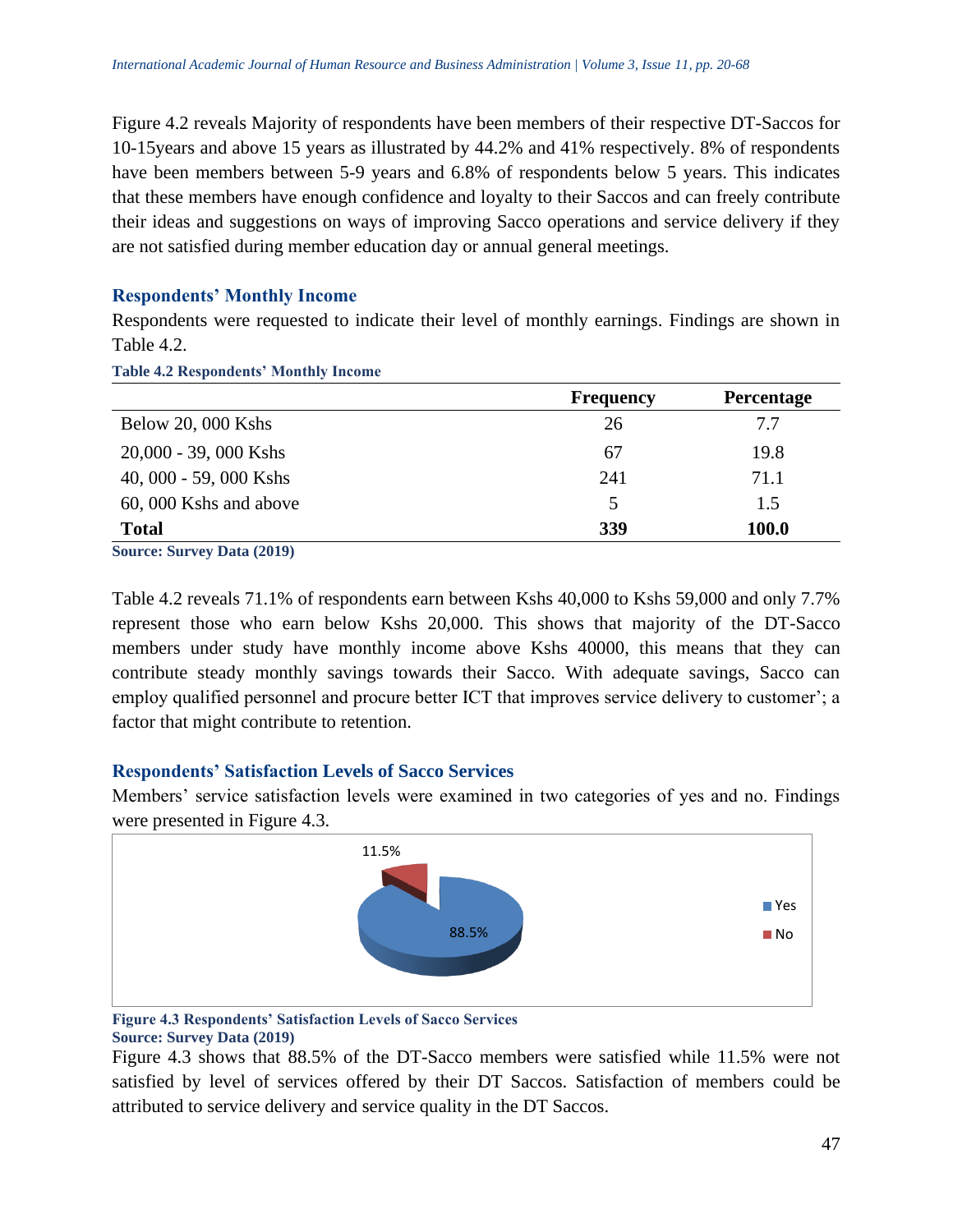# **Descriptive Statistics**

# **Service Delivery**

Based on a Likert scale of 1-5, participants were required to choose their degree of agreement with the statements regarding DT-Sacco service delivery. The results were presented in Table 4.4 **Table 4.4: Descriptive Statistics on Service Delivery** 

| <b>Statement</b>                                                      | <b>Mean</b> | <b>Std</b> |
|-----------------------------------------------------------------------|-------------|------------|
| The Sacco responds in a well-timed way to members' requests           | 4.33        | 1.05       |
| Frontline workers of this Sacco are always keen to help members'      | 4.26        | 0.821      |
| The response to members' criticisms are always addressed very rapidly | 4.44        | 0.61       |
| The Sacco is steady in providing good quality service                 | 4.3         | 0.821      |
| The Sacco offers modified services to meet members' needs             | 4.61        | 0.571      |
| I can carry out transactions anytime I want without any inconvenience | 4.6         | 0.605      |
| The Sacco has an effective system to serve members 24/7               | 4.69        | 0.494      |
| Staff are always courteous and polite when dealing with members'      | 4.09        | 1.773      |
| Employees are adequately trained on Sacco's products and services     | 2.76        | 1.616      |
| The Sacco has qualified staff to handle member's complaints           | 4.92        | 1.273      |
| The promises made to members are consistently delivered by the Sacco  | 3.72        | 1.659      |
| Aggregate mean score                                                  | 4.07        | 1.027      |
| <b>Source: Survey Data (2019)</b>                                     |             |            |

The extent of service delivery by the DT Saccos was established based on three indicators namely responsiveness, reliability and assurance as shown in Table 4.4. The main contributors to service delivery were shown to be effective system to serve members 24/7 as shown by a mean score of 4.69, qualified staff to handle member's complaints as indicated by the mean score of 4.92 and responsiveness, reliability & assurance statements as indicated by the mean score of 4.43. The average mean scores of 4.07 with a standard deviation of 1.027 indicates DT-Sacco's in Embakasi area offer high quality service delivery through attributes such as high responsiveness rate, assurance and reliability which are crucial for retaining the customers. This implies that service delivery factors have been applied in many of the DT-SACCOs. Likewise, Nsiah and Richard (2014), Preko, Agbanu and Fegno (2014), Preko *et al*., (2014) and Chuani (2017) also found out that service quality enhances customer retention rates.

## **Trust**

Based on a Likert scale of 1-5, participants were required to choose their degree of agreement with the statements regarding trust. Result presentation is done in Table 4.5

| Lable 4.5. If use s Descriptive Statistics                       |             |            |
|------------------------------------------------------------------|-------------|------------|
| <b>Statement</b>                                                 | <b>Mean</b> | <b>Std</b> |
| The policies of this Sacco are trustworthy                       | 4.19        | 1.034      |
| There are no corruption cases against this Sacco                 | 4.78        | 0.891      |
| Am satisfied with the professional standard of this Sacco        | 4.85        | 0.466      |
| I get clear information regarding my transactions from the Sacco | 4.87        | 0.34       |
| The Sacco is concerned about the safety of my transactions       | 4.67        | 0.383      |

**Table 4.5: Trust's Descriptive Statistics**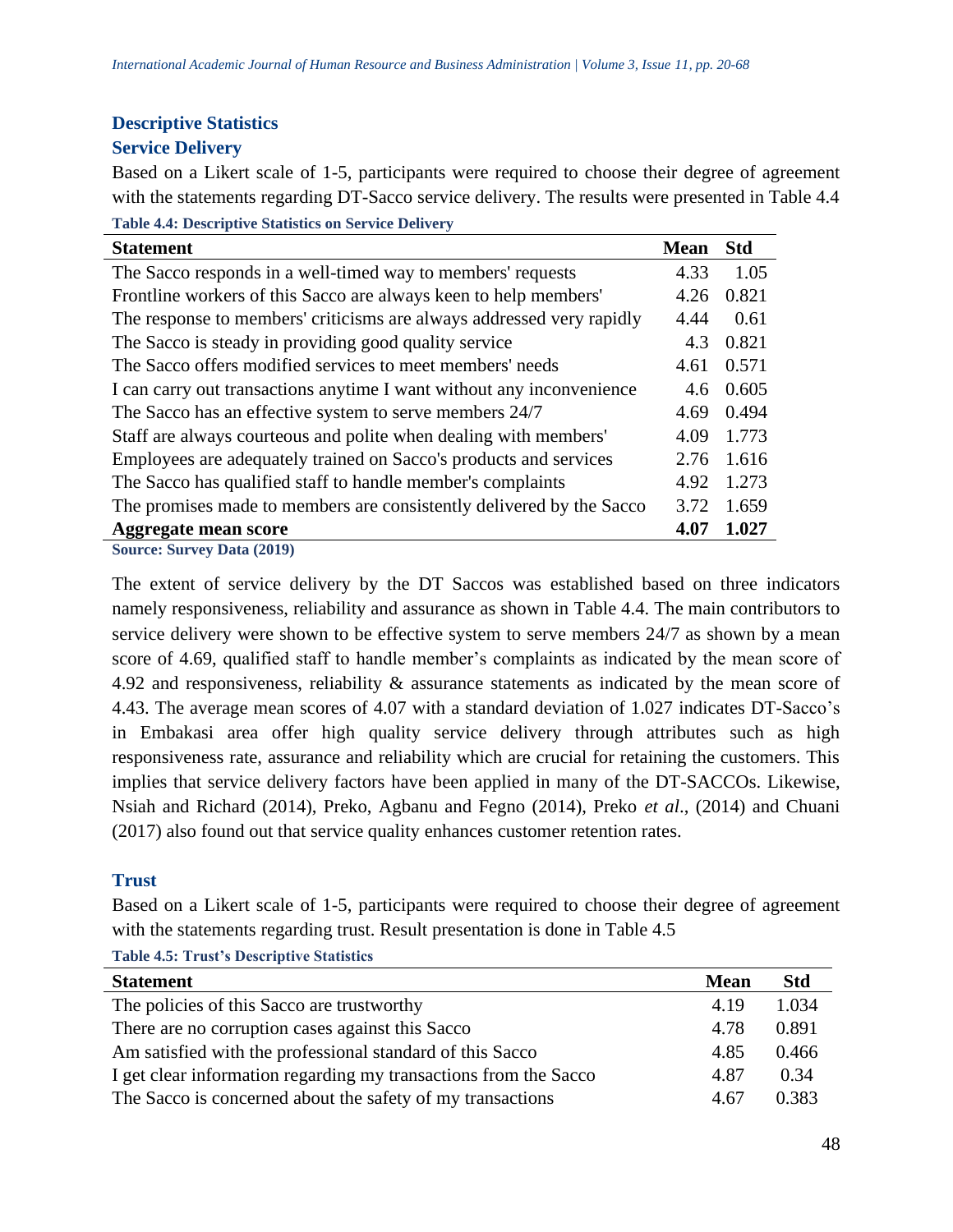| <b>Aggregate mean score</b>                                                    | 4.53 | 0.801 |
|--------------------------------------------------------------------------------|------|-------|
| towards members into the foreseeable future                                    | 4.52 | 0.654 |
| I believe my Sacco has the capability to carry on to meet its responsibilities |      |       |
| members'                                                                       | 4.28 | 1.522 |
| The Sacco has the ability to deliver adequately what they have promised to     |      |       |
| without my permission                                                          | 4.78 | 0.822 |
| The Sacco cannot share any information about my account to a third party       |      |       |
| I feel safe and comfortable to share my financial information to the Sacco     | 4.55 | 1.096 |
|                                                                                |      |       |

**Source: Survey Data (2019)**

Indicators of trust were credibility and integrity, confidentiality of personal and financial information and ability to deliver promise and were established based on the nine items listed in Table 4.5. Findings from the study showed that the main contributors to trust were clear information regarding individual transactions from the Sacco as shown by a 4.87mean, satisfaction with the professional standard of the Sacco as indicated by the mean score of 4.85 and that the Sacco cannot share any information about accounts to a third parties without personal permission as indicated by the mean score of 4.78. Trust is a concern to customers in regard to their financial accounts. The average 4.53 mean score with a 0.801sd indicates that DT Sacco's in Embakasi area have built trust with their members through attributes such as credibility and integrity, confidentiality of personal and financial information and ability to deliver promise which are pertinent in enhancing customer retention. The results were in agreement with those of Manduku (2013), Kiniu (2009), Kuria (2010) and Alrubaiee and Al-Nazer, (2010) who also found that enhancing trust through delivery of promise, credibility and integrity, as well as confidentiality of personal and financial develops customer loyalty.

## **Communication Effectiveness**

Based on a Likert scale of 1-5, participants were required to choose their degree of agreement with the statements regarding communication effectiveness and customer retention. Result are illustrated in Table 4.5

**Table 4.6: Descriptive Statistics of Communication Effectiveness** 

| <b>Statement</b>                                                           | <b>Mean</b> | Std. |
|----------------------------------------------------------------------------|-------------|------|
| The Sacco provides timely information to members' whenever there are new   |             |      |
| products/services                                                          | 4.06        | 0.65 |
| When there is a change in the policy, the Sacco communicates to members on |             |      |
| time                                                                       | 4.21        | 0.98 |
| The Sacco put up-to-date information on all the products guide and social  |             |      |
| media platform                                                             | 3.29        | 1.37 |
| Information conveyed by Sacco to members is easy to understand             | 4.79        | 0.68 |
| Members can call or walk-in to clarify any information received from Sacco | 3.69        | 0.71 |
| Aggregate mean score                                                       | 4.01        | 0.88 |

**Source: Survey Data (2019)**

Indicators of communication effectiveness were the ability to communicate in timely manner, as well as ability to understand communication and were established based on the five items listed in Table 4.6. The main contributors to communication effectiveness were shown to be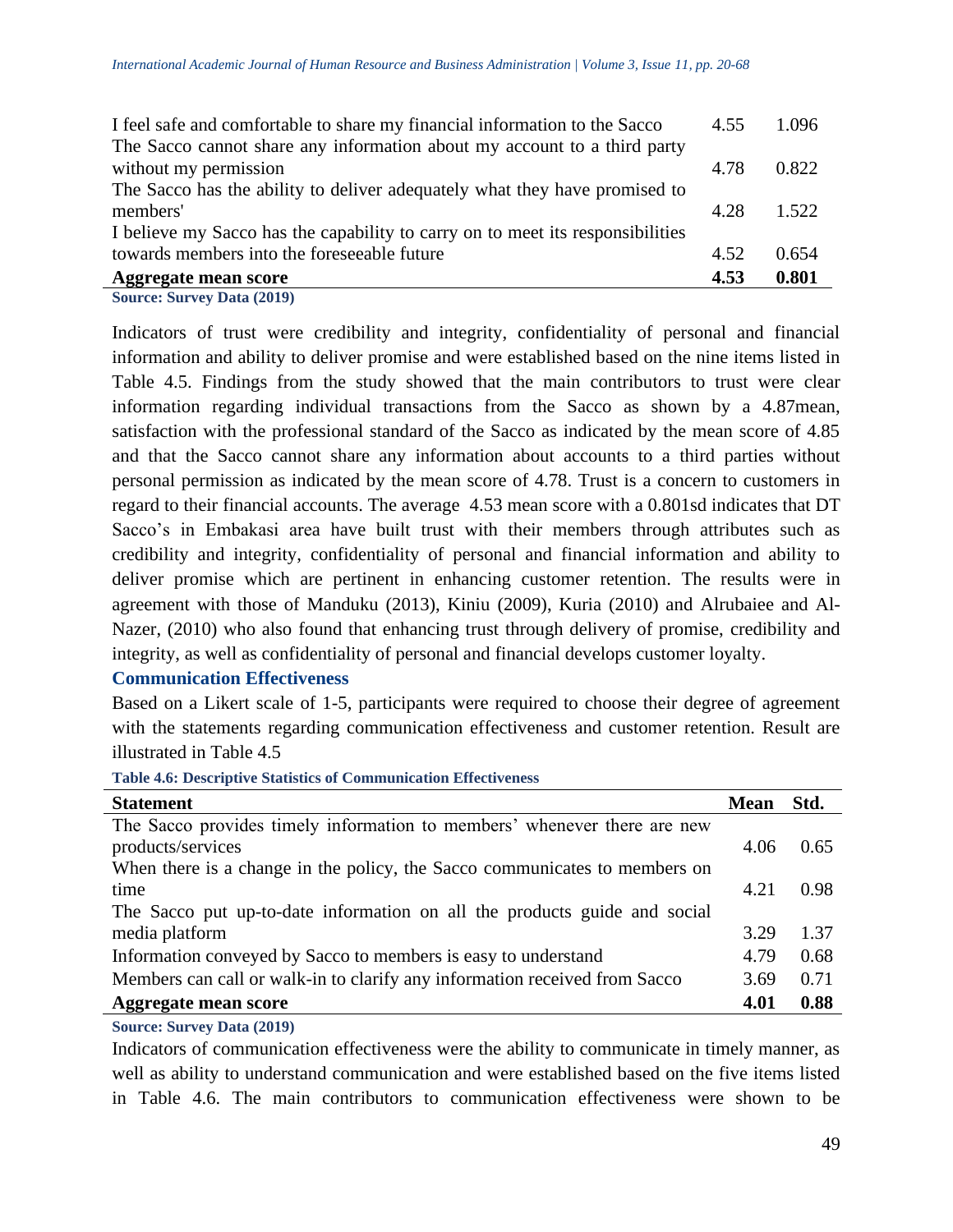information conveyed by Sacco to members is easily understood as shown by a mean score of 4.79, the case of a change in the policy, the Sacco communicates to members on time as shown by a 4.21 mean score and that the Sacco provides timely information to members' whenever there are new products/services as shown with a 4.06 mean score. The average mean scores of 4.01 and a 0.88 standard deviation indicates that DT Sacco's in Embakasi area have built their communication effectiveness on timely communication and easy to understand information, which are core practices of retaining customers. Similarly, Wangodu (2008), Neeru & Patterson (1999), Kibet (2015) and Vanathas *et al.,* (2016) also revealed that effective and timely communication contributes significantly to customer loyalty and retention.

#### **Financial Product Diversification**

Based on a Likert scale of 1-5, participants were required to choose their degree of agreement with the statements regarding financial product diversification and results were presented below **Table 4.7: Financial Product Diversification Descriptive Statistics**

|                                                                        | <b>Mean</b> | Std.  |
|------------------------------------------------------------------------|-------------|-------|
| The Sacco offers variety of loan facilities that are suitable for      |             |       |
| members' financial needs                                               | 4.26        | 0.821 |
| Availability of different loan facilities allow members to have a wide |             |       |
| variety of loan options to apply making it difficult to switch to      |             |       |
| competitors                                                            | 4.6         | 0.605 |
| The Sacco has sufficiently been able to adapt their products to meet   |             |       |
| customers' need                                                        | 3.08        | 1.771 |
| The Saccos has several saving options that benefits its members'       | 4.9         | 1.27  |
| I can adjust my savings to any amount I feel comfortable saving with   |             |       |
| the Sacco                                                              | 4.7         | 0.884 |
| Members stand a chance to benefit from any type of Savings options     |             |       |
| applied                                                                | 4.65        | 0.415 |
| The Sacco charges very reasonable interest rates on loans              | 4.01        | 0.578 |
| The Sacco does not change interest rates on loans without informing    |             |       |
| members                                                                | 3.98        | 1.238 |
| The Sacco offers competitive rates on dividend and deposits that       |             |       |
| attracts members                                                       | 4.09        | 0.874 |
| Aggregate mean score                                                   | 4.25        | 0.939 |

#### **Source: Survey Data (2019)**

Indicators of financial product diversification were variety of loan facilities, different savings options, as well as variety of interest rates on savings and were established based on the nine items listed in Table 4.7. Based on findings, most members of the selected DT Saccos agreed on statements regarding variety of loan facilities, different savings options, as well as variety of interest rates on savings such as provision of variety of loan facilities that are suitable for members' financial needs, savings adjustment to any amount the member feels comfortable and provision of competitive rates on dividend and deposits that attracts members which had a mean of 4.26, 4.7 and 4.09 respectively.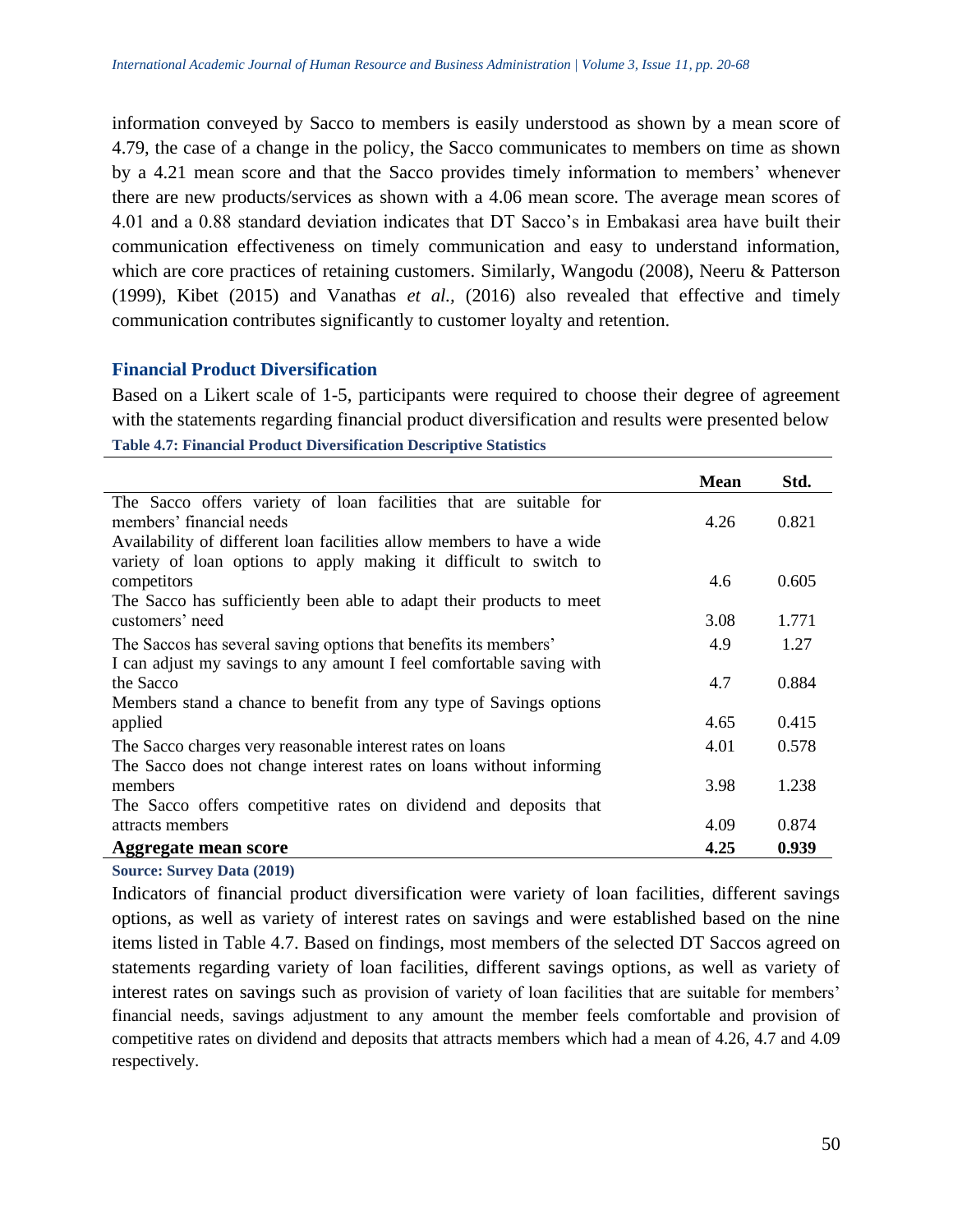The main contributors to financial product diversification were shown to be Sacco's having several saving options that benefits its members' as shown by a mean score of 4.9, ability to adjust savings to any amount they feel comfortable saving with the Sacco as illustrated by the 4.7 mean score and that the members stand a chance to benefit from any type of Savings options applied as indicated by a 4.65 mean score. A standard deviation of 0.874 and the average mean score of 4.09 and indicates that DT Sacco's in Embakasi area diversify their financial products through creation of variety of loan facilities, different savings options and variety of interest rates on savings practices which are fundamental in relationship marketing and customer retention. The finding was in agreement with those of Naibei and Koskei (2017), Wanjiru (2016) and Wakwoma (2017) who also found that financial product diversification based on loan facilities, different savings options and interest rates on savings is vital financial aspect which impact Sacco member's loyalty.

#### **Diagnostic rests**

This sub-section displays how test for assumption of multiple linear regression namely multicollinearity, heteroscedasticity, normality and linearity were carried out.

## **Multicollinearity Test**

Presence of multicollinearity was examined using Variance Inflation Factor (VIF). Table 4.8. illustrates the findings

**Table 4.8: Test for Multicollinearity**

|                                          | <b>Collinearity Statistics</b> |         |
|------------------------------------------|--------------------------------|---------|
| <b>Variables</b>                         | <b>Tolerance</b>               | VIF     |
| <b>Service Delivery</b>                  | 0.575                          | 1.739   |
| Trust                                    | 0.904                          | 1.106   |
| <b>Communication Effectiveness</b>       | 0.932                          | 1.072   |
| <b>Financial Product Diversification</b> | 0.572                          | 1.748   |
| <b>Aggregate</b>                         |                                | 1.41625 |

**Survey Data (2019)**

The VIF values as shown in Table 4.8 for service delivery, trust, communication effectiveness and financial product diversification were 1.739, 1.106, 1.072 and 1.748 respectively. VIF of less than 3 shows absence of multicollinearity. An aggregate VIF of 1.416 indicates that for testing hypothesis using regression the data was appropriate as the independent variables' VIF was less than 10 and greater than 1 (Field, 2009). Based on the findings there was no multicollinearity.

## **Test for Normality**

According to Farrel & Stewart (2006), normality tests determine if normal distribution modelled data sets well. This study's dataset had 339 rows thus the Shapiro-Wilk test was suitable as it considers 2000 elements and below data sets and the findings are presented in Table 4.9.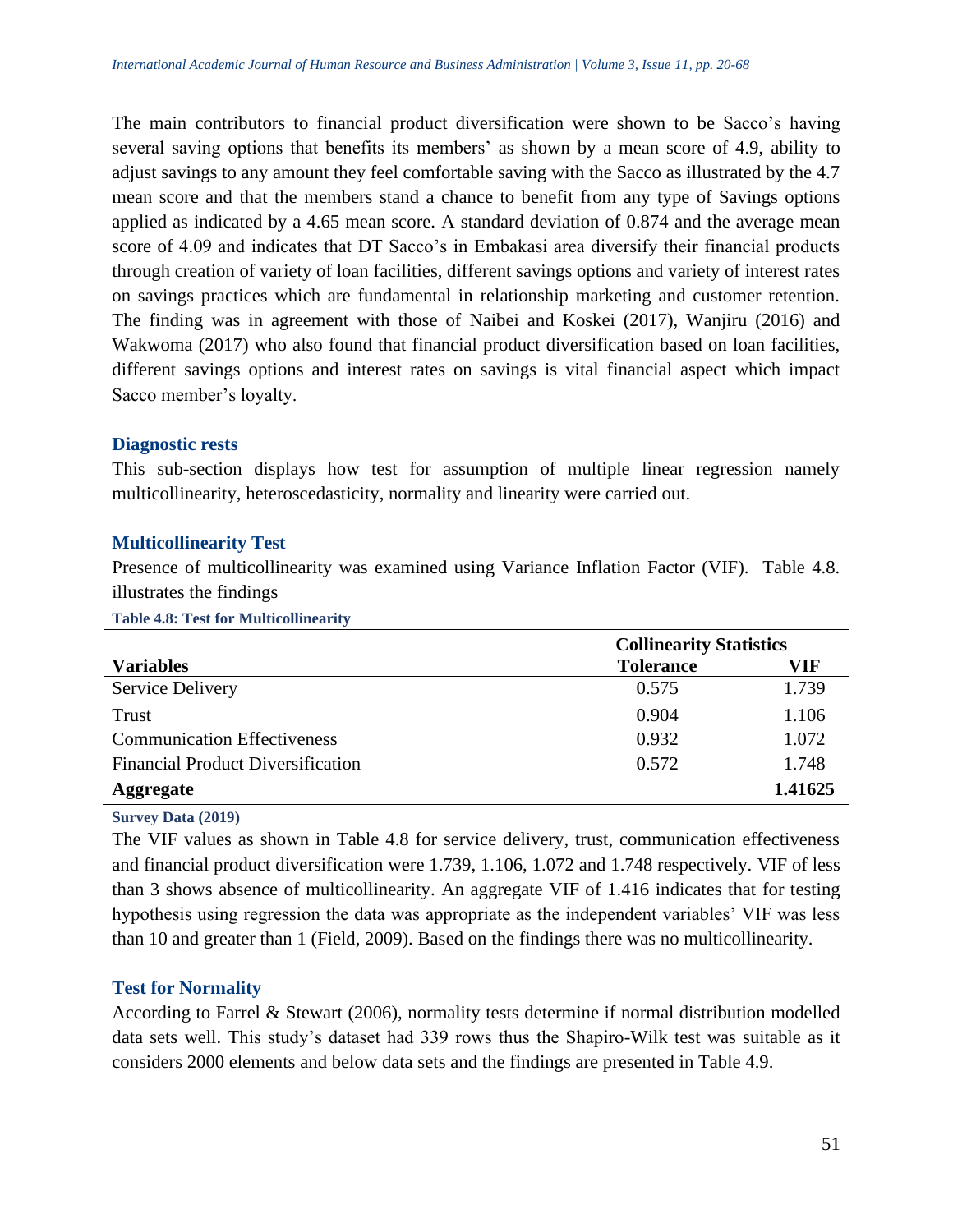|                                    |         | Kolmogorov-Smirnov <sup>a</sup> |     |         | Shapiro-Wilk     |     |       |
|------------------------------------|---------|---------------------------------|-----|---------|------------------|-----|-------|
|                                    |         | <b>Statistic</b>                | Df  | Sig.    | <b>Statistic</b> | df  | Sig.  |
| <b>Service Delivery</b>            |         | 0.024                           | 339 | $.200*$ | 0.994            | 339 | 0.202 |
| Trust                              |         | 0.019                           | 339 | $.200*$ | 0.997            | 339 | 0.788 |
| <b>Communication Effectiveness</b> |         | 0.039                           | 339 | $.200*$ | 0.993            | 339 | 0.115 |
| Financial<br>Diversification       | Product | 0.028                           | 339 | $.200*$ | 0.995            | 339 | 0.343 |
| <b>Customer Retention</b>          |         | 0.040                           | 339 | $.200*$ | 0.992            | 339 | 0.053 |
|                                    |         |                                 |     |         |                  |     |       |

#### **Table 4.9: Tests of Normality**

**Source: Survey Data (2019)**

The p-values of the service delivery, trust, communication effectiveness, financial product diversification and customer retention were 0.202, 0.788, 0.115, 0.343 and 0.053 respectively as shown on table 4.9. Where the  $p<0.05$ significance level, the data is not distributed normally. Since the significance level was  $p > 0.05$ , the study concluded normality regression assumption was satisfied as variables data were normally distributed allowing variables' further analysis.

## **Test for Heteroscedasticity**

The study used Breusch-Pagan and Koenker test which checks the null hypothesis that the error terms variances are constant to estimate heteroscedasticity. Table 4.10 indicate results of the test.

**Table 4.10: Breusch-Pagan and Koenker test sig-values and statistics** 

|                                                                         | LM                   | Sig         |  |
|-------------------------------------------------------------------------|----------------------|-------------|--|
| <b>BP</b>                                                               | 2.195                | 500<br>.JJJ |  |
| Koenker                                                                 | 2115<br><u>J.IIJ</u> | .374        |  |
| <b>Contract Contract Contract Contract</b><br>and the state of the con- |                      |             |  |

**Source: Survey Data (2019)**

Findings in Table 4.10 indicated that the p-value of Breusch-pagan test was 0.533 and that of Koenker test was 0.374 and are more than 0.05. At significance level of p>0.05, the study rejects the null hypothesis that there is presence of heteroscedasticity (Daryanto, 2013). Breusch-Pagan and Koenker test statistics had p-values > 0.05, which shows absence of heteroscedasticity.

## **Tests for Linearity**

Linearity test aims at determining whether the relationship between the dependent variable and independent variables is linear or not. ANOVA was used to test the linearity and the results presented in Table 4.11.

|                                     |                          |        | Sig.  |
|-------------------------------------|--------------------------|--------|-------|
| CR*Service Delivery                 | Deviation from Linearity | 49.003 | 0.759 |
| $CR*Trust$                          | Deviation from Linearity | 72.585 | 0.305 |
| $CR*Communication$<br>Effectiveness | Deviation from Linearity | 2.251  | 0.617 |
| CR*Financial Products D             | Deviation from Linearity | 8.783  | 0.067 |

**Table 4.11: Linearity Test**

**Survey Data (2019)**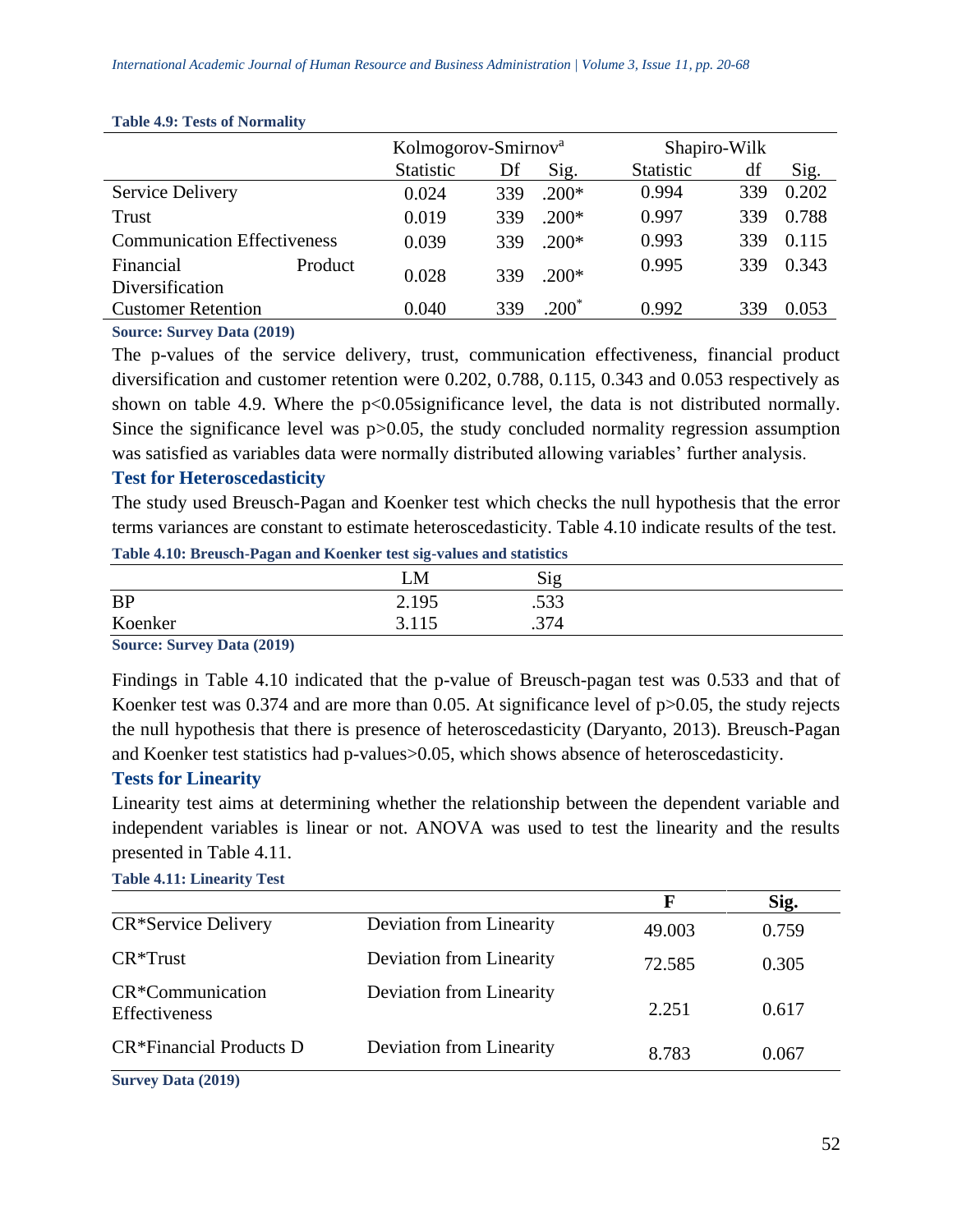Findings presented in Table 4.11 indicate a p-value of deviation for linearity for service delivery, trust, communication effectiveness and financial products diversification as 0.759, 0.305, 0.617 and 0.067 respectively. For all the variables there was a greater than 0.05 significance value deviation from linearity, with a p<0.05 significance level (Field, 2009), it was hence concluded that the independent variables' relationship between was linearly dependent.

#### **Correlation Analysis**

Correlation analysis was conducted to establish the effect between independent variables and dependent variables and findings were presented in Table 4.12.

The overall response on service delivery, trust, financial product diversification, communication effectiveness and customer retention were determined by summing the received responses for each item divided by the number of each group's items. The overall effect customer retention's correlation analysis was computed against the overall service delivery, trust, financial product diversification and communication effectiveness as indicated in correlation matrix in Table 4.12.

|                                |                           | Service         |              | Communication |              | Customer     |
|--------------------------------|---------------------------|-----------------|--------------|---------------|--------------|--------------|
|                                |                           | Delivery        | Trust        | Effectiveness | <b>FPD</b>   | Retention    |
|                                | Pearson                   |                 |              |               |              |              |
| Service Delivery               | Correlation               | 1               |              |               |              |              |
|                                |                           | Sig. (2-tailed) |              |               |              |              |
| <b>Trust</b>                   | Pearson<br>Correlation    | $.171**$        | $\mathbf{1}$ |               |              |              |
|                                | Sig.<br>$(2 -$<br>tailed) | 0.002           |              |               |              |              |
| Communication<br>Effectiveness | Pearson<br>Correlation    | $.123*$         | 0.087        | 1             |              |              |
|                                | Sig.<br>$(2 -$<br>tailed) | 0.024           | 0.11         |               |              |              |
| <b>FPD</b>                     | Pearson<br>Correlation    | .495**          | $.221**$     | $.269**$      | $\mathbf{1}$ |              |
|                                | Sig.<br>$(2 -$<br>tailed) | 0.000           | 0.000        | 0.000         |              |              |
| <b>Customer Retention</b>      | Pearson<br>Correlation    | .589**          | $.512**$     | .455**        | .509**       | $\mathbf{1}$ |
|                                | Sig.<br>$(2 -$<br>tailed) | 0.000           | 0.000        | 0.000         | 0.000        |              |

**Table 4.12: Overall Correlation Results** 

\* Correlation is significant at the 0.05 level (2-tailed).

\*\* Correlation is significant at the 0.01 level (2-tailed).

**Source: Survey Data (2019)**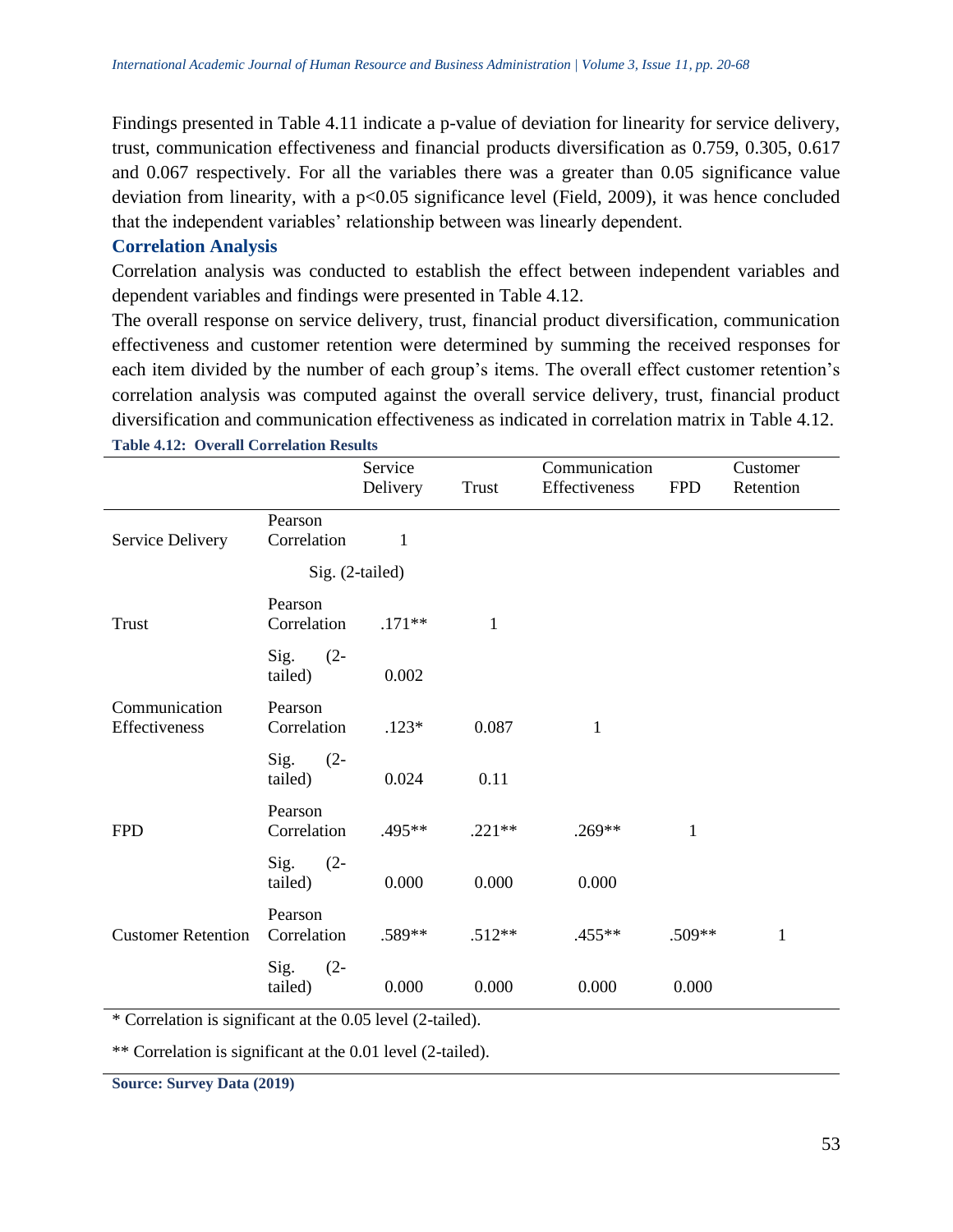The correlation coefficients were positive and their respective p-values were less than 0.05 as revealed in Table 4.12. The results of the correlation revealed that service delivery, trust, financial product diversification and communication effectives had coefficient values of 0.589, 0.512, 0.455 and 0.509 which implies that the variables had a significant and positive linear relationship with customer retention. Similarly, Kibet (2015) and Wanjiru (2016) also found that relationship marketing through service delivery, trust, financial product diversification and communication effectiveness have a significant relationship with customer loyalty.

#### **Regression Analysis**

**Table 4.13: Model Summary**

The research was based on hypotheses that relationship marketing does not have a significant effect on customer retention among DT-Saccos in Nairobi City County, Kenya. To test the hypotheses regression was used at P<0.05 significance level. To establish the effect of relationship marketing on customer retention overall model shown by equation 4.9 was used where  $X_1$  = service delivery,  $X_2$  = trust,  $X_3$  = communication effectiveness and  $X_4$  = financial product diversification.

**Y**=  $\beta_0 + \beta_1 X_1 + \beta_2 X_2 + \beta_3 X_3 + \beta_4 X_4 + \epsilon$  **………………** (4.9).

Table 4.13 shows the model summary of the multiple regression on relationship marketing.

| <b>Table 4.15.</b> Mouch building |          |                          |                   |  |  |  |
|-----------------------------------|----------|--------------------------|-------------------|--|--|--|
|                                   | R Square | <b>Adjusted R Square</b> | Std. Error of the |  |  |  |
|                                   |          |                          | Estimate          |  |  |  |
| $867$ <sup>a</sup>                | 752      | 749                      | .34958            |  |  |  |
|                                   |          |                          |                   |  |  |  |

**a. Predictors: (Constant), FPD, Communication Effectiveness, Trust, Service Delivery Source: Survey Data (2019)**

Basing on the findings in Table 4.13, R Square value of 0.752 implies that the relationship marketing variables (service quality, trust, communication effectiveness and financial product diversification) causes 75.2 percent variation in customer retention.

Analysis of variance was conducted to establish the significance of the model and findings were presented in Table 4.14.

| <b>Model</b> |            | <b>Sum of Squares</b> | df  | <b>Mean Square</b> |        | Sig.             |
|--------------|------------|-----------------------|-----|--------------------|--------|------------------|
|              | Regression | 21.722                |     | 5.430              | 28.140 | 000 <sup>b</sup> |
|              | Residual   | 64.454                | 334 | .193               |        |                  |
|              | Total      | 86.176                | 338 |                    |        |                  |

#### **Table 4.14: ANOVA Results**

*a. Dependent Variable: Customer Retention*

*b. Predictors: (Constant), FPD, Communication Effectiveness, Trust, Service Delivery* **Source: Survey Data (2019)**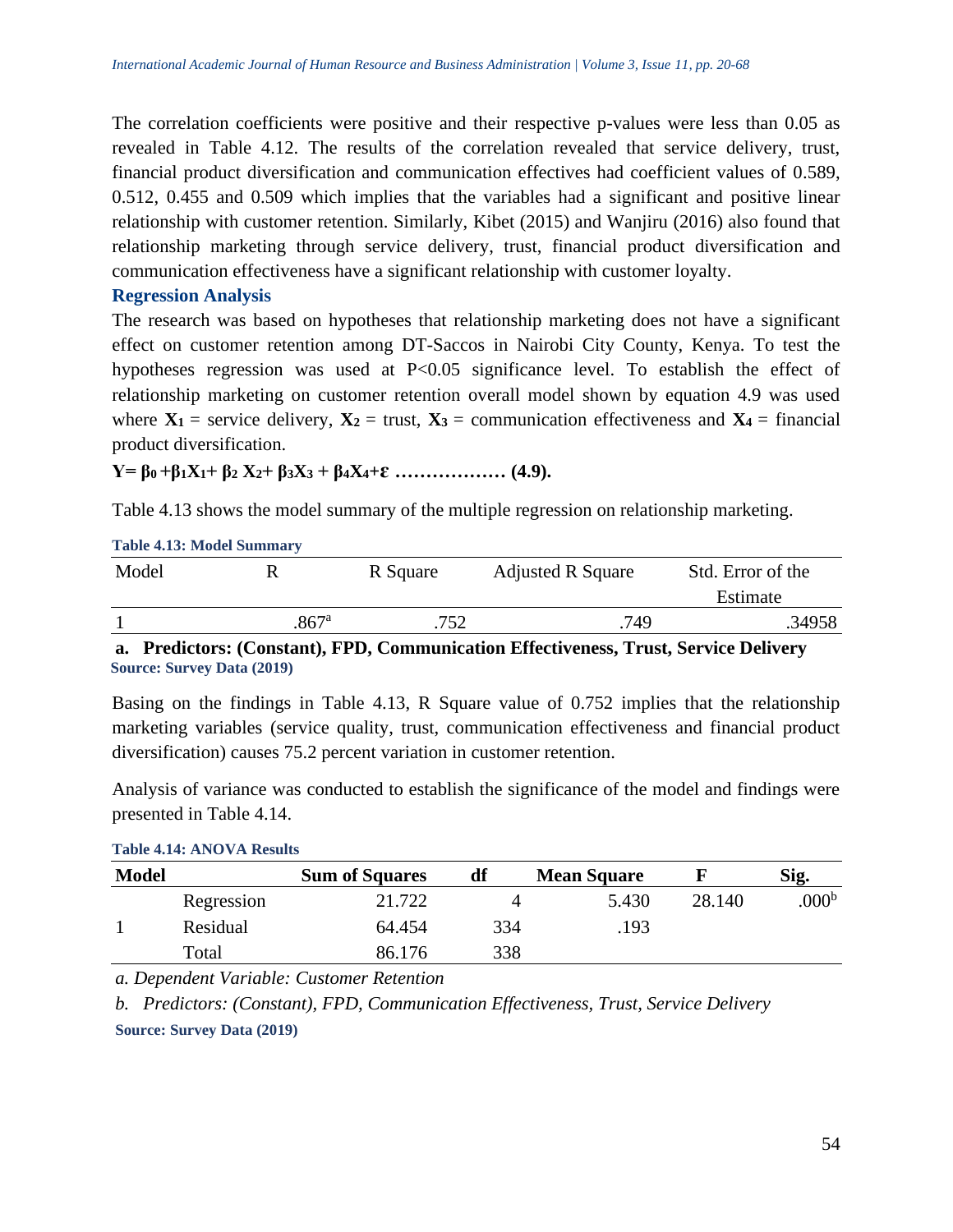The ANOVA results in Table 4.14 shows that the variables service delivery, trust, communication effectiveness and financial products innovativeness are significant predictors of customer retention at significance level of  $p<0.05$ .

Regression coefficients were generated to establish the effect of relationship marketing variables on custom retentions and findings were presented in Table 4.15.

| <b>Model</b> |                                |      | <b>Unstandardized</b><br><b>Coefficients</b> | <b>Standardized</b><br><b>Coefficients</b> | t          | Sig. |
|--------------|--------------------------------|------|----------------------------------------------|--------------------------------------------|------------|------|
|              |                                | B    | <b>Std. Error</b>                            | <b>Beta</b>                                |            |      |
|              | (Constant)                     | .081 | .564                                         |                                            | .144       | .885 |
|              | <b>Service Delivery</b>        | .649 | .066                                         | .419                                       | 8.468      | .000 |
|              | Trust                          | .157 | .072                                         | .209                                       | 3.916      | .000 |
| $\mathbf{1}$ | Communication<br>Effectiveness | .298 | .053                                         | .509                                       | 10.90<br>5 | .000 |
|              | <b>FPD</b>                     | .369 | .068                                         | .197                                       | 3.691      | .000 |

**Table 4.15: Regression Coefficients of Relationship Marketing Variables**

a. Dependent Variable: Customer Retention

#### **Survey Data (2019)**

Results in Table 4.15 illustrate that variables namely, service delivery, trust, communication effectiveness and financial products diversification had p-values of  $0.000$  at a  $p<0.05$ significance value, on customer retention, relationship marketing has a significant influence.

The standardized beta coefficients of service delivery, trust, communication effectiveness and financial products diversification were 0.419, 0.209, 0.509 and 0.197 respectively. These results indicated that a unit change in variables service delivery, trust, communication effectiveness and financial products diversification created an increase of 0.419, 0.209, 0.509 and 0.197 on customer retention. A model equation using standardized beta coefficients was produced by the regression analysis as shown in equation 4.9.

**Y= 0.081 + 0.419 Service Delivery + 0.209 Trust + 0.509 Communication Effectiveness + 0.197 Financial Products Diversification + ε………………………………………… (4.9)**

#### **Moderation Test**

To establish the customer characteristics' moderating effect, the study used prior to moderation regression and after moderation regression models as shown in equation 4.10 and 4.11 to run the regression analysis after moderation and findings of both models was presented in Table 4.32

*Y= β0 +β1X1+ β<sup>2</sup> X2+ β3X<sup>3</sup> + β4X4+ɛ***…………………….……………** *(4.10)*

**Y= β0** *+β5X1\*CC+ β<sup>6</sup> X2\*CC+ β7X<sup>3</sup> \*CC+ β8X4\*CC+ɛ* **…………….****(4.11)**

Table 4.16 present the model summary of the regression.

| <b>Table 4.16: Model Summary</b> |  |          |                          |                   |  |  |  |
|----------------------------------|--|----------|--------------------------|-------------------|--|--|--|
| Model                            |  | R Square | <b>Adjusted R Square</b> | Std. Error of the |  |  |  |
|                                  |  |          |                          | Estimate          |  |  |  |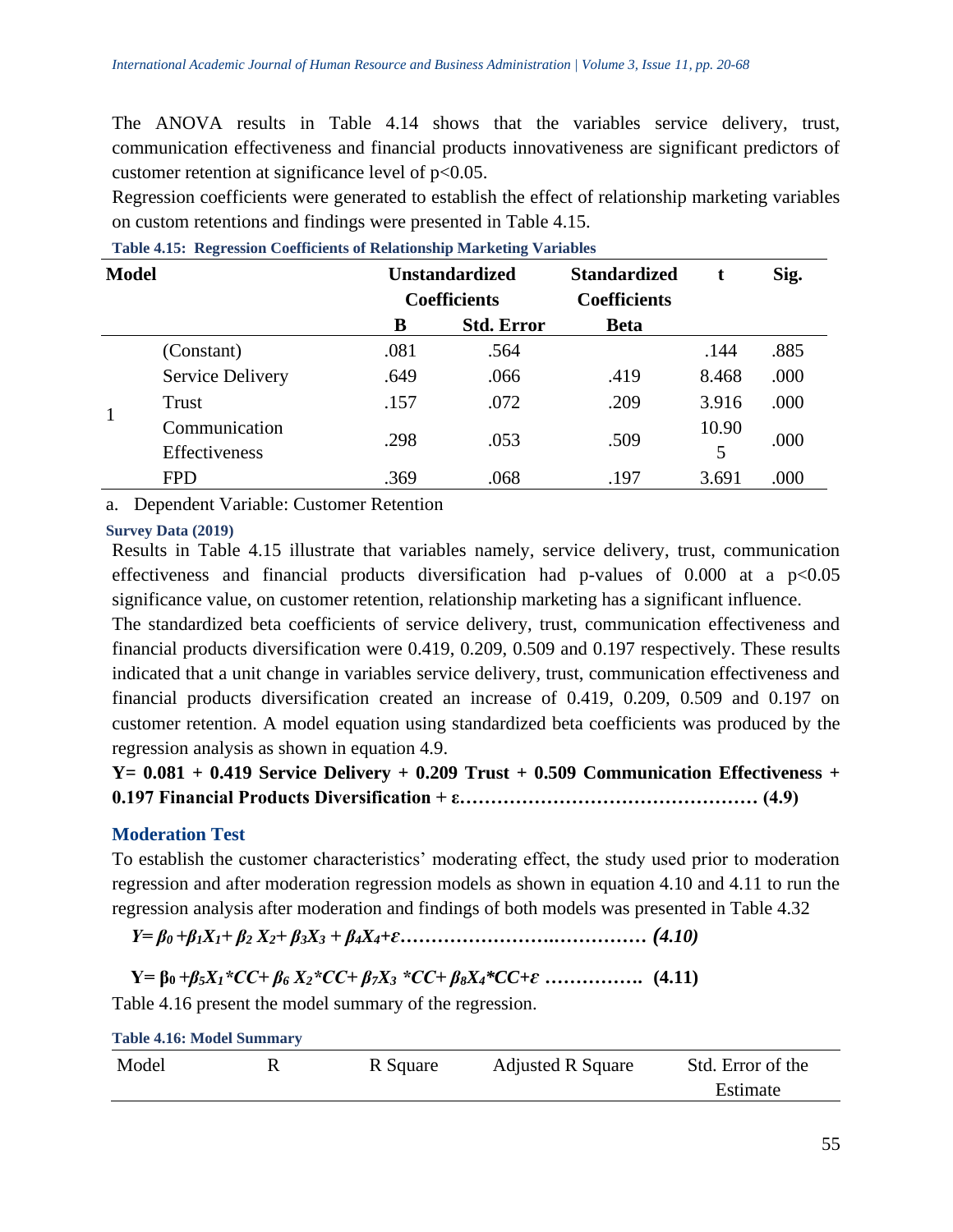| 4.10             | $.867$ <sup>a</sup> | ワスつ<br>ັບ ∠ | .749                  | .34958 |
|------------------|---------------------|-------------|-----------------------|--------|
| 4.1 <sub>1</sub> | oo⊆b<br>.00J        | 783         | 75 E<br><sup>34</sup> | 4.7.7  |

**Source: Survey Data (2019)**

Based on the findings in Table 4.16, the R-square of the regression model prior to moderation is 0.752 while the R Square of regression model after moderation is 0.783 which is an increase of 0.031 implying that there is a change in power of relationship marketing variables after moderation.

Analysis of variance for both models was generated to check both models' significance and results presented in Table 4.17.

|  | <b>Table 4.17: ANOVA Results</b> |  |
|--|----------------------------------|--|
|  |                                  |  |

| Model |            | Sum of Squares | df  | Mean Square | F      | Sig.              |
|-------|------------|----------------|-----|-------------|--------|-------------------|
|       | Regression | 21.722         | 4   | 5.430       | 28.140 | .000 <sup>b</sup> |
| 4.10  | Residual   | 64.454         | 334 | .193        |        |                   |
|       | Total      | 86.176         | 338 |             |        |                   |
|       | Regression | 20.901         | 8   | 2.613       | 13.208 | .000 <sup>c</sup> |
| 4.11  | Residual   | 65.275         | 330 | .198        |        |                   |
|       | Total      | 86.176         | 338 |             |        |                   |

#### **Survey Data (2019)**

Basing on the study results from Table 4.17 the independent variables prior and after moderation are significant ( $p=0.000$ ) predictors of dependent variable at  $p<0.05$ significance level.

Regression coefficients were generated to establish the effect of relationship marketing variables namely service delivery, trust, communication effectiveness and financial products diversification listed as X1, X2, X3 and X4 respectively and results presented below:

| Model |                   | <b>Unstandardized Coefficients</b> |            | Standardized | t      | Sig. |
|-------|-------------------|------------------------------------|------------|--------------|--------|------|
|       |                   |                                    |            | Coefficients |        |      |
|       |                   | B                                  | Std. Error | <b>B</b> eta |        |      |
|       | (Constant)        | .081                               | .564       |              | .144   | .885 |
|       | X1                | .649                               | .066       | .419         | 8.468  | .000 |
| 4.10  | X2                | .157                               | .072       | .209         | 3.916  | .000 |
|       | X3                | .298                               | .053       | .509         | 10.905 | .000 |
|       | X4                | .369                               | .068       | .197         | 3.691  | .000 |
|       | (Constant)        | 1.868                              | .763       |              | 2.447  | .015 |
|       | X <sub>1</sub> CC | 1.591                              | .398       | 1.202        | 3.993  | .000 |
| 4.11  | X <sub>2</sub> CC | .322                               | .293       | .204         | 1.098  | .002 |
|       | X3CC              | .662                               | .396       | .492         | 1.673  | .005 |
|       | X4CC              | .555                               | .334       | .377         | 1.664  | .000 |

## **Table 4.18: Regression Coefficients**

*Source: Survey Data (2019)*

Basing on Table 4.18 results, regression coefficients prior moderation of variables service delivery, trust, communication effectiveness and financial products diversification were 0.419,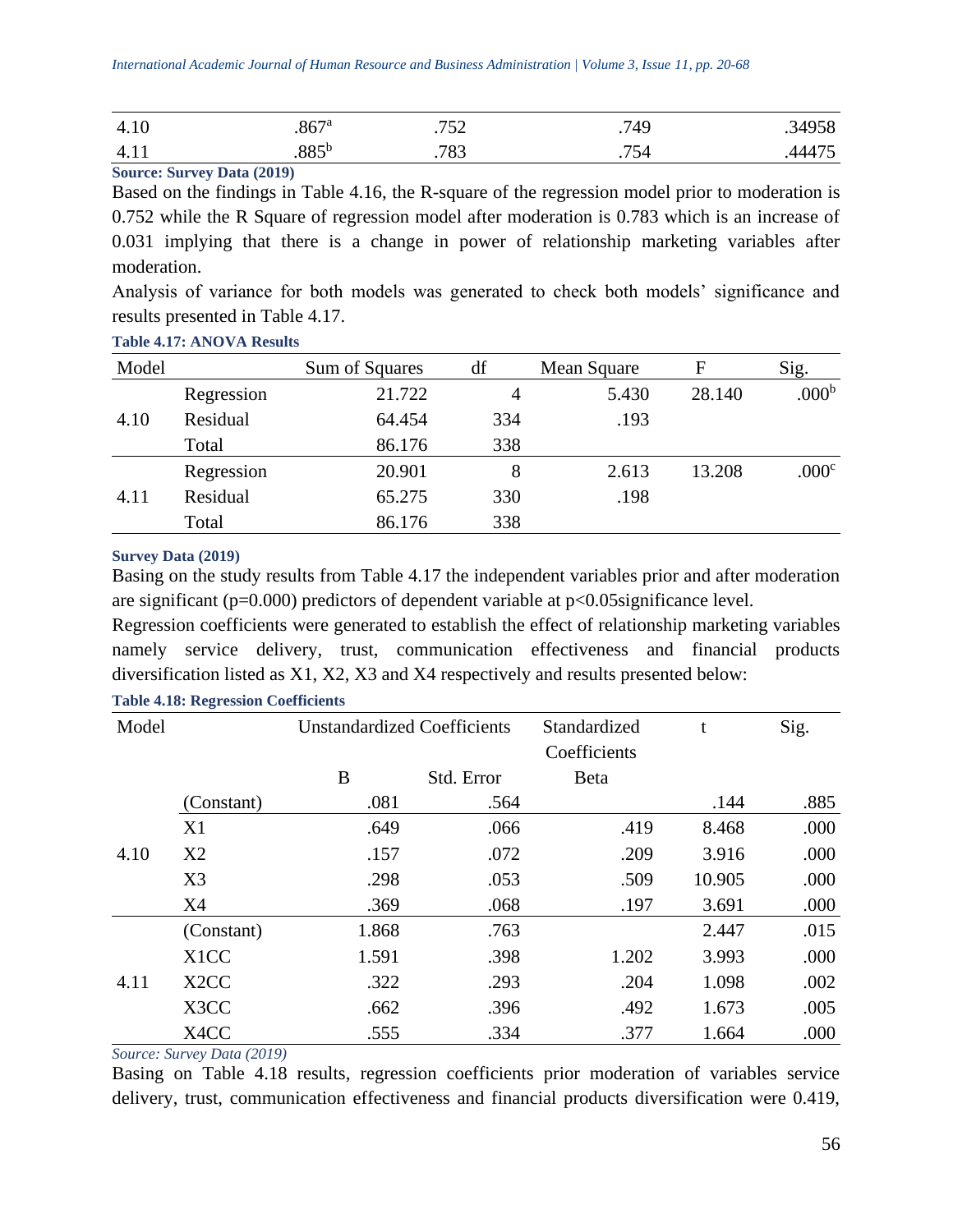0.209, 0.509 and 0.197 and the respective p-values are 0.000 while regression coefficients of the moderated variables X1CC, X2CC, X3CC and X4CC are 1.202, 0.204, 0.492 and 0.377 respectively and were significant at significance level of p<0.05. The regression coefficients of trust, communication effectiveness and financial products diversification decreased after moderation while the regression coefficient of service delivery increased after moderation, which implies that customer characteristics variable is a significant moderator of relationship marketing variables and customer retention's relationship.

## **Discussion of the Results**

## **Effect of Service Delivery on Customer Retention**

The first objective was to assess effect of service delivery on customer retention among DT-Saccos in Nairobi City County, Kenya. The hypothesis  $Ho<sub>1</sub>$  guides this effect's testing:

**H<sup>01</sup> Service delivery has no significant effect on customer retention among Nairobi City County's DT-Saccos.**

Table 4.19 findings show that service delivery's the standardized beta coefficient is 0.419, a 8.468 t statistic with a 0.001 corresponding value. With a standardized beta coefficient of 0.419 it may be concluded that service delivery's unit change creates 0.419 change in customer retention. Additionally, p-value is less than 0.05, t statistic is greater than 2 at significance level of 0.05 customer retention is significantly affected by service delivery. The null hypothesis is rejected by the study and concludes that service delivery significantly impacts customer retention among DT-Saccos in Nairobi City County, Kenya.

The results were supported by findings of Preko *et al*., (2014) who revealed the connection between delivering services and client delight that showed an affirmative correlation. Service delivery was also found to be antecedent to customer delight which is a substantial element in customer loyalty and retention. Also, the results were similar to that of Nsiah and Richard (2014) who found out that client retention is positively affected by the level of service quality.

## **Effect of Trust on Customer Retention**

Objective two was to determine effect of trust on client retention among DT-Saccos in Nairobi City County, Kenya. This effect was tested guided by the hypothesis Ho2:

# **H<sup>02</sup> Trust has no significant effect on customer retention among DT-Saccos in Nairobi County.**

Findings illustrated in Table 4.22 revealed t statistics, regression coefficients and p value as 3.916, 0.209 and 0.001 respectively. The standardized beta coefficient implied that a unit increase in trust cause increase in customer retention by 0.209 and t statistic is greater than 2 while p-value is less than 0.05. At significance level of 0.05, the null hypothesis was rejected by the study and concludes that customer retention among DT-Saccos in Nairobi City County, Kenya was significantly affected by trust.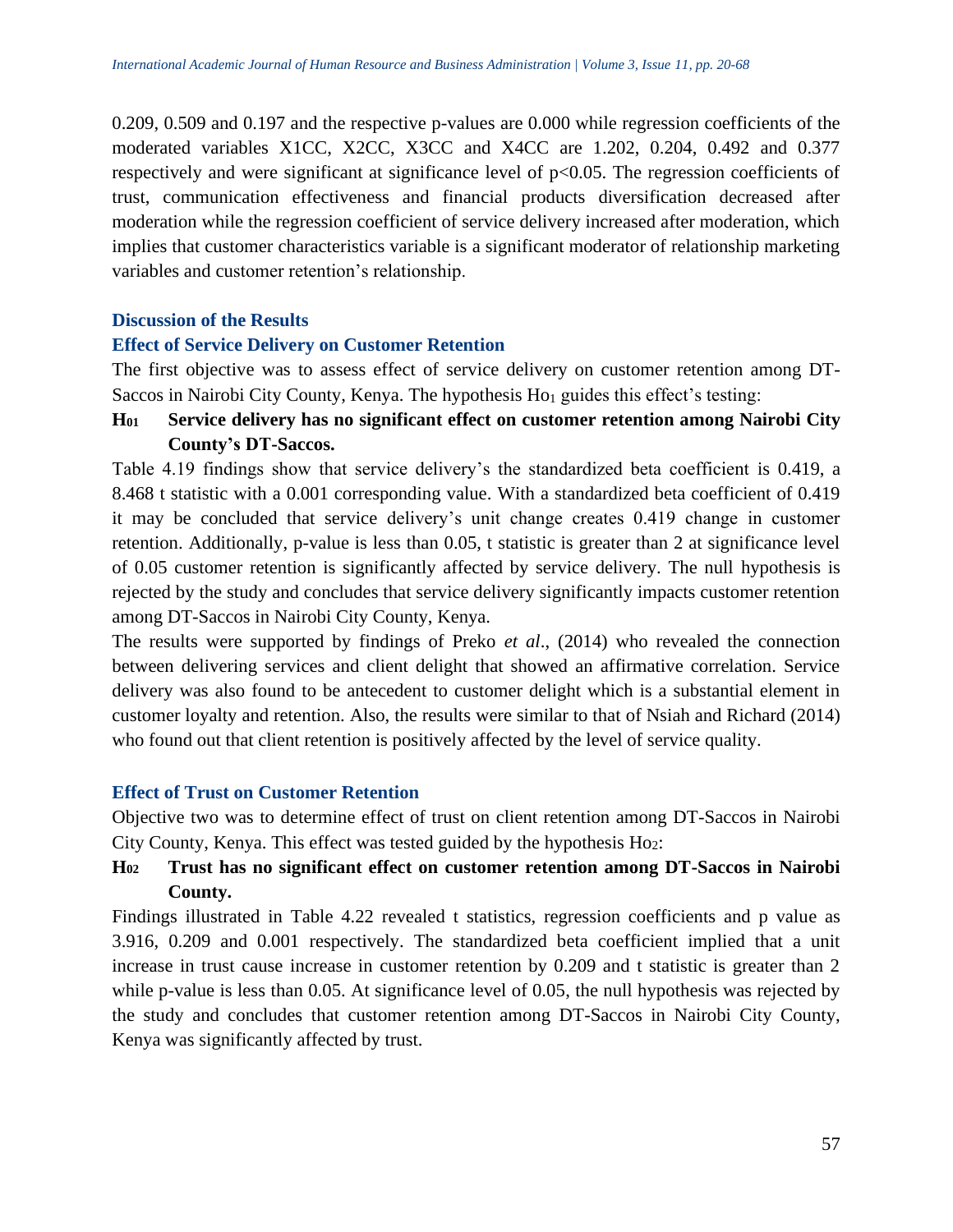The results were consistent with those of Kiniu (2009) who found that 29% of the customers' loyalty was attributed to trust. The study revealed that integrity, openness, accuracy and security are the major components of building trust.

# **Effect of Communication Effectiveness on Customer Retention**

Objective 3 was to determine how customer retention among DT-Saccos in Nairobi City County, Kenya is affected by communication effectiveness. This effect was tested guided by the hypothesis  $Ho_3$ :

# **H<sup>03</sup> Communication effectiveness has no significant effect on customer retention among Nairobi City County's DT-Saccos.**

Results in Table 4.25 revealed standardized beta coefficients, t statistics and p. value as 0.578, 10.905, and 0.001 respectively. The standardized beta coefficient meant that communication effectiveness unit increment cause increase in customer retention by 0.578, while p-value is less than 0.05 and t statistic is greater than 2. At significance level of 0.05, the study rejected the null hypothesis and concluded that communication effectiveness has a significant effect on customer retention among Nairobi City County's DT-Saccos.

The results are similar to that of Kibet (2015) who studied consumer satisfaction in the Kenyan insurance industry and revealed that communications is an essential element to customer satisfaction.

## **Effect of Financial Products Diversification on Customer Retention**

Objective 4 was to determine effect of financial products diversification on customer retention among Nairobi County's DT-Saccos. This effect was tested directed by the hypothesis Ho4:

# **H<sup>04</sup> Financial products diversification has no significant effect on customer retention among Nairobi City County's DT-Saccos.**

Results in Table 4.28 revealed standardized beta coefficients, t statistics and p.value as 0.197, 3.691, and 0.001 respectively. The standardized beta coefficient implied that a unit increase in financial products diversification causes increase in customer retention by 0.197, and t statistic is greater than 2 while p-value is less than 0.05. At a 0.05significance level, the study rejected the null hypothesis and concluded that financial products diversification significantly impacted customer retention among DT-Saccos in Nairobi City County, Kenya.

The results are in line with those of Wanjiru (2016) whose study investigated the influence of product diversification approaches as a contributing factor of perceived performance of firms among Nairobi County's real estate firms. Her study concluded that firm performance was positively affected by concentric product diversification. Wanjiru (2016) findings also revealed that firm performance was significantly affected by conglomerate product diversification, and firm performance was substantially impacted by vertical product diversification while there was on noteworthy influence by horizontal product diversification.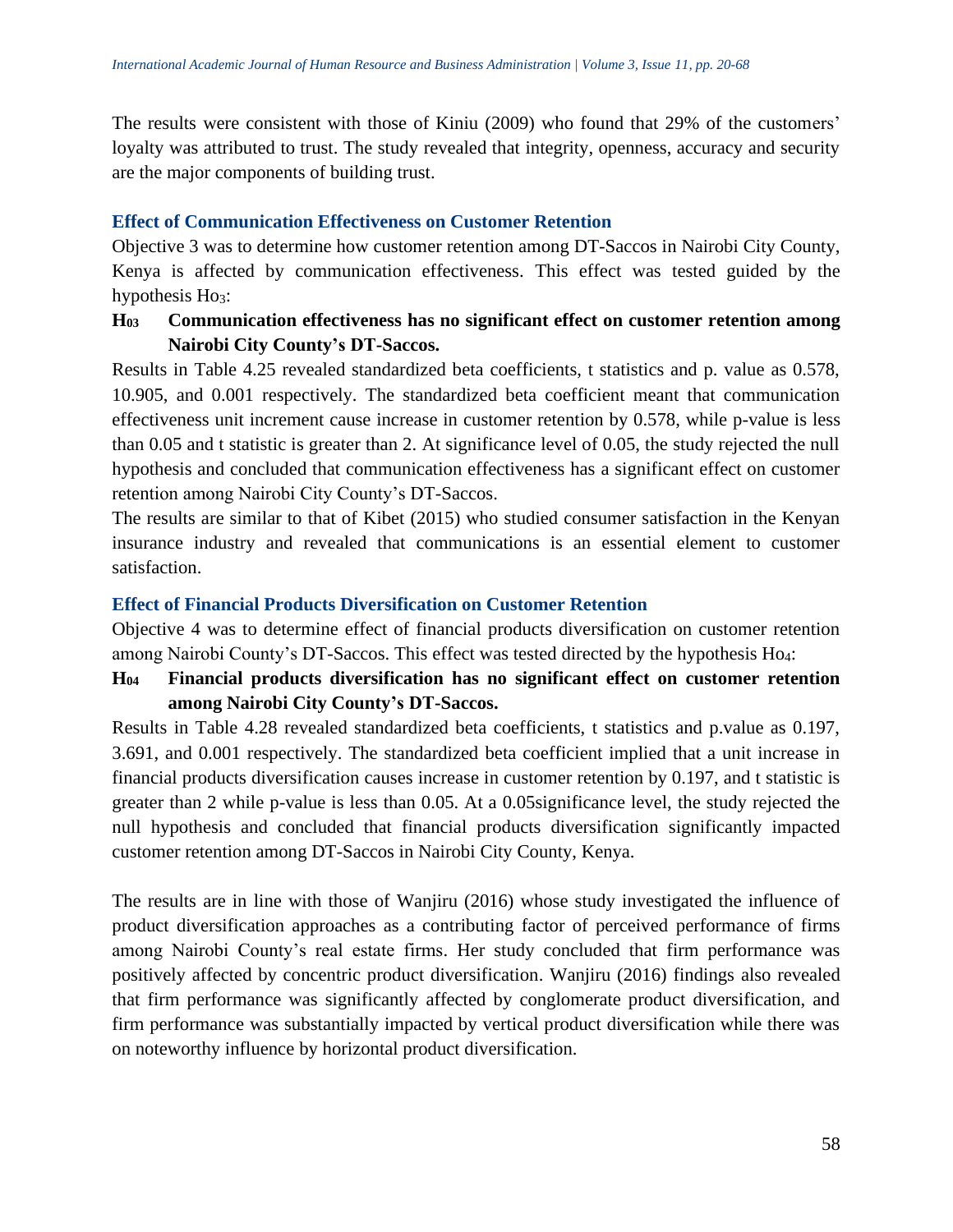# **Customer Characteristics' Moderating Effect on how Customer Retention and Relationship Marketing Relate**

Fifth objective was to evaluate customer characteristics' moderating effect on how customer retention and relationship marketing relate among Nairobi County's DT-Saccos. This effect was tested guided by the hypothesis Ho5:

**H<sup>05</sup> Customer relationship does not have significant moderating effect on relationship marketing and customer retention's relationship among Nairobi City County's DT-Saccos.**

According to the findings presented in Table 4.32, the R-square improved after moderation, while the F-statistics remained significant after moderation as shown in Table 4.33. Table 4.34 revealed that the standardized beta coefficients for service delivery increased after moderation from 0.649 to 1.202 implying that after moderation, a unit change in service delivery causes increase in customer retention by 1.202. For the variables trust, communication effectiveness and financial products, the standardized beta coefficients decreased and the p.value of all the variables in the model was less than 0.05, hence at significance level of 0.05, relationship marketing variables have significant influence after moderation. Therefore, the null hypotheses was rejected by the study and concluded that customer characteristics are significant moderator of the relationship between customer retention and relationship marketing variables.

# **Summary of Hypotheses Testing**

The hypothesis results summary have been shown in Table 4.19

|          | Hypothesis                                                                                                                          | Decision | Conclusion                                                                                                                                                                                                                                                                     |
|----------|-------------------------------------------------------------------------------------------------------------------------------------|----------|--------------------------------------------------------------------------------------------------------------------------------------------------------------------------------------------------------------------------------------------------------------------------------|
| $H_{01}$ | Service delivery has no significant effect<br>on customer retention of selected DT-<br>Saccos in Nairobi County                     | Rejected | Service delivery has a significant effect<br>on customer retention of selected DT-<br>Saccos in Nairobi County<br>Respondents noted that the services<br>offered in the Sacco is a consideration<br>for their membership sustenance                                            |
| $H_{02}$ | Trust does not have significant effect on<br>customer retention of selected DT-<br>Saccos in Nairobi City County, Kenya             | Rejected | Trust have a significant effect on<br>customer retention of selected DT-<br>Saccos in Nairobi City County, Kenya<br>The findings are supported by responses<br>that, the DT-Sacco members are<br>influenced by the trust developed with<br>the DT-Saccos management practices. |
| $H_{03}$ | Communication effectiveness does not<br>have significant effect on customer<br>retention of selected DT-Saccos in<br>Nairobi County | Rejected | Communication effectiveness have a<br>significant effect on customer retention<br>of selected DT-Saccos in Nairobi<br>County<br>From the responses of DT-Sacco                                                                                                                 |

#### **Table 4.19 Summary of hypothesis**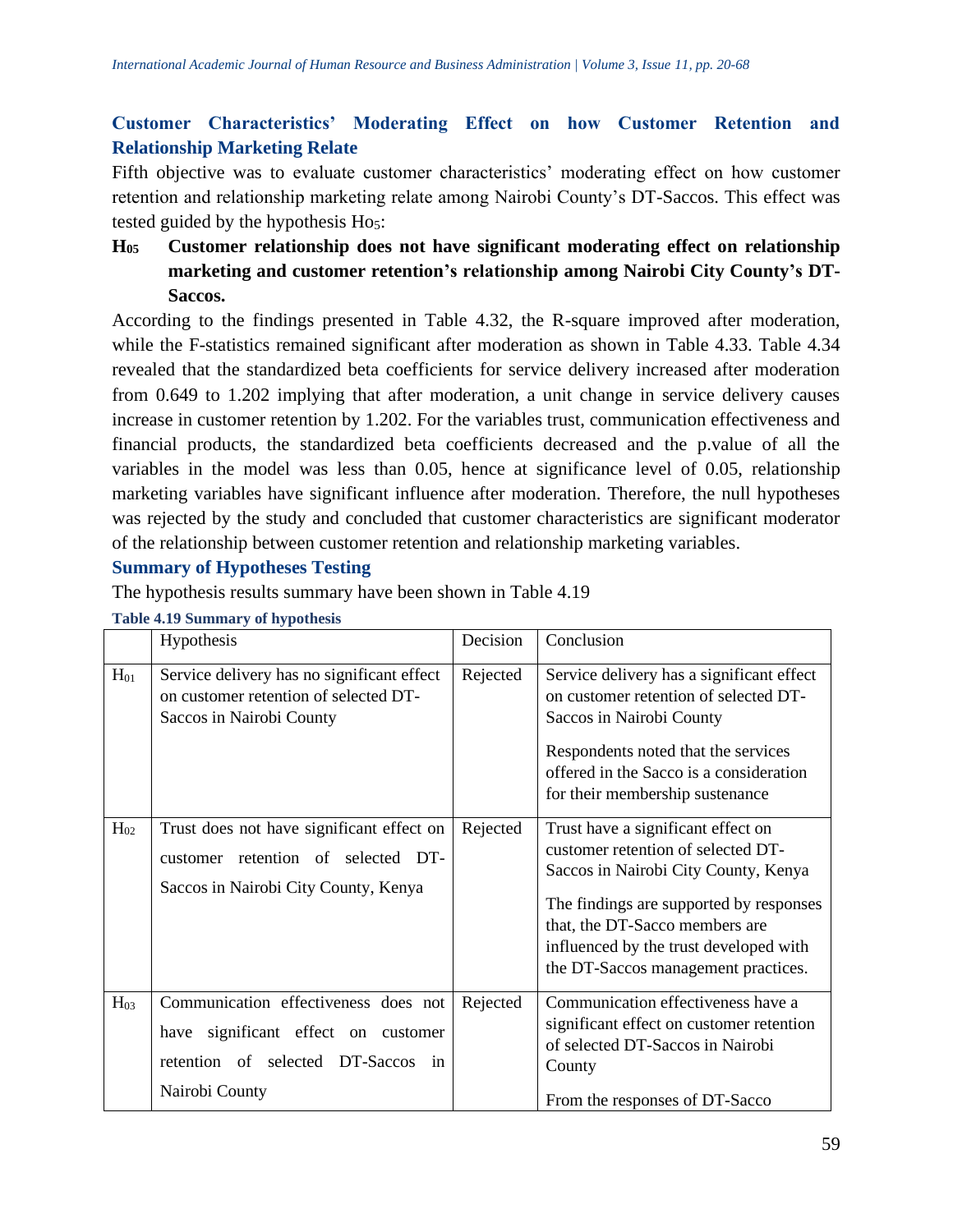|           |                                                                                                                                                                                                                          |          | members, most of them insisted that<br>they receive communication from the<br>DT-Sacco managements timely and<br>accurately.                                                                                            |
|-----------|--------------------------------------------------------------------------------------------------------------------------------------------------------------------------------------------------------------------------|----------|-------------------------------------------------------------------------------------------------------------------------------------------------------------------------------------------------------------------------|
| $H_{04}$  | Financial product diversification has no<br>significant influence on customer<br>retention of selected DT-Saccos in<br>Nairobi City County, Kenya                                                                        | Rejected | Financial product diversification has a<br>significant influence on customer<br>retention of selected DT-Saccos in<br>Nairobi City County, Kenya                                                                        |
| $H_{0.5}$ | Consumer characteristics have no<br>significant effects on the controlling<br>effects of the connection between<br>relationship marketing and client<br>retention of selected DT-Saccos in<br>Nairobi City County, Kenya | Rejected | Consumer characteristics have a<br>significant effects on the controlling<br>effects of the connection between<br>relationship marketing and client<br>retention of selected DT-Saccos in<br>Nairobi City County, Kenya |

# **SUMMARY, CONCLUSION AND RECOMMENDATIONS**

# **Introduction**

Findings from the analysis, conclusions, recommendations and study's contribution to the body of knowledge are presented in this chapter, the section also suggest areas for further research.

# **Summary**

The main purpose of this study was to establish effect of relationship marketing on customer retention among DT-Saccos in Embakasi Sub-County, Nairobi City County. The main areas of focus in pursuit of relationship marketing was service delivery, trust, communication effectiveness and financial products diversification on customer retention among DT-Saccos.

## **Effect of Service Delivery on Customer retention**

Objective one was to assess the effect of service delivery on customer retention among DT-Saccos. The Sacco responds in a well-timed way and always keen to members' requests response. The emphasis is also on providing good quality and modified services to meet various members' needs. The systems developed have enhanced members' service of carrying out transactions anytime with minimal inconveniences through effective system to serve members 24/7 established in many Saccos. The staffs to handle member's complaints are adequately trained on Sacco's products and services, in order to be courteous and polite when dealing with members. Moreover, promises made to members are consistently delivered by majority of the Saccos. Findings indicated that service delivery positively and significantly affect customer retention ( $\beta$  = 0.419, p = 0.00001).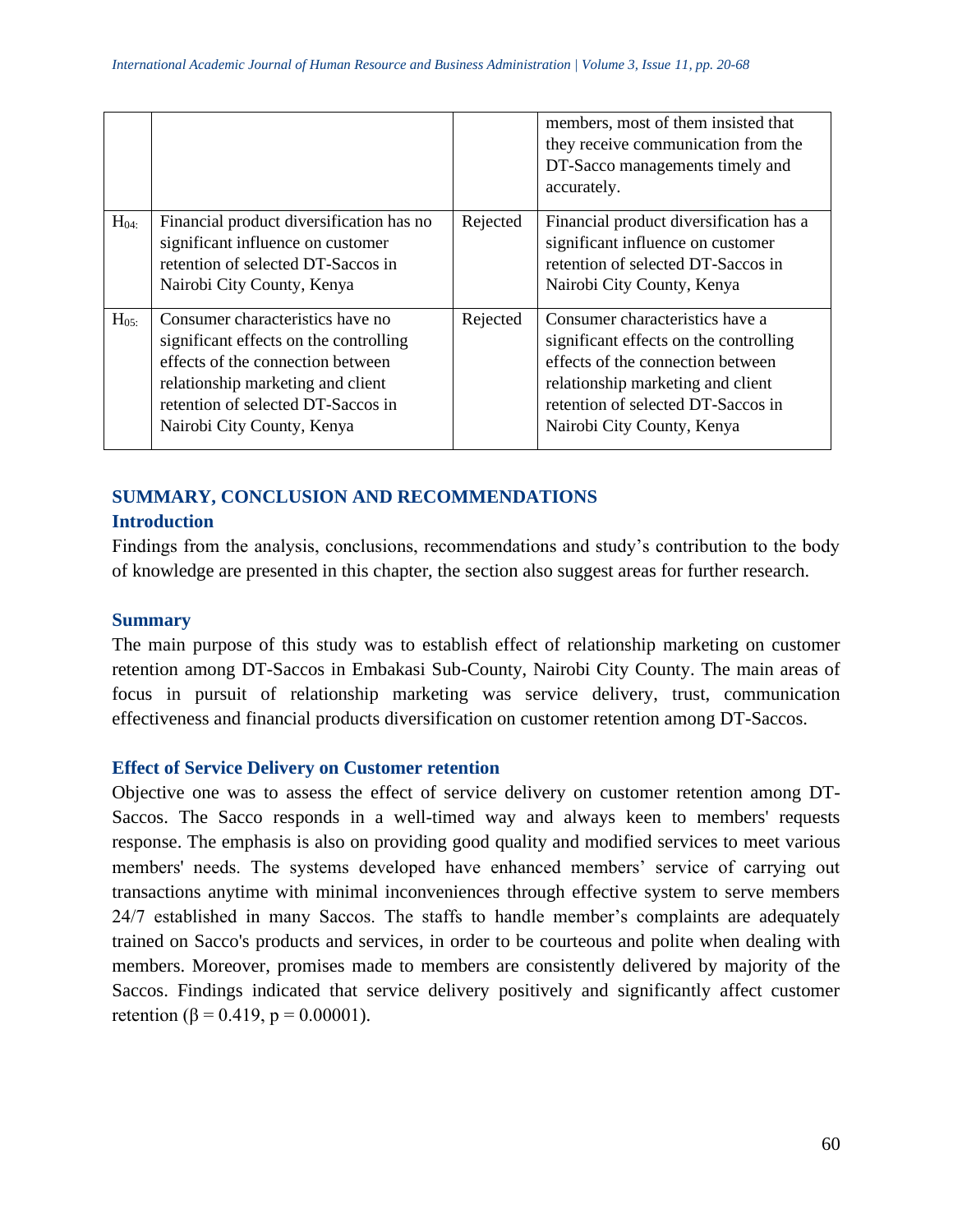#### **Effect of Trust on Customer retention**

Objective two was to evaluate effect of trust on customer retention among DT-Saccos. The policies of most Saccos are trustworthy, with no corruption cases against the Saccos. This is enhanced by the professional standard of operations and clear information regarding transactions and safety of transactions. The members further indicated they are safe and comfortable to share my financial information to the Sacco since the Sacco cannot share any information about personal account to a third party without the owner's permission. The Saccos have ability to deliver adequately what they have promised to members into the foreseeable future. Results revealed that trust positively and significantly affect customer retention (β = 0.209, p = 0.00001) implies that a unit increase in quality of service delivery increases customer retention by 0.209.

#### **Effect of Communication Effectiveness on Customer retention**

The third objective was to determine how customer retention among DT-Saccos in Nairobi City County, Kenya is affected by communication effectiveness. Sacco provides timely information to members' whenever there are new products/services or a change in the policy. There is up-todate information on all the products guide and social media platform. Information conveyed by Sacco to members is easy to understand and if not so members can call or walk-in to clarify any information received. Basing on the findings, communication effectiveness positively and significantly affects customer retention ( $\beta = 0.509$ ,  $p = 0.0001$ ) at a p< 0.05 significance level meaning that a unit increase in quality of service delivery increases customer retention by 0.509.

#### **Effect of Financial Products Diversification on Customer retention**

The fourth objective was to assess influence of financial products diversification on customer retention among DT-Saccos. The Saccos offers variety of loan facilities that are suitable for members' financial needs. It was found that different loan facilities allow members to have a wide variety of loan options through adapting the Saccos products to meet customers' need. There are various saving options which stand members chance to benefit from the various types of Savings options. Findings revealed that the financial products diversification positively and significantly affect customer retention ( $\beta = 0.197$ ,  $p = 0.00001$ ) at p<0.05 significance level, implying that a unit increase diversification of financial products increases customer retention by 0.197.

# **Customer Characteristics' Moderating Effect on how Customer Retention and Relationship Marketing Relate**

Fifth objective was to evaluate customer characteristics' moderating effect on how customer retention and relationship marketing relate among Nairobi County's DT-Saccos. Based on the findings, the R-square of the regression model prior to moderation was 0.752 while the R Square of regression model after moderation is 0.783 which is an increase of 0.031 implying that there is a change in power of relationship marketing variables after moderation. The regression coefficients of trust, communication effectiveness and financial products diversification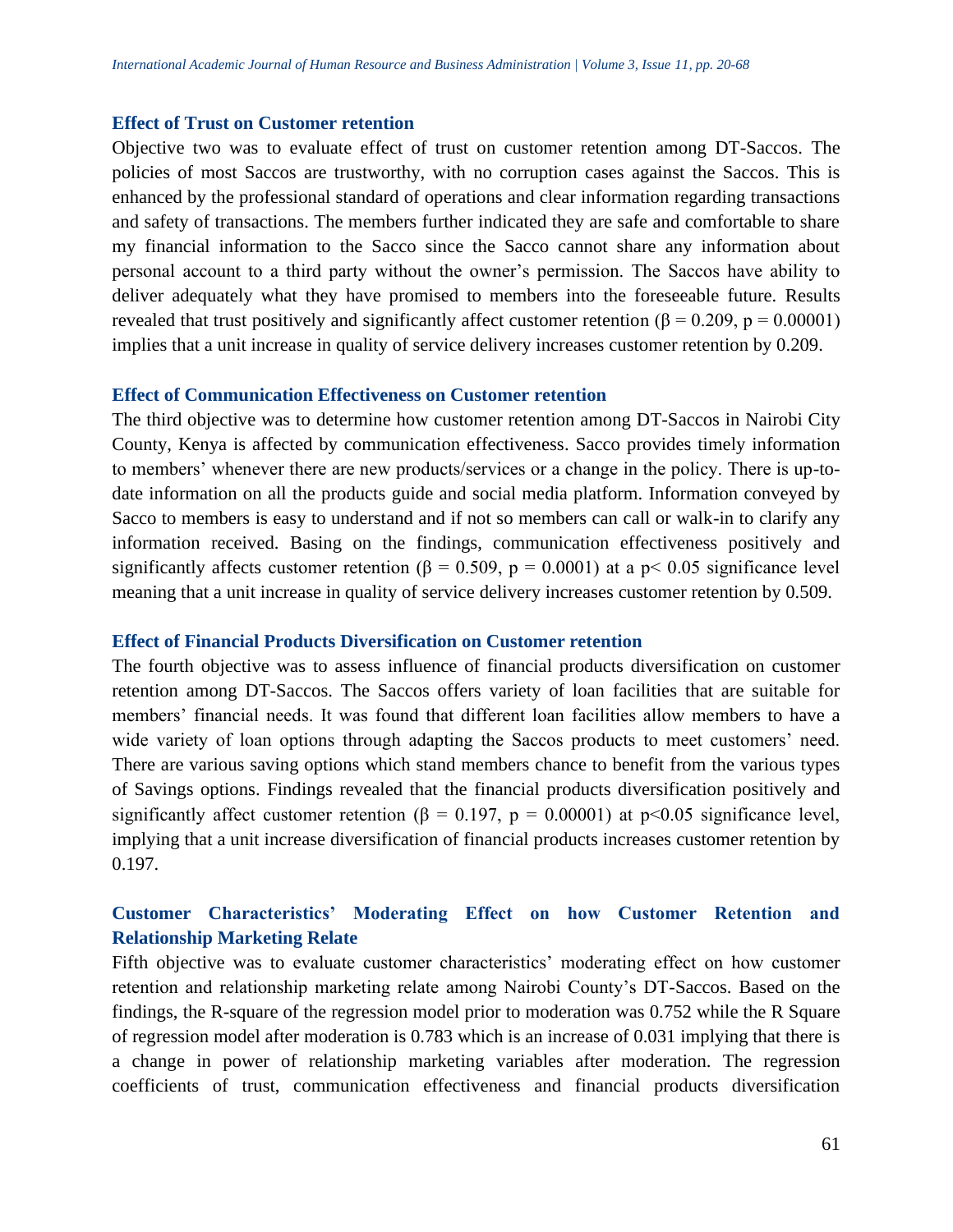decreased after moderation while the regression coefficient of service delivery increased after moderation, which implies that customer characteristics variable is a significant moderator of the relationship between relationship marketing variables and customer retention.

#### **Conclusion**

#### **Service Delivery and Customer retention**

Service delivery was found to positively and significantly affect customer retention. Based on these results it can be concluded that organizations need to invest more on staff training and development so that they can be able to address customer's complaints courteously and effectively.

#### **Trust and Customer retention**

Sacco' s needs to invest more on process that improves service delivery efficiency for example investing on technologies that enable customers conduct their transactions anytime with minimal inconveniences through effective system to serve 24/7. Based on this result, the conclusion cab be that Saccos need to have sound policies and up-to-date that are meant to protect customers' interest. Also, Sacco management needs to invest in systems that ensures professional standard of operations and clear information regarding transactions and safety of transactions and protection of customers information against third party. Also, the results revealed the need for Sacco management to clearly deliver promises made to members into the foreseeable future in order to earn their trust.

#### **Communication Effectiveness and Customer retention**

Communication effectiveness was found to positively and significantly affect customer retention. The Sacco management therefore need to develop frequent educational and promotional messages meant to enlighten members on the Sacco's progress or whenever there are new products/services or a change in the policy, in keeping the members having up-to-date information on all the products. The content of information also needs to be very clear and easily be interpreted and understood by all levels of members.

#### **Financial products diversification and Customer retention**

Conclusions drawn from the fourth objective found that that the financial products diversification had positive and significant effect on customer retention. Sacco management and product development unit need to conduct customer need analysis and develop loans and products that are meant to meet customers' financial needs. Findings reveled that customer characteristics variable is a significant moderator of the relationship between relationship marketing variables and customer retention. The factors of age, education level and financial status are significant for the retention of a customer.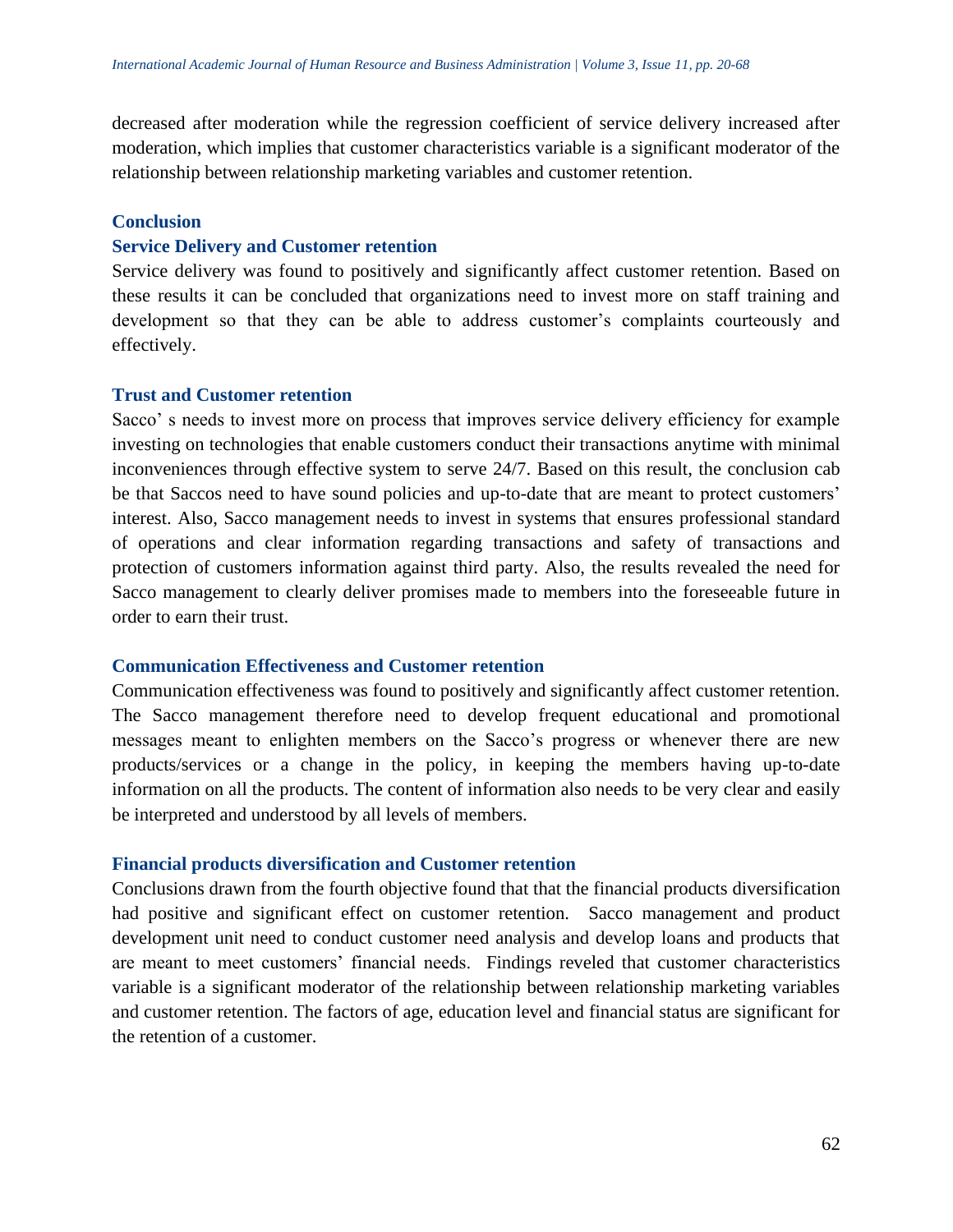#### **The study's Contributions to the body of knowledge**

The research sought to assess the effect of relationship marketing on customer retention and the moderating effect of customer characteristics on the relationship between the two variables, among DT-Saccos. The research contributes to the body of knowledge in many ways. First, the relationship between relationship marketing and customer retention at individual level has been focused on by the research through determining the association between each customer retention and relationship marketing component

Secondly, the study introduced moderating variable which other researches are not able to accommodate. Moderating variable' interaction revealed different insights which may influence how other scholars look at customer characteristics. In Kenya, few researches have focused on customer retention among DT-Saccos like Preko *et al.,* (2014), Kiniu (2009). This study closes this gap through presenting well researched results giving an accurate picture on how customer retention is influenced by relationship marketing.

#### **Managerial and policy Recommendations**

Saccos should ensure staffs recruited to serve customers are well informed about the products and services that are on offer and the plans set for the benefit of members. Also, members personal account information should be kept secure to ensure the confidentiality and the trust on the Sacco operations. New changes, products and services done should be effectively communicated and with clarity. All Saccos should aim at improving their financial services and terms of products to the members. This encourages more membership in the Saccos.

Government should aim to regulate the DT-Saccos operation to protect the stakeholders from exploitation and losses in cases of mismanagement by setting up legal aspects in DT-Saccos operations.

#### **Recommendation for further research**

This study focused on relationship marketing influence on customer retention among DT-Saccos, therefore, other influential factors such as consistency with customers should be studied to improve the customer retention of this Saccos. The study was limited in Embakasi area. This cannot be generalized for all the DT-Saccos, therefore, a study focusing on nationwide DT Sacco members in Kenya as the population of the study should be done.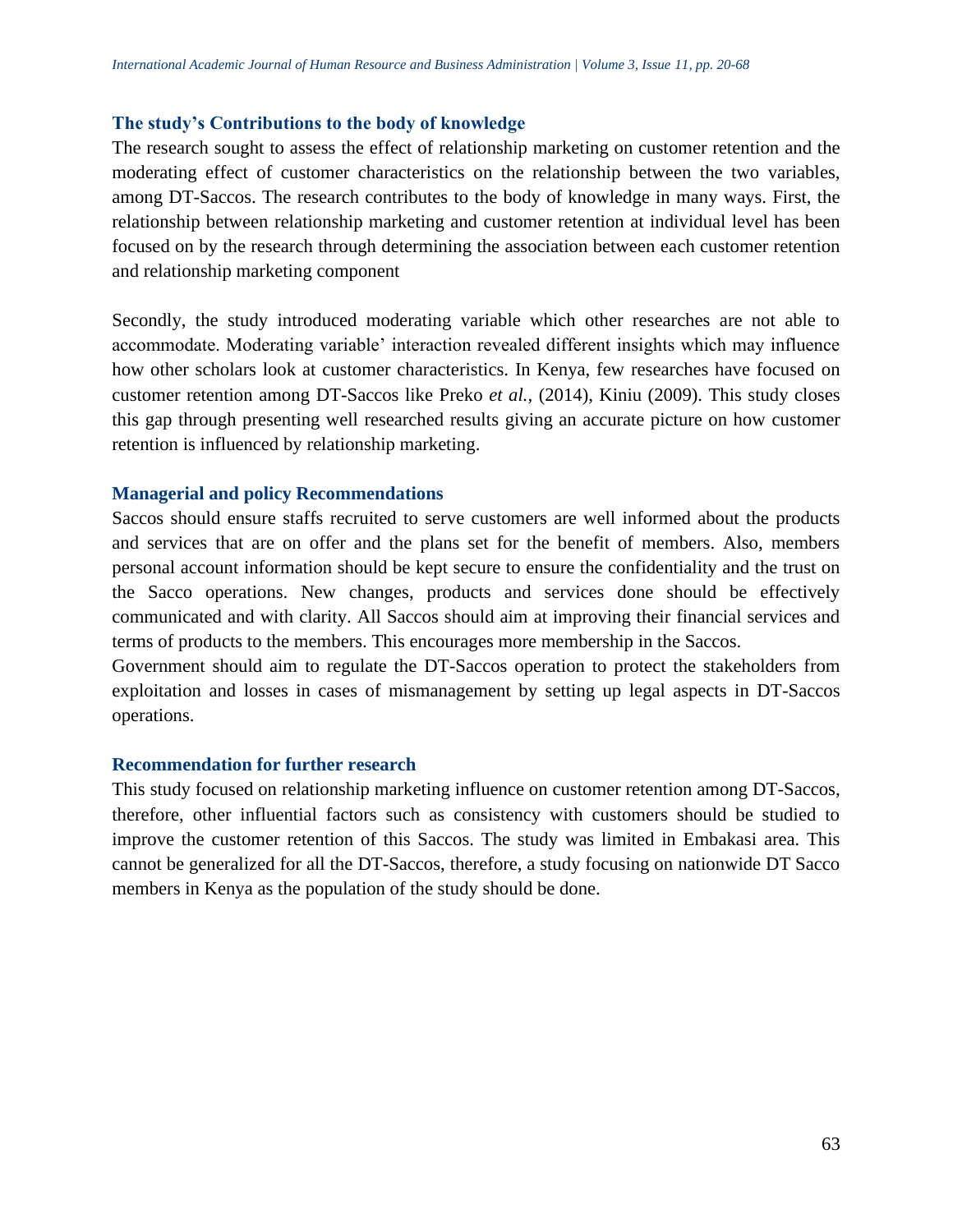#### **REFERENCES**

- ACAL, C. (2012). *The Future of SACCO's*. Summit for African Saccos and Cooperatives, SASCO. Nairobi
- Alrubaiee, L., & Al-Nazer, N. (2010). Investigating the impact of Relationship Marketing Orientation on Customer Loyalty: The customer's perspective. *International Journal of marketing Studies*, 2(1), 155 – 174
- Babbie, E. (2007). *The Practice of Social Research* .11<sup>th</sup> Edition. Belmont CA: Thompson-Wadsworth
- Bhardwaj, D. (2016). Relationship Marketing in Context to the IT Industry. *VISION - The Journal of Business Perspective,* 11(2), 57 – 66
- Bwana, K. M., &Mwakujonga, J. (2017). Issues in SACCO development in Kenya and Tanzania: The historical and development perspectives. *The International Institute for Science, Technology and Education Journal*, *3*(5), 214 – 223
- Cavana, R., Delahaye, B., &Sekaran, U., (2001). *Applied Business Research: Qualitative and Quantitative Methods* (3rded.). Australia: John Wiley & Sons
- Chuani, P. W. (2017). *Determinants of Customer Retention in Kenyan Commercial Banks: A Case of KCB Bank Kenya Limited* (Doctoral dissertation, United States International University-Africa).
- Cooper, D. R., & Schindler, P. S. (2011). Qualitative research. *Business research methods*, *4*(1), 160-182.
- Cronbach, M., & Hedge, R. (2001). Construct Validity in psychological tests. *Psychological Bulletin*,52,281-302.
- Crossan, F. (2013). Research philosophy: towards an understanding. *Nurse Researcher,* 11(1), 46 – 56
- Ennew, C. T., &Binks, M. R. (2016). The impact of service quality and service characteristics on customer retention: Small businesses and their banks in the UK. *British Journal of Management,* 7(2), 219 - 230.
- Field, A. (2013). *Discovering Statistics Using IBM SPSS Statistics*.4<sup>th</sup> Revised edition. Sage Publications Ltd
- Ginn, J. Stone, M., &Ekinci, Y. (2010). Customer retention management in the recession. *Journal of Direct, Data and Digital Marketing Practice,*12(2), 115 - 127.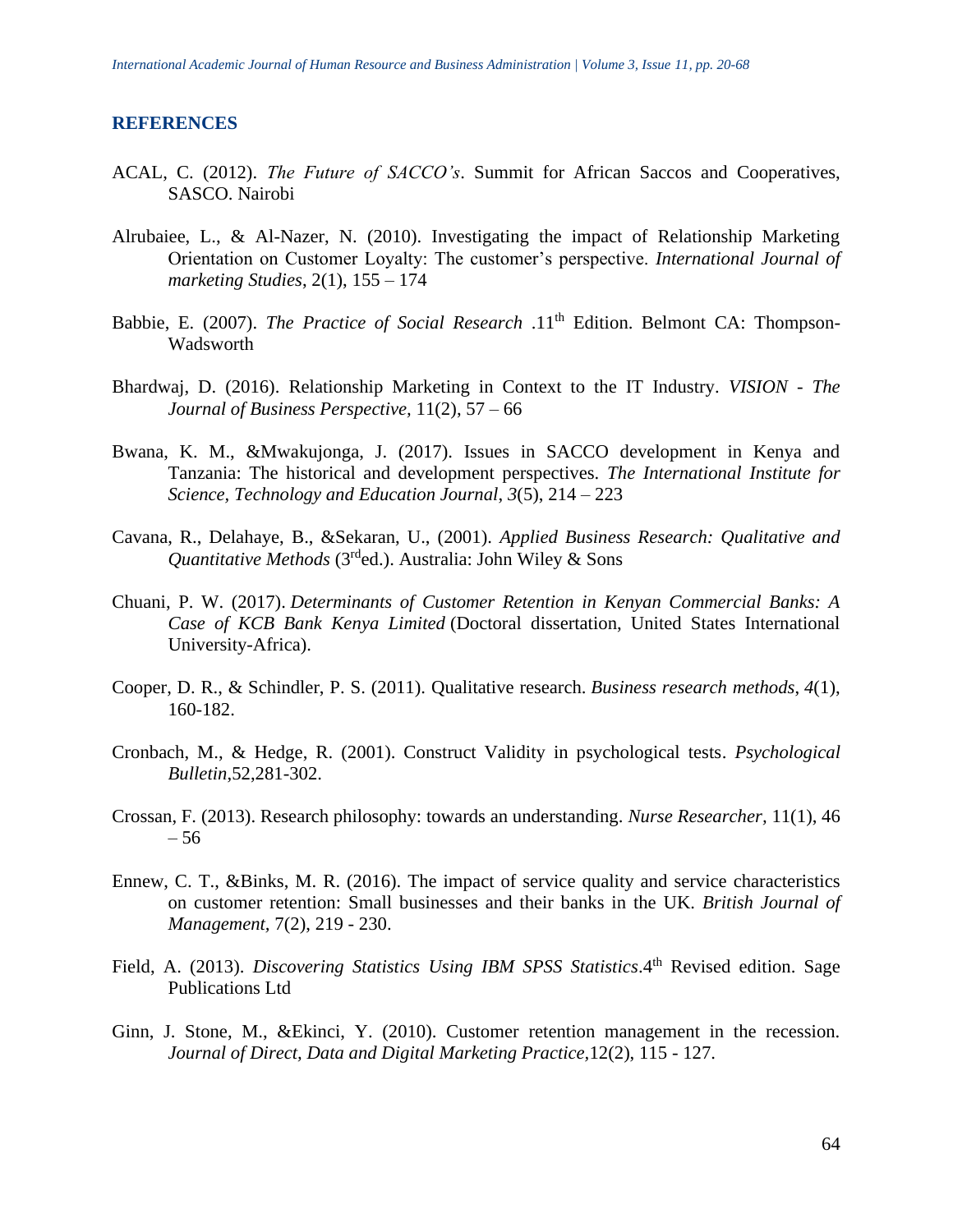- Gounaris, S. P. (2011). Trust and commitment influences on customer retention: insights from business-to-business services. *Journal of Business research,* 58(2), 126 - 140.
- Guest, G. (2013). Describing mixed methods research: An alternative to typologies. *Journal of Mixed Methods Research*, *7*(2), 141-151
- Gummesson, E., (2014). Practical Value of Adequate Marketing Management Theory.*European Journal of Marketing,* 3(6), 325 - 349.
- Hair, J. R., Jr., Black, W. C., Babin,, B.J., Anderson, R. E. &Tatham, R. L. (2006). *Multivariate Analysis*. Upper Saddle River, NK: Pearson Prentice Hall
- Hettiarachchy, B. S., &Samarasinghe, D. S. R. (2016). *Influence of Relationship Marketing on Customer Retention in Sri Lankan Banking Industry.* University of Sri Jayewardenepura, Sri Lanka
- Homburg, C., & Giering, A. (2001). Personal characteristics as moderators of the relationship between customer satisfaction and loyalty—an empirical analysis. *Psychology & Marketing*, *18*(1), 43-66.
- Hougaard, S., &Bjerre, M. (2009). *Strategic Relationship Marketing, Sam funds literature Press*. ISBN 87-593-0840-0.
- Ismail, M., (2015). *Impact of marketing strategy on customer retention in Handloom industry*.South eastern University of Srilanka.
- Karimi, B. J. (2014). *Impact of Relationship Marketing Practices on Customer Retention in the Insurance Industry in Kenya.*MBA Thesis.University of Nairobi*.*
- Karr, J. (2012). Performance Measurement in the Banking Industry.*Business Finance Best Practices for Finance Executives,* 7(1), 5 – 12
- Kibet, T. (2015). *Communication focus and customer satisfaction in the insurance industry in Kenya*.Unpublished MBA thesis, University of Nairobi, Kenya.
- Kiniu, D. N. (2011). *Corporate social responsibility of multinational Corporations listed in the Nairobi stock exchange, Kenya*. Unpublished MBA Project, University of Nairobi.
- Kothari, C. R. (2004). *Research methodology: Methods and techniques*. New Age International.
- Kiragu D.N. (2015). *Influence of financial innovations on financial performance of savings and* credit *co-operative societies in Nyeri County, Kenya*. Nairobi: University of Nairobi.
- Kumar, N., Scheer, L., &Steenkamp, J. B. (2010). The effects of perceived interdependence on dealer attitudes.*Journal of Marketing Research,* 32(3), 348 – 356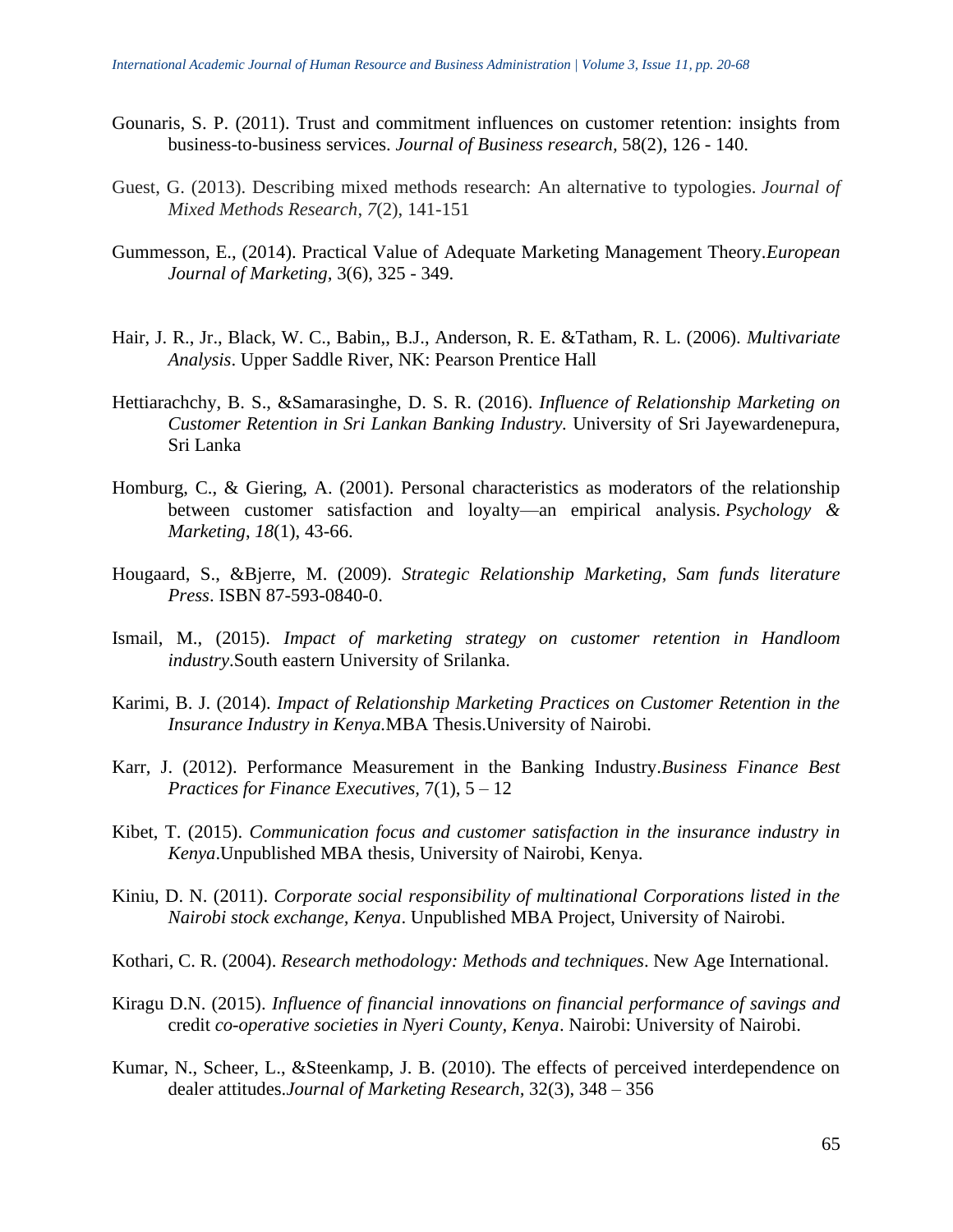- Kuria, E. W. (2010). *A survey of relationship marketing practices among commercial banks in Kenya* (Doctoral dissertation, University of Nairobi, Kenya).
- Kuria, E. W. (2017). *A survey of relationship marketing practices among commercial banks in Kenya*. MBA thesis. University of Nairobi, Kenya.
- Mamouni, L. E. Watson, J., Mazzarol, T., &Soutar, G. (2012). Co-operative Capital Units as a Solution to Co-operative Financing. *Centre for Entrepreneurial Management and Innovation (CEMI) Discussion Paper Series No. DP1201 (ISSN 1448-2541)*.
- Manduku, I. (2013). *Determinants of Customer Loyalty in the Retail Banking Sector in Kenya*. Unpublished MBA, United States International University
- Micevski, M. Kadic-Maglajlic, S., &Boso, N. (2014). How internal marketing drive customer satisfaction in matured and maturing European markets? *Journal of Business Research*, *86*, 291-299.
- Musyoka, E. (2016). Operations Performance Objectives and Customer Retention of Motor Vehicle Dealers in Kenya. (Doctoral dissertation, University of Nairobi).
- Naibei, I. K., &Koskei, K. R. (2017). Determinants of Member Loyalty among Saccos: A Survey of Selected Saccos in Kericho County, Kenya. *International Journal of Economics, Commerce and Management,* 5(7), 637 - 654
- Neeru, S. & Paul, G. P. (1999). The impact of communication effectiveness and service quality on relationship commitment in consumer, professional services.*The Journal of Marketing*, 13 (2), 151-170
- Ngeera, M. (2014). *Understanding the research process and methods.An introduction to research methods.* Unpublished MBA Thesis, School of Business: University of Nairobi.
- Nwankwo, S. I., &Ajemunigbohun, S.S. (2013). Customer Relationship Management and Customer Retention.Empirical Assessment from Nigeria's Insurance Industry.*Business and Economics Journal*, 4(2), 1-6.
- Nsiah, R., &Mensah, A. (2014). *The Effect of Service Quality on Customer Retention in the Banking Industry in Ghana*. *A Case Study of Asokore Rural Bank Limited*.A published thesis.Kwame Nkurumah University of Science and Technology (KNUST).
- Nyaga, P.G. (2015). *Effect of financial innovation on financial performance of commercial banks in Kenya*, Unpublished Doctoral Dissertation. Nairobi: University of Nairobi.
- Nunkoo, R. (2015). Tourism development and trust in local government. *Tourism Management,* 46, 623-634.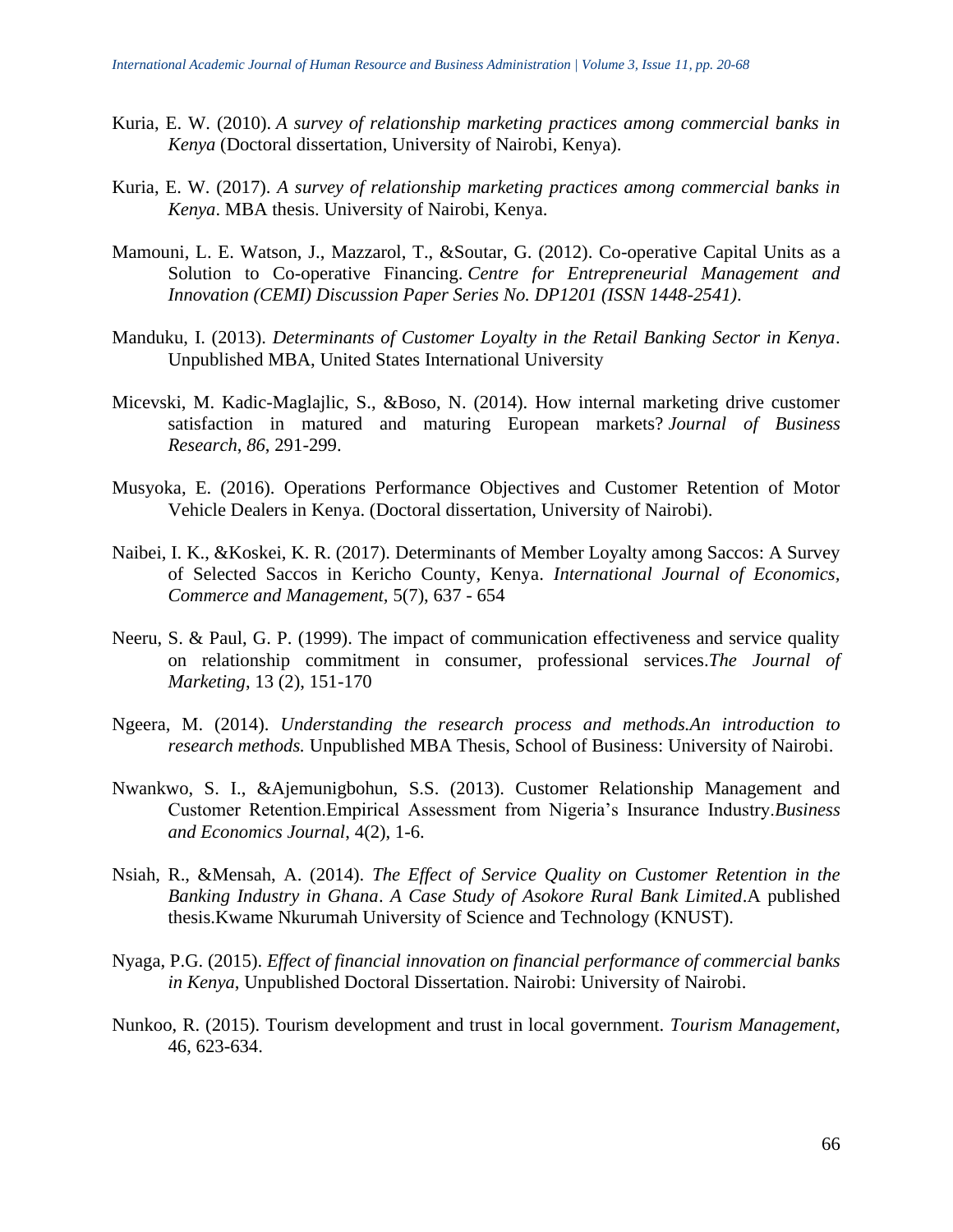- Oso, W. Y., &Onen, D. (2009). *A general guide to writing research proposal and report*. Nairobi: The Jommo Kenyatta Foundation
- Otieno, O. (2013). *The influence of service quality and corporate image on customer satisfaction among university students in Kenya*.A published PhD Thesis, University of Nairobi
- Oyeniyi, O., &Abiodun, A. J. (2013). Customer service in the retention of mobile phone users in Nigeria. *African Journal of Business Management*, *2*(2), 026-031.
- Palepu, K. (2012). Diversification strategy, profit performance, and the entropy measure of diversification. *Strategic Management Journal,* 6(2), 239 – 255
- Parasuraman, A., Zeithaml, V., & Berry, L., (1985). SERVQUAL: A conceptual model of service quality and its implication for future research. *Journal of Retailing*, 64(1), 12 – 18
- Preko, A., Agbanu, S. K., &Feglo, M. (2014). Service Delivery, Customer Satisfaction and Customer Delight in the Real Estate Business. Evidence from Elite Kingdom Investment and Consulting Company Ghana.*European Journal of Business and Management*, 6(3), 61-83
- Rahman, S. A. U., &Masoom, M. R. (2015). Effects of Relationship Marketing on Customer Retention and Competitive Advantage: A Case Study on Grameen Phone Ltd. *Asian Business Review*, *1*(2), 97-102.
- Rensburg, R. S., & Cant, M. (2013). *Public Relations: South African Perspectives.* South Africa: Heinemann.
- Rouse, M. J., & Rouse, S. (2012). *Business Communications: A Cultural and Strategic Approach*. Australia: Thomson Learning
- Safa, N. S., & Ismail, M. A. (2013). A customer loyalty formation model in electronic commerce.*Economic Modeling,* 3(5), 559 - 564.
- Sagwa, E. V., &Kembu, A. S. (2016). Effect of competitive strategy on the performance of deposit taking Saccos in Nairobi County, Kenya.*European Journal of Business and Management*, 8(8), 30-37
- SASRA (2014). SACCO Supervision Annual Report, 2014 (Deposit-Taking). SASRA Regulatory Authority.
- SASRA (2018). SACCO Supervision Annual Report, 2018 (Deposit-Taking). SASRA Regulatory Authority.
- Sharma, N., & Patterson, P. G. (1999). The impact of communication effectiveness and service quality on relationship commitment in consumer, professional services. *Journal of services marketing*, *13*(2), 151-170.